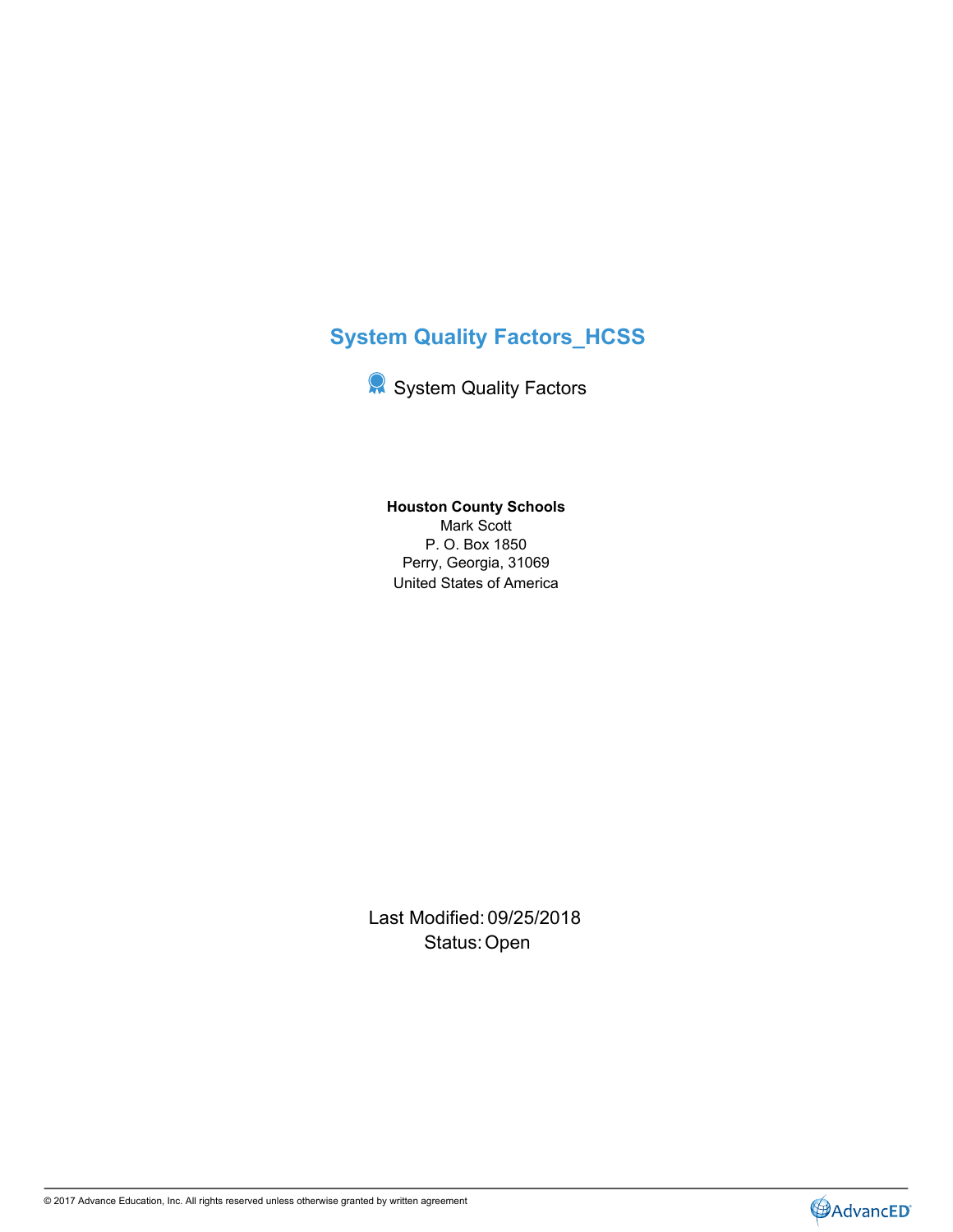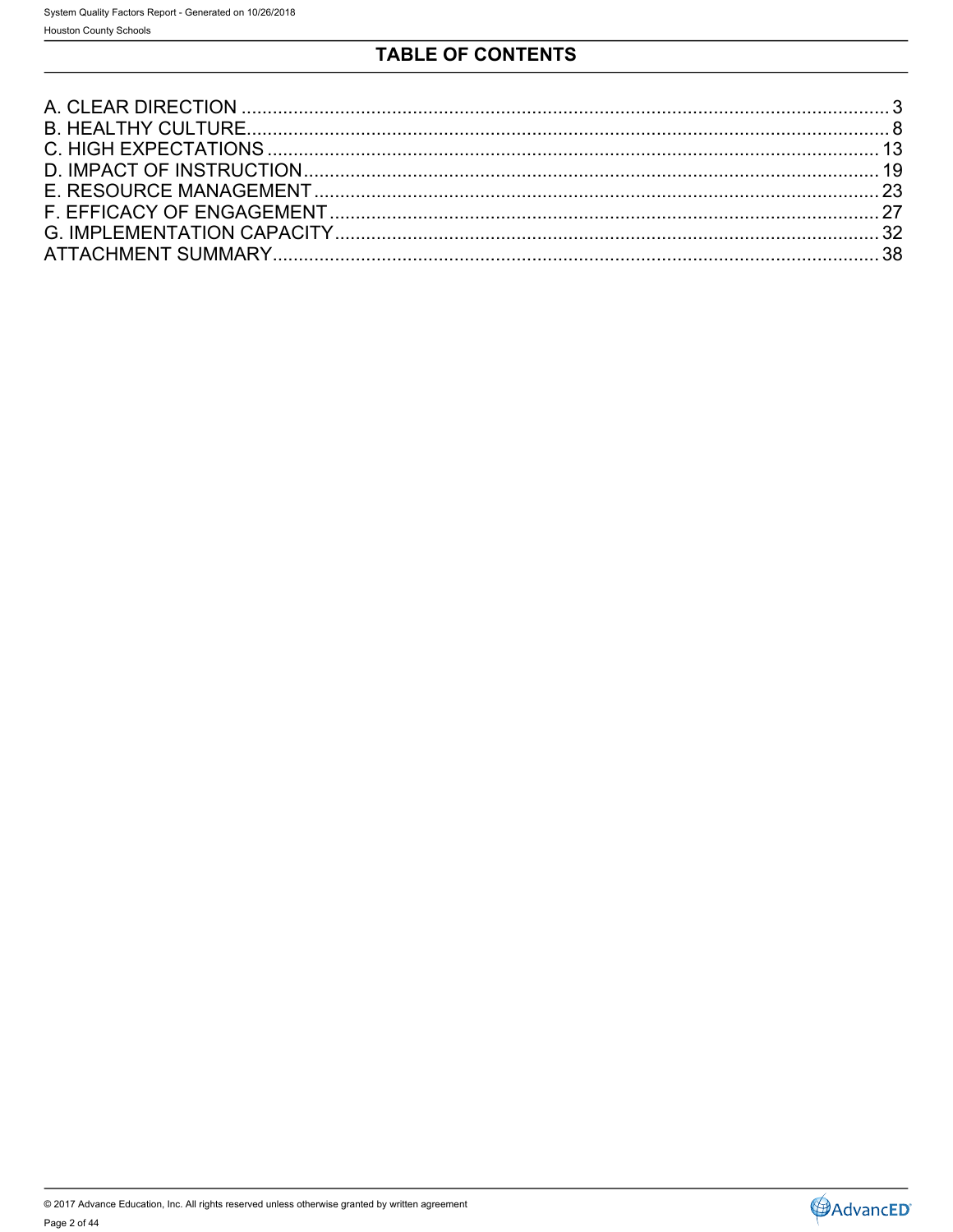# **System Quality Factors**

# <span id="page-2-0"></span>**A. CLEAR DIRECTION**

The capacity to define and clearly communicate to stakeholders the strategic direction and priorities that the system is committed to achieving.

### **Effective Practices/Conditions**

1. The **governing authority** implements a collaborative process with the community to set the strategic direction for the system.

- a. How embedded is this practice in the institutional culture?
	- $\circ$ Fully embedded
	- $\bullet$ **Mostly embedded**
	- $\circ$ Partially embedded
	- $\circ$ Not embedded
	- $\circ$ N/A
- b. Which descriptor best reflects the quality of the process?
	- $\circ$ Excellent quality
	- $\bullet$ **Good quality**
	- $\circ$ Fair quality
	- $\circ$ Poor quality
	- $\circ$ N/A
- c. Which stakeholder groups had the opportunity to provide input or respond?
	- $\bullet$ **Most stakeholder groups**
	- $\circ$ Many stakeholder groups
	- $\circ$ Some stakeholder groups
	- $\circ$ Few stakeholder groups
	- $\circ$ N/A
- 2. The **governing authority** embraces and shares the system's vision, mission and priorities.

a. What proportion of the governing authority meets this expectation?

#### $\bullet$ **Most of the governing authority**

- $\circ$ Many of the governing authority
- $\circ$ Some of the governing authority
- $\circ$ Few of the governing authority
- $\circ$ N/A
- b. How frequently do they exhibit these behaviors?
	- $\bullet$ **Almost always**
	- $\Omega$ Often **Often Contract Contract Contract Contract Contract Contract Contract Contract Contract Contract Contract Contract Contract Contract Contract Contract Contract Contract Contract Contract Contract Contract Contract**
	- $\circ$ Sometimes
	- $\circ$ Seldom



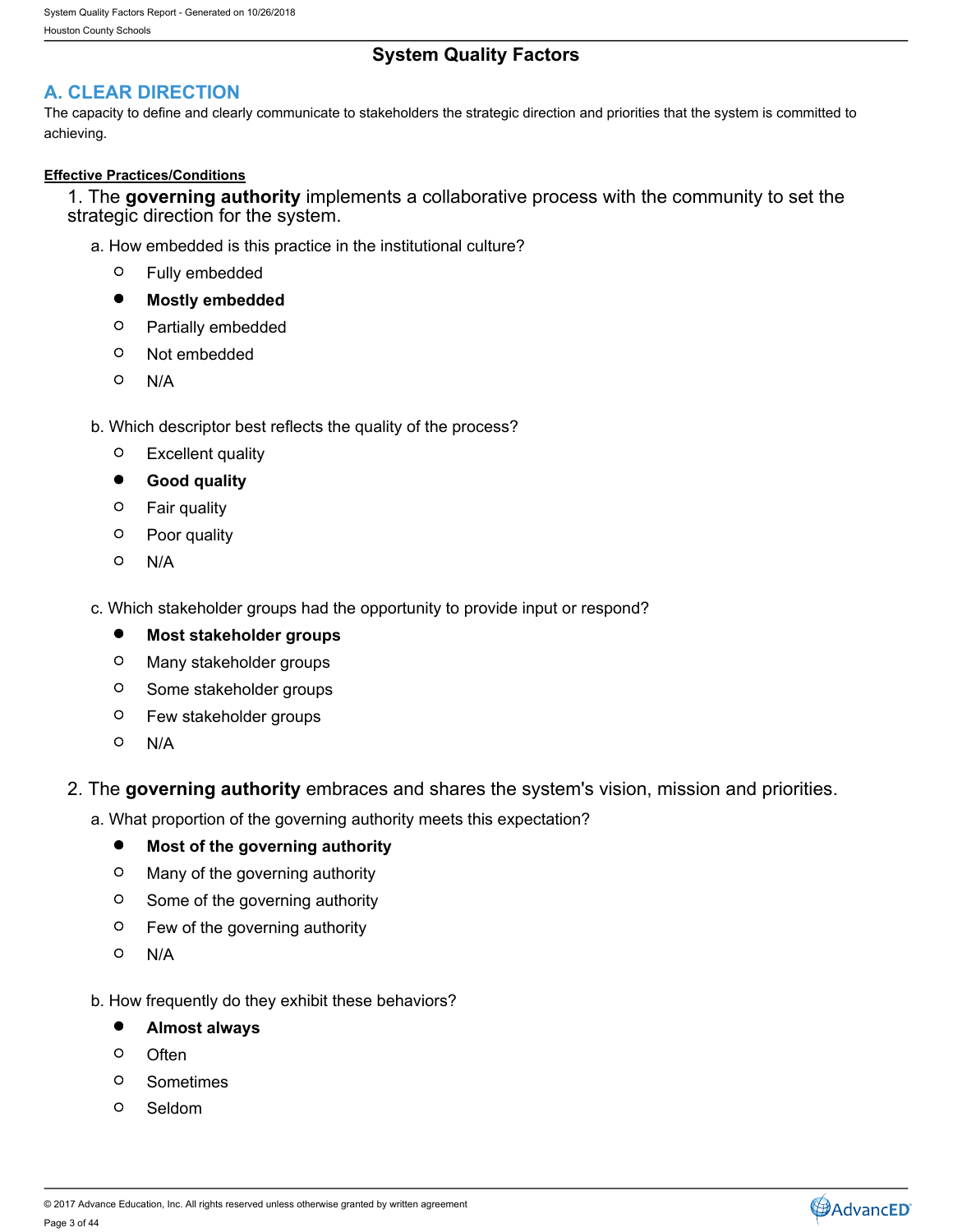$\circ$ N/A

- 3. The **governing authority** commits to the path for improvement.
	- a. Which descriptor best reflects the commitment of the governing authority?
		- $\bullet$ **Fully committed**
		- $\circ$ Mostly committed
		- Partially committed
		- $\circ$ Not committed
		- N/A
- 4. The **governing authority** demonstrates understanding of its roles and responsibilities.
	- a. What proportion of the governing authority understands their roles and responsibilities?
		- $\bullet$ **Most of the governing authority**
		- $\circ$ Many of the governing authority
		- $\circ$ Some of the governing authority
		- $\circ$ Few of the governing authority
		- N/A
	- b. How frequently do their actions reflect their understanding?
		- $\bullet$ **Almost always**
		- $\circ$ Often **Often Contract Contract Contract Contract Contract Contract Contract Contract Contract Contract Contract Contract Contract Contract Contract Contract Contract Contract Contract Contract Contract Contract Contract**
		- $\circ$ **Sometimes**
		- $\circ$ Seldom
		- N/A
- 5. **Leadership** ensures the system's vision, mission and priorities are clearly defined.
	- a. How embedded is this practice in the system's culture?
		- $\bullet$ **Fully embedded**
		- Mostly embedded
		- $\circ$ Partially embedded
		- $\circ$ Not embedded
		- N/A

6. **Leadership** engages stakeholders in the process of creating and revising the system's vision, mission and priorities.

- a. Which descriptor best reflects the quality of the process?
	- Excellent quality
	- **Good quality**
	- Fair quality
	- Poor quality
	- N/A

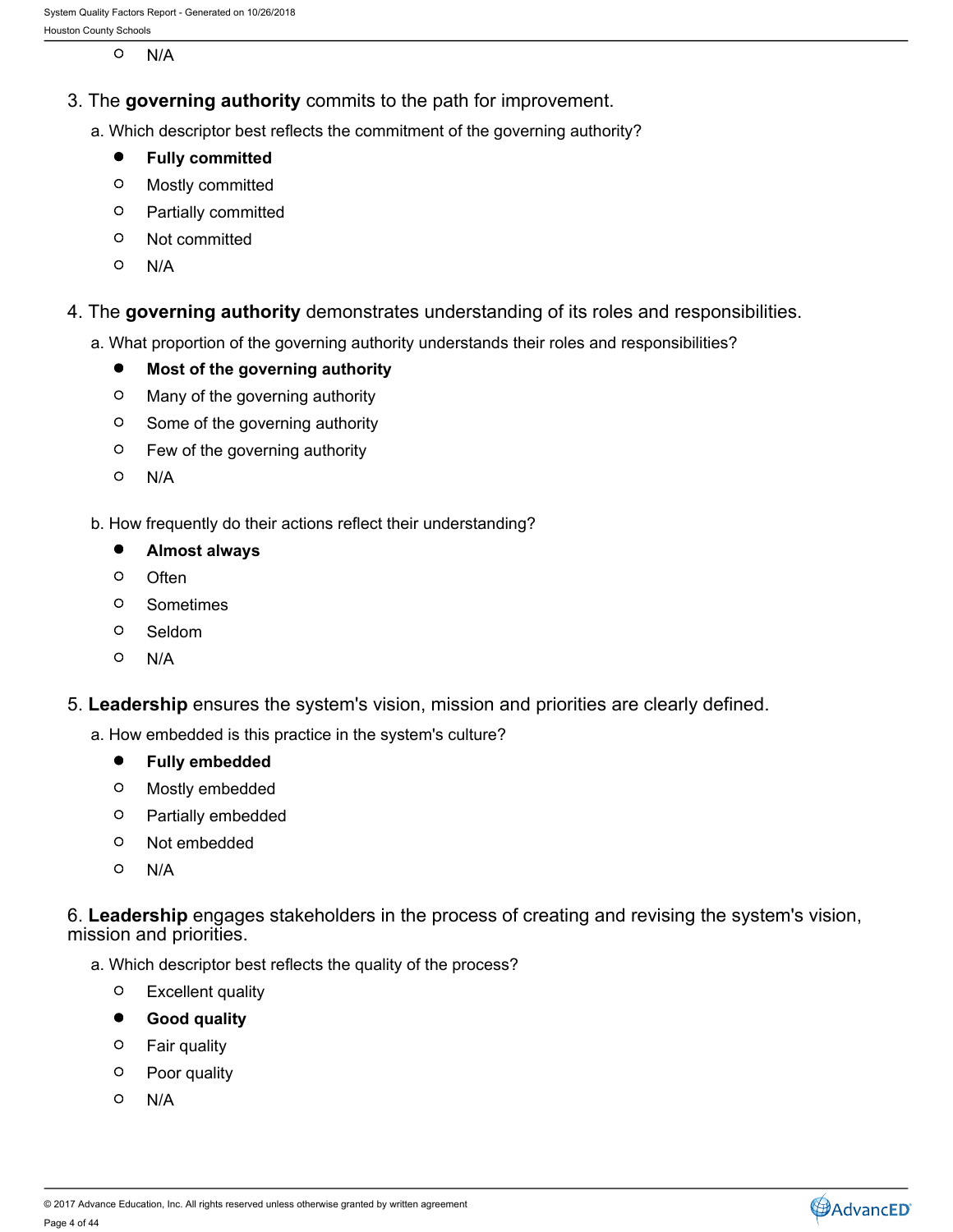- b. How embedded is this process in the system's culture?
	- $\circ$ Fully embedded
	- $\bullet$ **Mostly embedded**
	- $\circ$ Partially embedded
	- $\circ$ Not embedded
	- $\circ$ N/A

7. **System staff** embraces and communicates the system's vision, mission and priorities to all stakeholders.

- a. What proportion of system staff meets this expectation?
	- $\circ$ Most system staff
	- $\bullet$ **Many system staff**
	- $\circ$ Some system staff
	- Few system staff
	- N/A
- b. Which descriptor best describes the quality of the communication process?
	- $\circ$ Excellent quality
	- $\bullet$ **Good quality**
	- Fair quality
	- Poor quality
	- $\circ$ N/A

c. What proportion of the system staff agrees with the vision, mission and priorities?

- $\bullet$ **Most system staff**
- $\circ$ Many system staff
- $\circ$ Some system staff
- Few system staff
- $\circ$ N/A

8. **Parents, families, and legal guardians** know and understand the direction and priorities of the system.

a. What proportion of parents, families, and legal guardians knows and understands the direction?

- $\circ$ Most parents, families or legal guardians
- $\bullet$ **Many parents, families or legal guardians**
- $\circ$ Some parents, families or legal guardians
- Few parents, families or legal guardians
- $\circ$ N/A
- b. What proportion of parents, families, and legal guardians agrees with the direction and priorities?
	- $\circ$ Most parents, families or legal guardians

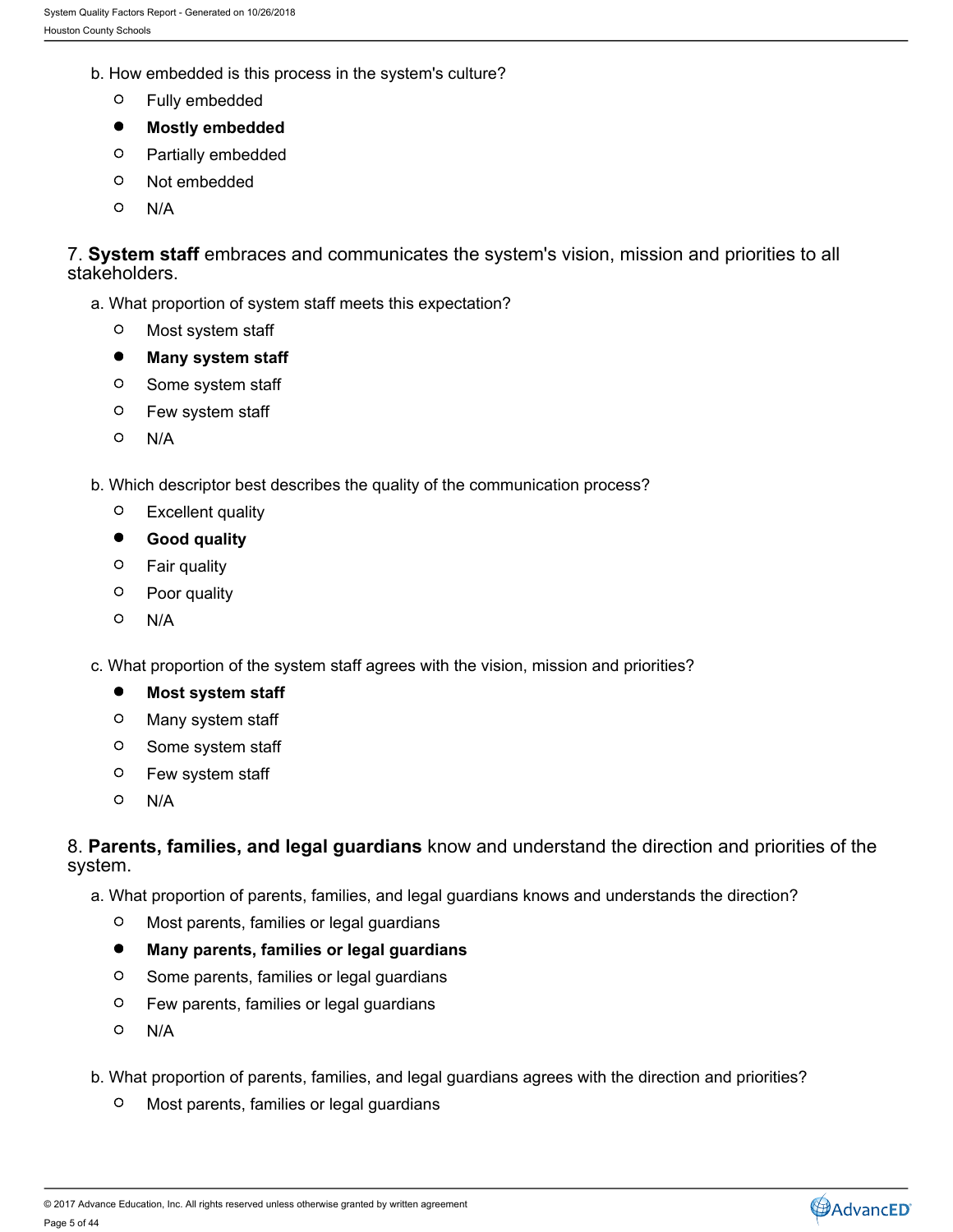- $\bullet$ **Many parents, families or legal guardians**
- $\circ$ Some parents, families or legal guardians
- $\circ$ Few parents, families or legal guardians
- $\Omega$ N/A
- 9. The **community** actively supports the system's vision, mission and priorities.
	- a. What proportion of the community agrees with the vision, mission and priorities?
		- $\bullet$ **Most of the community**
		- $\circ$ Many of the community
		- $\circ$ Some of the community
		- $\circ$ Few of the community
		- $\circ$ N/A

# 10. **COMMENTS/INSIGHTS/SUMMARY**

a. As appropriate, please provide comments, insights and/or summary related to this factor.

The mission of the Houston County School System is to produce high-achieving students. Our motto of "All Means All" and our evidence confirm that students know Houston County believes that they can and will succeed. Our vision is that our system will be world class. Our clear focus on student success drives all aspects of district decision-making from budgeting to implementation. Houston County goal alignment and strategic planning help guide the schools in their individual pursuit of continuous school improvement. The Houston County School System and its stakeholders are committed to our mission of producing high-achieving students. All our board members are certified by the Georgia School Board Association and participate regularly in professional learning to meet all training requirements. They meet monthly to ensure our policies and procedures serve as a guide for continuous improvement. Our mission along with our vision of being world class has led us to the "Houston County Way." Preschool through twelfth grade students, parents, teachers, support staff, all levels of leadership, and community members are engaged and participate in defining, maintaining, and pursuing organizational effectiveness and improvement. Administrators from central office organize opportunities for schools to review data and reflect upon trends to ensure progress. This checks and balances process is embedded into the culture of our system, our schools, and our students. School leadership teams are guided through the improvement process with a variety of methods and resources; administrative meetings, professional learning communities, state and local formative and summative assessments, et al. System leaders conduct school visits, face-to-face meetings, and review artifacts to further monitor data and instructional practices. High expectations in professional practices is evident through retreats, monthly meetings, weekly bulletins, pacing guides, professional learning guidelines and opportunities, job descriptions, job recruitment fair, New Teacher Support Program, and our Leadership Development Program. The school year starts with an Opening Session of administrators, teachers, local and state legislators, and community stakeholders in one location. The session includes a year-in-review address by the superintendent, introduction of the top ten Teachers of the Year (TOTY), announcement of the district TOTY, system and student recognitions, and our system's vision and focus for the upcoming year. This focus includes Literacy, Multi-tiered Systems of Support (MTSS), Professional Learning Communities (PLC), and Standards-based instruction (by student, by standard). The process for review of the Houston County School System strategic improvement plan is formalized and implemented on a regular basis at board retreats held twice a year, once in the fall and once in the spring. At these retreats, central office personnel present assessment data, system strengths, opportunities, and performance trends. These retreats provide a platform for board members to

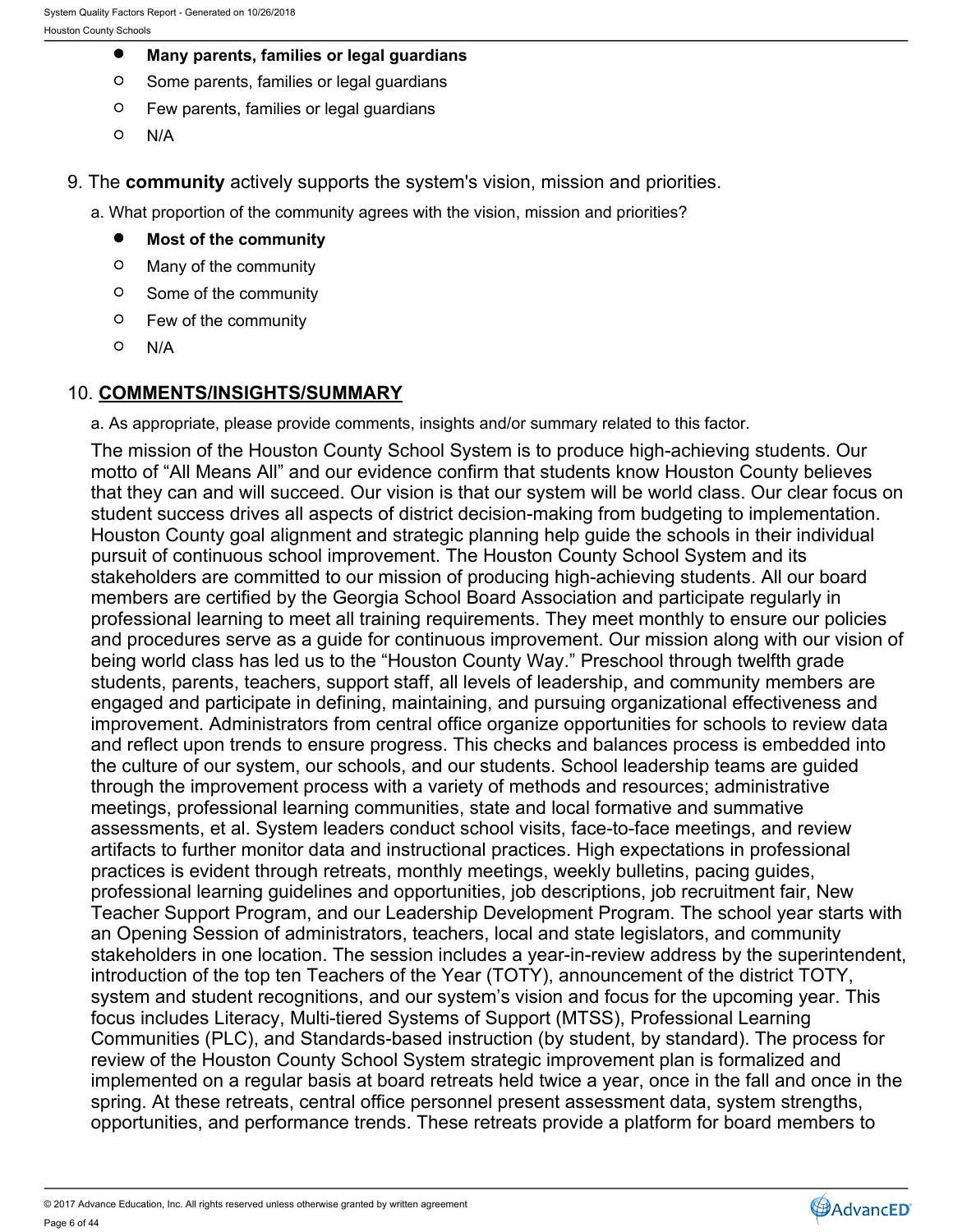offer input including thoughts, suggestions, and questions regarding the budget, planning, and direction of the system. During these retreats, the mission and vision statements are reviewed and communicated to ensure they reflect the purpose and direction of the school system. The district mission and vision statements are displayed in schools and school/system websites. In addition, they are shared at annual events such as New Teacher Orientation and Leadership Summit. Houston County policies and procedures outline the expectations for schools regarding a systematic, inclusive and comprehensive process for review, revision and communication of student success. Better Seeking Team members (school administrators and school teacher leaders) at each school assist with school improvement plans and review of the system strategic improvement plan. Schools are asked to gather input from their stakeholders (parents, teachers, students, and community members) regarding their school improvement plans and the system strategic improvement plan. A few examples of who and what data our schools might include in this process are Parent Teacher Organizations, school councils, student councils, Better Seeking Teams, and various surveys. Communication and participation with and by our stakeholders will be an area that we strengthen as we continue our improvement journey. The end of the year marks the beginning of strategic planning for the next year with the Leadership Summit in the beginning of June. Attendees include Better Seeking Teams, central office personnel, and board members. This one-day event includes over 500 participants and serves to unite, clarify, and support continuous improvement by engaging our system leaders. It is the springboard for the upcoming year and signifies our system unity in ensuring we are all working to support the system mission of producing high-achieving students.

# **COMMENTS**

Please enter your comments below.

# **ATTACHMENTS**

Please be sure to upload the files in the Attachments section at the end of the diagnostic.

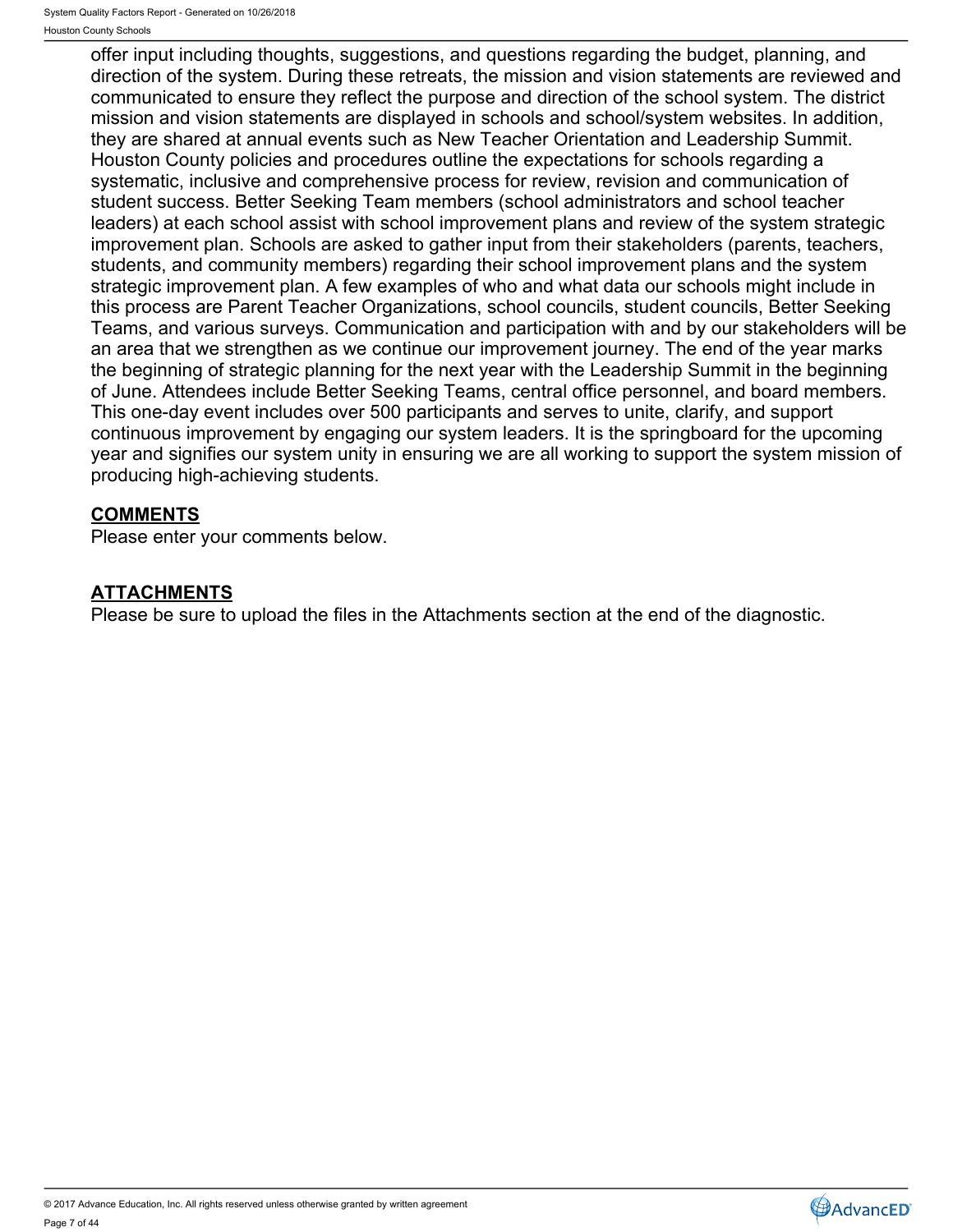# <span id="page-7-0"></span>**B. HEALTHY CULTURE**

The shared values, beliefs, written and unwritten rules, assumptions, and behavior of the system's stakeholders that shape the social norms and create opportunities for everyone to be successful.

### **Effective Practices/Conditions**

1. The **governing authority** participates in structures to maximize their collaboration and collegial learning.

a. What proportion of the governing authority participates in these structures?

- $\bullet$ **Most of the governing authority**
- $\circ$ Many of the governing authority
- $\circ$ Some of the governing authority
- $\circ$ Few of the governing authority
- N/A
- b. How embedded is the process?
	- $\bullet$ **Fully embedded**
	- $\circ$ Mostly embedded
	- $\circ$ Partially embedded
	- $\circ$ Not embedded
	- $\Omega$ N/A

## 2. The **governing authority** develops and maintains trusting and positive relationships with each other and system staff.

a. What proportion of the governing authority exhibits this behavior among themselves?

- $\bullet$ **Most of the governing authority**
- $\circ$ Many of the governing authority
- $\circ$ Some of the governing authority
- $\circ$ Few of the governing authority
- $\Omega$ N/A
- b. What proportion of governing authority exhibits this behavior with system staff?

#### $\bullet$ **Most of the governing authority**

- $\circ$ Many of the governing authority
- $\circ$ Some of the governing authority
- $\circ$ Few of the governing authority
- $\circ$ N/A
- 3. **Leadership** facilitates and supports structures for system staff to interact and collaborate.
	- a. What proportion of instructional staff participates in these structures?
		- $\bullet$ **Most system staff**
		- $\circ$ Many system staff
		- $\circ$ Some system staff

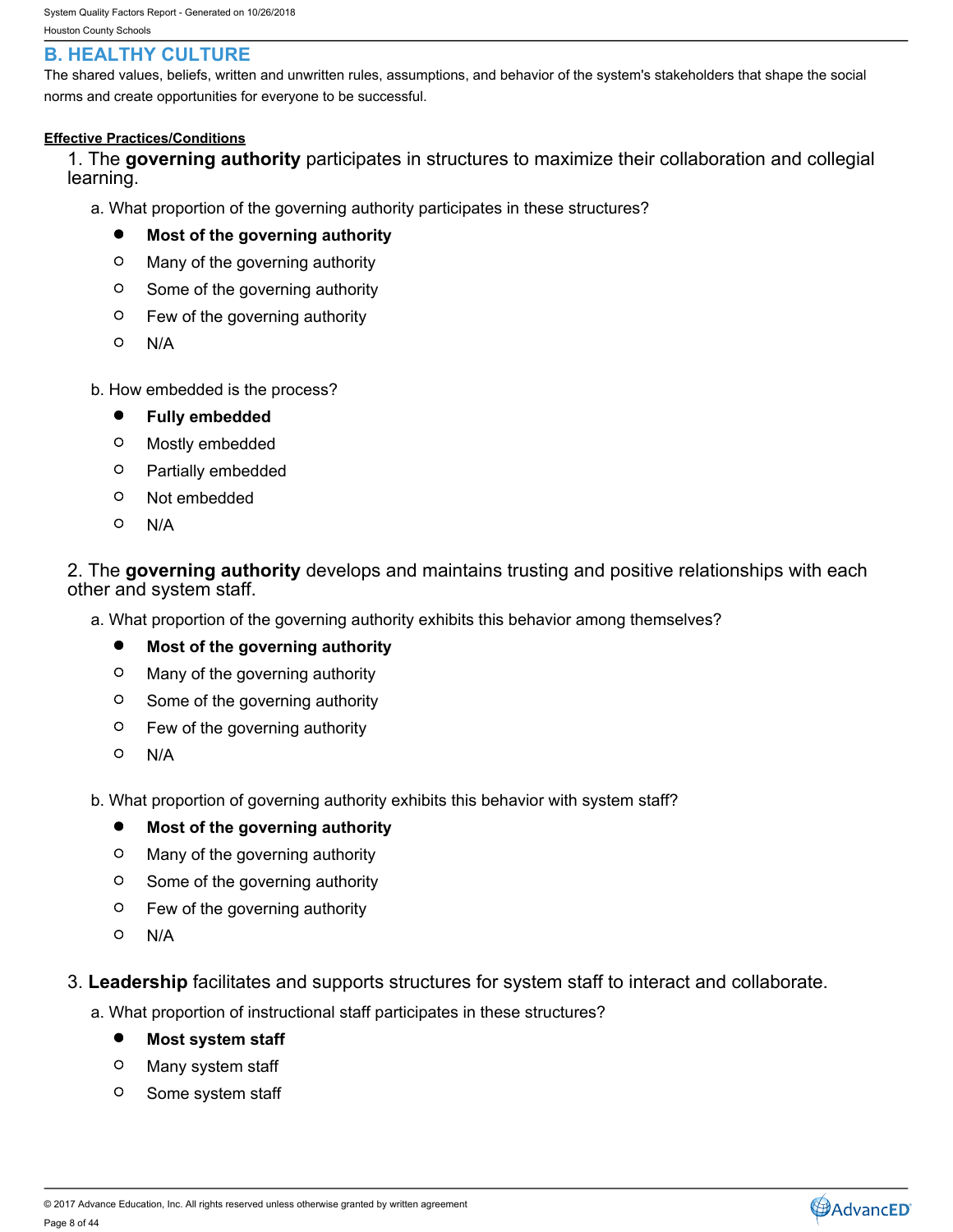- $\circ$ Few system staff
- $\circ$ N/A
- b. How embedded is the practice of collaboration?
	- $\circ$ Fully embedded
	- $\bullet$ **Mostly embedded**
	- $\circ$ Partially embedded
	- $\circ$ Not embedded
	- N/A
- 4. **Leadership** develops and maintains trusting and positive relationships with staff.
	- a. What proportion of leadership maintains positive relationships?
		- $\bullet$ **Most of the leadership**
		- $\circ$ Many of the leadership
		- $\circ$ Some of the leadership
		- Few of the leadership
		- N/A
	- b. Which descriptor best describes how many relationships are trusting and positive?
		- $\bullet$ **Most relationships**
		- Many relationships
		- Some relationships
		- Few relationships
		- N/A
- 5. **System staff's** relationships with colleagues are respectful and collaborative.
	- a. What proportion of system staff maintains these types of relationships?
		- $\bullet$ **Most of the system staff**
		- $\circ$ Many of the system staff
		- $\circ$ Some of the system staff
		- Few of the system staff
		- $\circ$ N/A
	- b. Which descriptor best describes how many relationships are respectful and collaborative?
		- $\bullet$ **Most relationships**
		- $\circ$ Many relationships
		- $\circ$ Some relationships
		- Few relationships
		- $\circ$ N/A

6. **Parents, families, and legal guardians** of all backgrounds are welcomed through structures that encourage and facilitate their participation.

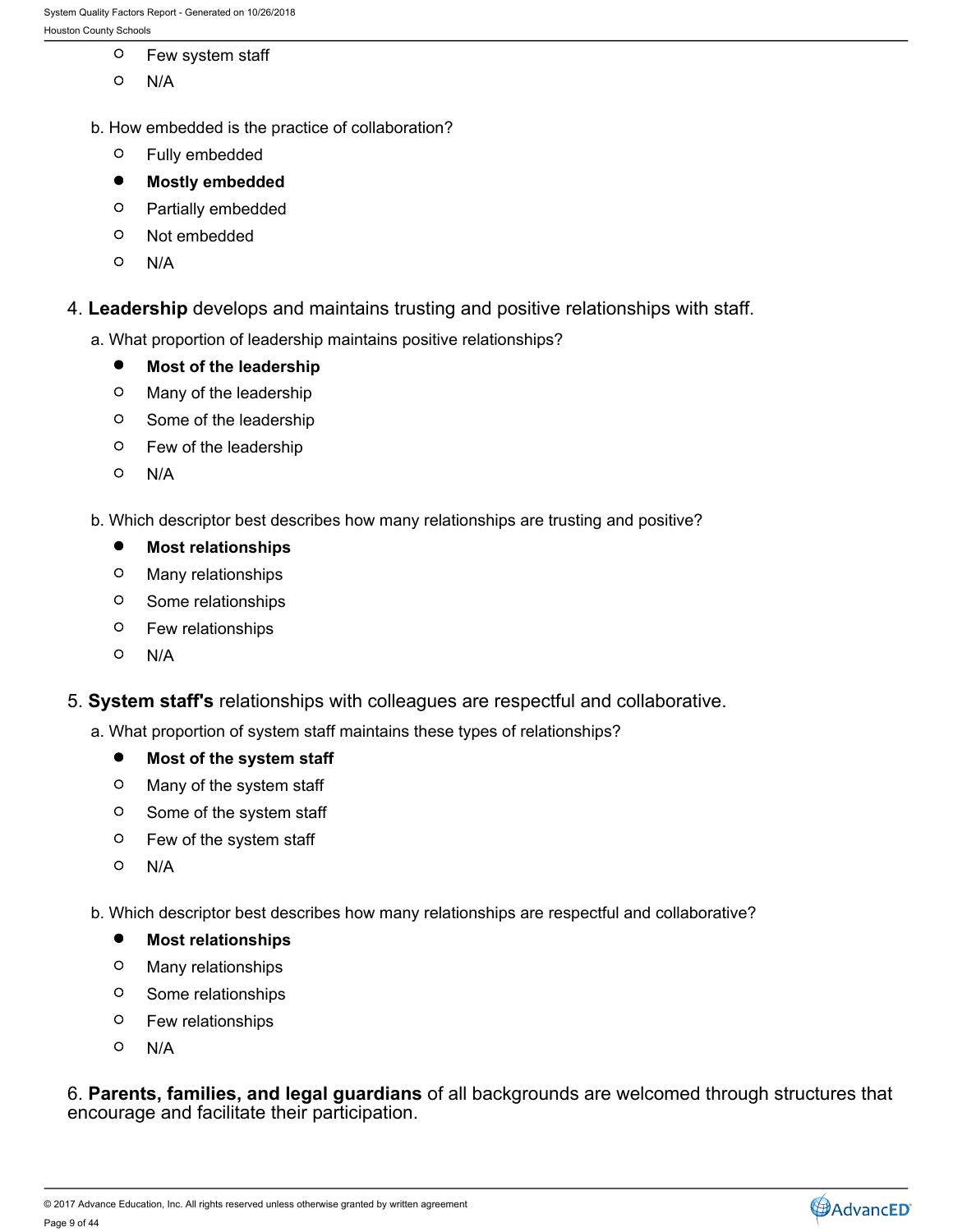- a. What proportion of parents, families or legal guardians is involved?
	- $\bullet$ **Most parents, families or legal guardians**
	- $\circ$ Many parents, families or legal guardians
	- $\circ$ Some parents, families or legal guardians
	- $\circ$ Few parents, families or legal guardians
	- $\circ$ N/A
- b. How frequently do they exhibit this behavior?
	- $\circ$ Almost always
	- $\bullet$ **Often**
	- $\circ$ Sometimes
	- $\circ$ Seldom
	- $\circ$ N/A

7. **Parents, families, and legal guardians** perceive the learning environment as safe for and supportive of their children.

- a. What proportion of parents, families or legal guardians shares this perception?
	- $\bullet$ **Most parents, families or legal guardians**
	- $\circ$ Many parents, families or legal guardians
	- $\circ$ Some parents, families or legal guardians
	- $\circ$ Few parents, families or legal guardians
	- $\circ$ N/A
- b. How frequently do parents, families or legal guardians believe this to be true?
	- $\bullet$ **Almost always**
	- $\circ$ Often **Often Contract Contract Contract Contract Contract Contract Contract Contract Contract Contract Contract Contract Contract Contract Contract Contract Contract Contract Contract Contract Contract Contract Contract**
	- $\circ$ Sometimes
	- $\circ$ Seldom
	- O N/A
- 8. **Community** involvement is an integral part of the system's culture.
	- a. How embedded is this practice into the system's culture?
		- $\circ$ Fully embedded
		- $\bullet$ **Mostly embedded**
		- $\Omega$ Partially embedded
		- $\circ$ Not embedded
		- $\circ$ N/A

## 9. **COMMENTS/INSIGHTS/SUMMARY**

a. As appropriate, please provide comments, insights and/or summary related to this factor.

The Houston County School System promotes and maintains a healthy culture by incorporating the high expectations outlined in the "Houston County Way" into all aspects of the educational

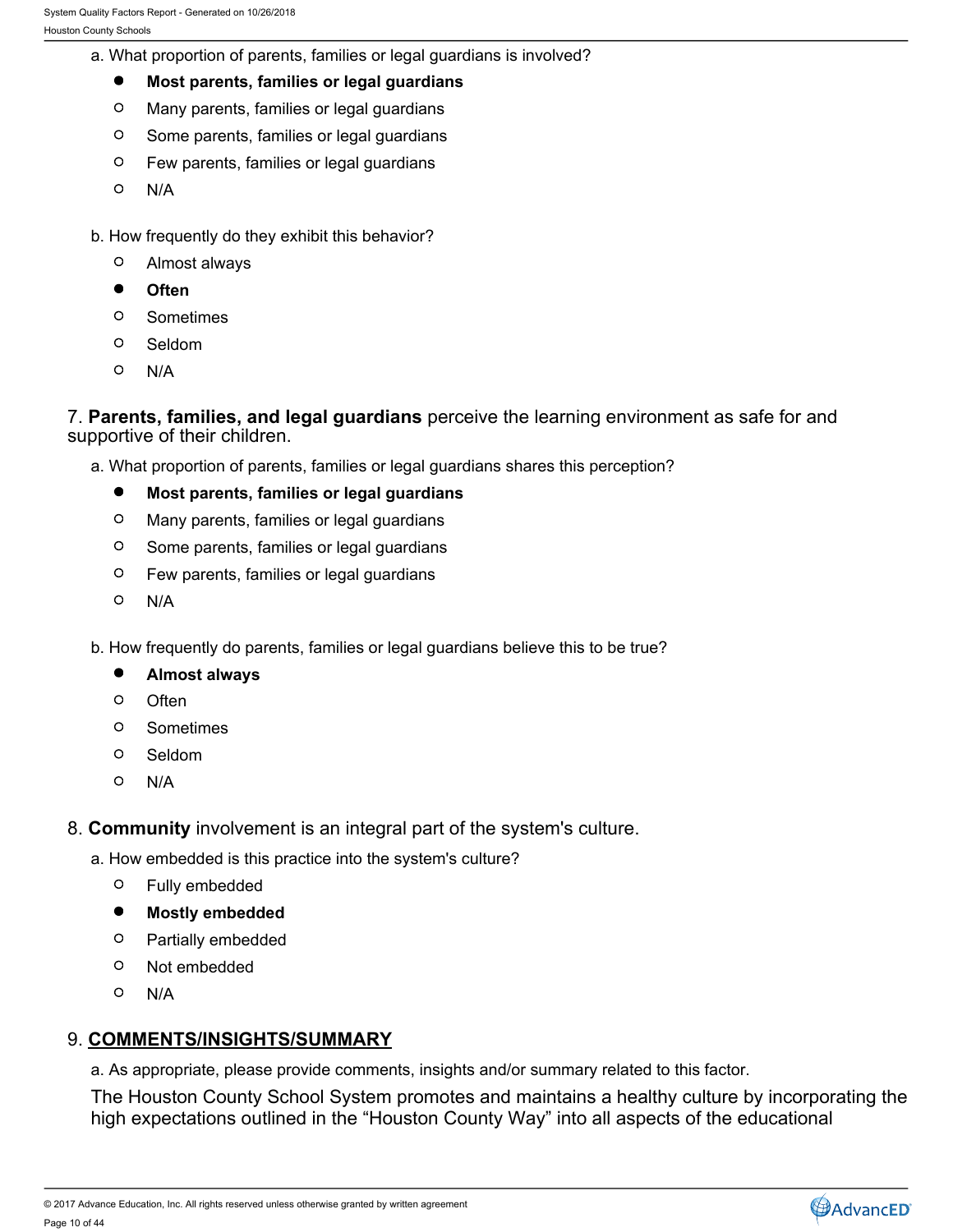experiences of the stakeholders in Houston County. The "Houston County Way," in part, encourages all stakeholders to "Base decisions on what is best for the child; strive for excellence in all that we do; and work hard with dedication and love for children." To have a healthy culture that creates opportunities for success, everyone must have a clear understanding of the values of the organization. The adoption of those values lends to a cohesive culture in the school system. We recognize that our system is heavily influenced by the presence of Robins Air Force Base in our community and we are proud to acknowledge that many of our students, parents, and staff come to us from diverse backgrounds having worked and lived in many parts of the world. A healthy culture allows consistency in the values, beliefs, rules, assumptions, and behaviors among a diverse population of stakeholders that include people just moving into our system as well as families who have lived in our community and attended our schools for many years. The Board of Education (BOE) in Houston County models the components of the "Houston County Way" and makes all decisions keeping the mission and vision of our system in mind. Our community and staff support the vision of our BOE which is evident in the number of years of experience BOE members have serving our schools. We recognize that having a strong and cohesive Board of Education is one of our greatest strengths in promoting a healthy culture in our system. The trusting and supportive relationship of our BOE members is developed through long-range planning board retreats, school visits, Opening Session, Leadership Summit, and graduation ceremonies. Our Board of Education recognizes the value of consistently supporting our principals, teachers, school staff, and students with their presence and guidance. Our Board of Education has been recognized as an Exemplary School Board by the Georgia School Boards Association every year that this recognition has existed. This distinction has been awarded in part due to the longrange vision and training of BOE members. Our Board of Education also maintains a strong relationship with school staff. According to the AdvancEd Staff Survey, a very high percentage of school staff believe that their "school's purpose statement is supported by the policies and practices adopted by the school board or governing body," and most agree that "our school's governing body or school board complies with all policies, procedures, laws, and regulations." The Board of Education members conduct themselves according to the Code of Ethics. The assurance that the Board of Education is conducting itself in a manner that emulates the high expectations set for other stakeholders ensures that a strong and healthy culture is maintained throughout the system. Our system's leadership supports a healthy culture by providing structures for system staff to collaborate. In the past two years, the leadership has supported the development of Professional Learning Communities throughout the system by encouraging attendance and allocating funds for consultants to provide training to teachers, principals, and Central Office personnel. Topics covered at these trainings include making PLCs work, looking closely at student data to inform decisions, applying Response to Interventions, and developing teacher leaders. Fostering collaboration among teachers allows them to become more confident in their practice, to direct student individualized learning through data analysis, and to promote positive relationships with parents who can be certain that their child is developing the skills and content knowledge to be successful. While the System Survey noted staff collaboration as an area of strength, we recognize that an opportunity for growth in our improvement journey lies in supporting new teachers in our system. The AdvancEd Staff Survey results show that teachers feel that the processes in place to support new staff members in their professional practice may not be adequate. The system currently offers support to these teachers prior to the beginning of the school year at New Teacher Orientation and throughout the year with the New Teacher Support Program. We believe that our system's continued focus on PLC will offer further support to new teachers as they work closely with veteran teachers for the success of students. Multiple opportunities are provided to stakeholders to give feedback about culture, student achievement, professional learning, family engagement, and leadership through surveys such as the Title I parent surveys, Title II faculty and staff surveys, school climate surveys, AdvancED surveys, and family engagement surveys. These surveys help guide our direction for future family-engagement

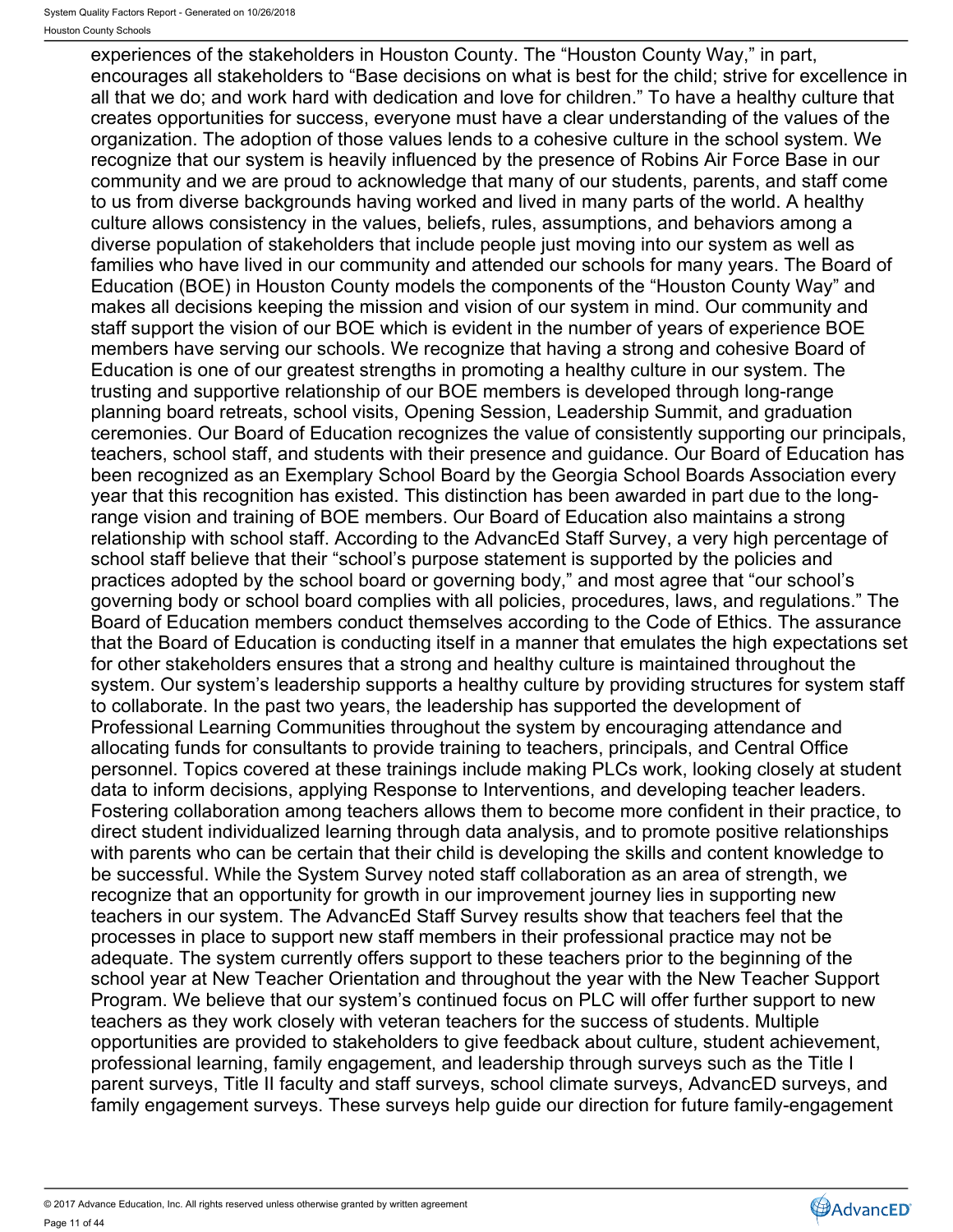activities, our district professional learning, instruction and student support. Examples of this feedback include more hands-on activities for teacher PL and more math and reading focused family engagement sessions. Over half of our system's schools are Title I and they each offer a minimum of seven family engagement activities based on school goals and parent feedback. All schools offer several opportunities for parents to volunteer at school activities such as booster clubs, athletic events, fundraisers, and fine arts activities. Additionally, an opportunity for family and community input is offered each spring to gather feedback about goals and how to spend federal funds. Stakeholders have a gallery walkthrough to gather information about current federal programs, ask questions, and then offer input about areas of improvement or other considerations. This feedback is used as we compile our new needs assessment and create the next year's district improvement plan. Although we offer many opportunities for parental involvement and input during the year, some activities have a low turnout. An opportunity for improvement is having teachers ask families to come to school activities. Providing a more personalized approach to parent and family engagement is this year's plan with our family engagement coordinators. We want our families to always feel welcome and know that their input makes a difference. Additionally, our system is working to involve more parents and provide families with purposeful information and more convenient opportunities for engagement. To provide additional engagement opportunities for parents, we have begun offering parent workshops for our Spanish-speaking parents. Our bilingual parent liaison's goal is to build relationships, help non-English speaking parents feel welcome, and educate parents about how best to help and support their students academically. These sessions occur at a variety of schools during the school year to provide more opportunities for families to attend. Community involvement is another integral part of supporting our students, teachers, and families. We have a strong relationship with Robins Air Force Base, family outreach providers, contractors, civic clubs, and religious groups to help provide services for homeless families, supplies for both students and teachers, support our opening session celebration, support our retirement banquet, provide after-school tutorials, and serve as testing proctors. Our system also works with a variety of community services agencies such as Family Promise and Lions Club to aid families in need. Services include assistance in finding permanent housing and free medical care. Our system has a culture built upon a strong foundation of student learning. Evidence of our system being supportive of student learning includes our system's high scoring stakeholder survey questions related to students feeling that their teachers and administrators have high expectations of them, students feeling they are offered a high-quality education, and parents feeling that our schools provide a safe learning environment. To help promote a healthy culture and create a safe environment that empowers all learners to be successful and reach expected levels of achievement, we are in the process of making all Houston County schools PBIS schools. PBIS emphasizes school-wide systems of support that include proactive strategies for defining, teaching, and supporting appropriate student behaviors to create positive school environments. To address potentially aggressive behavior issues, we train select employees on prevention and de-escalation techniques through the Mindset Curriculum. Additionally, parents feel that schools have high expectations for students in all classes. As a system, our focus has always been on students' academic success and having high expectations. We will continue to focus our professional learning, fiscal efficacy, policies and procedures, operations, and curriculum towards the goal of producing high-achieving students.

# **COMMENTS**

Please enter your comments below.

# **ATTACHMENTS**

Please be sure to upload the files in the Attachments section at the end of the diagnostic.

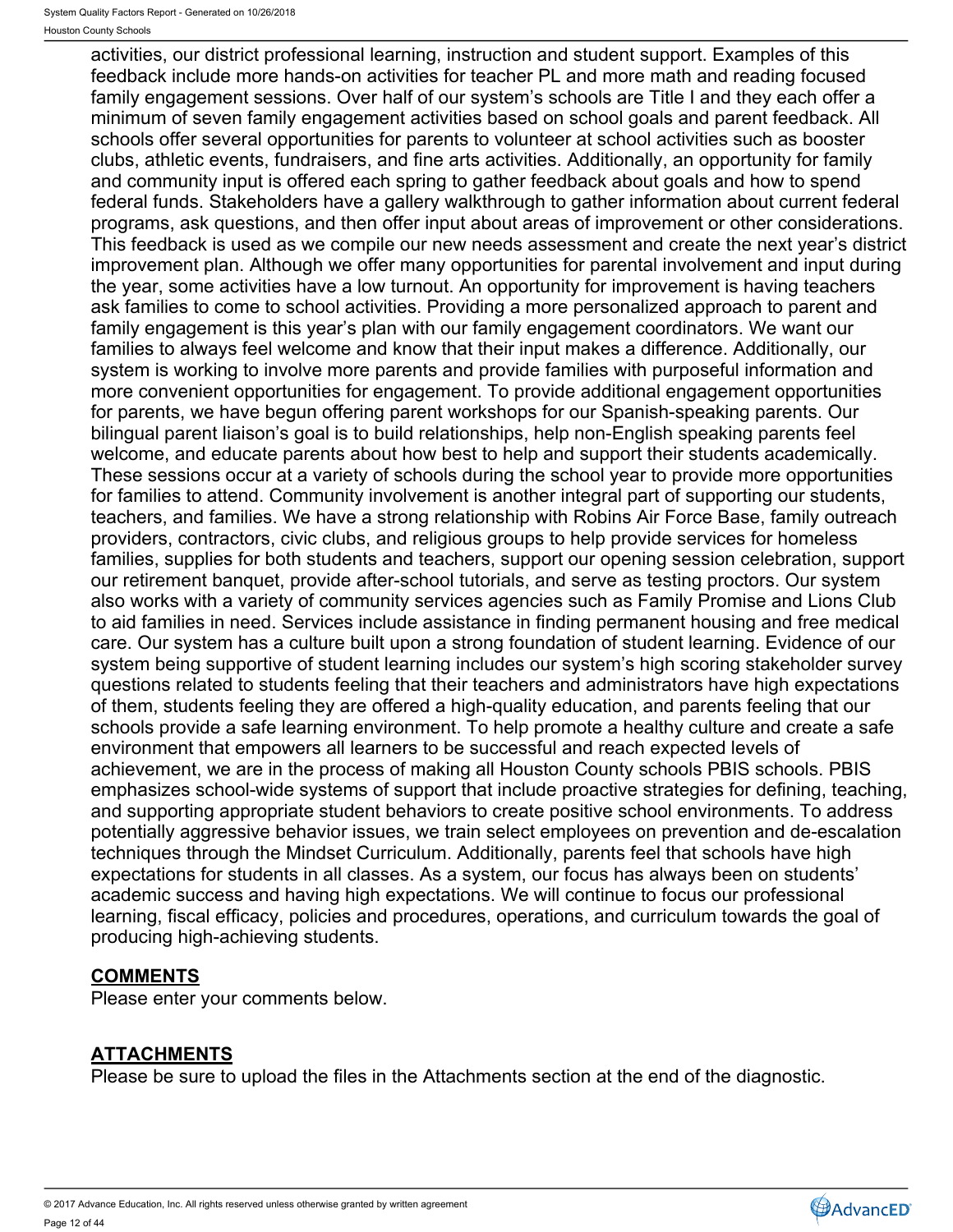# <span id="page-12-0"></span>**C. HIGH EXPECTATIONS**

The system sets and commits to high expectations for student learning outcomes, teacher quality, leadership effectiveness, community engagement, and parent involvement.

### **Effective Practices/Conditions**

1. The **governing authority** holds itself accountable to high standards for ethics, governance and leadership.

- a. How embedded is the process?
	- $\bullet$ **Fully embedded**
	- $\circ$ Mostly embedded
	- $\circ$ Partially embedded
	- $\circ$ Not embedded
	- $\circ$ N/A

2. The **governing authority's** actions, words and attitudes demonstrate the belief that all learners can meet high standards.

- a. How frequently do they exhibit this behavior?
	- $\bullet$ **Almost always**
	- **Often**  $\Omega$
	- $\circ$ Sometimes
	- $\circ$ Seldom
	- $\circ$ N/A

3. **Leadership** is held to high standards for ethical and responsible actions.

- a. What proportion of leadership agrees with this statement?
	- $\bullet$ **Most of the leadership**
	- $\circ$ Many of the leadership
	- $\circ$ Some of the leadership
	- $\circ$ Few of the leadership
	- $\circ$ N/A

b. What proportion of system staff agrees with this statement?

- $\bullet$ **Most system staff**
- $\circ$ Many system staff
- $\circ$ Some system staff
- $\circ$ Few system staff
- $\circ$ N/A
- 4. **Leadership** sets high standards for teaching, learning and improvement.
	- a. How embedded is this practice in institutional culture?
		- $\bullet$ **Fully embedded**
		- $\circ$ Mostly embedded

© 2017 Advance Education, Inc. All rights reserved unless otherwise granted by written agreement Page 13 of 44

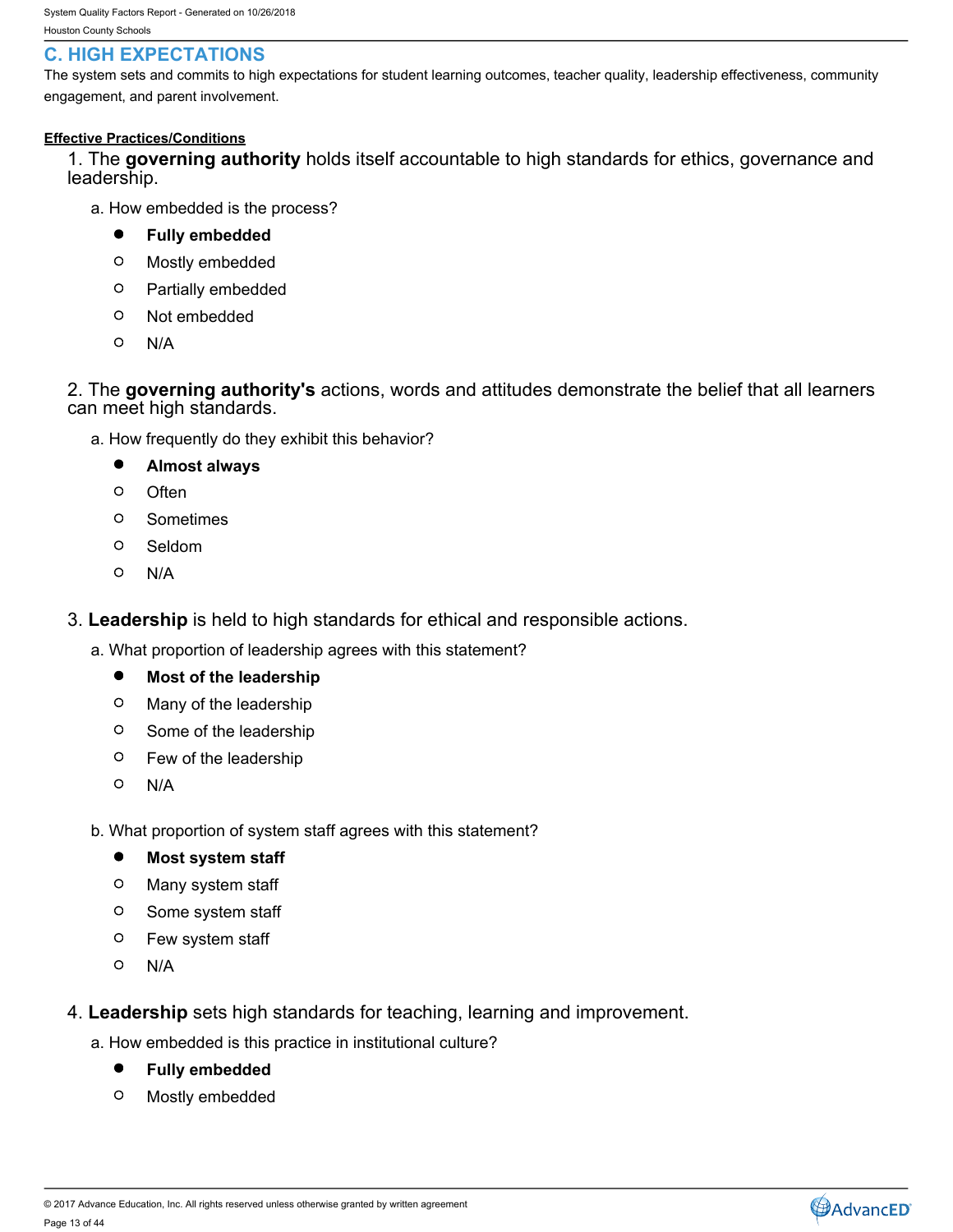- $\circ$ Partially embedded
- $\circ$ Not embedded
- $\circ$ N/A

5. **Leadership's** actions, words and attitudes demonstrate the belief that all learners can meet high standards.

- a. What proportion of leadership demonstrates this belief?
	- $\bullet$ **Most of the leadership**
	- $\circ$ Many of the leadership
	- $\circ$ Some of the leadership
	- $\circ$ Few of the leadership
	- $\circ$ N/A
- b. What proportion of system staff agrees with this statement?
	- **Most system staff**  $\bullet$
	- $\circ$ Many system staff
	- $\circ$ Some system staff
	- $\circ$ Few system staff
	- $\circ$ N/A

c. How frequently does leadership exhibit this behavior?

- $\bullet$ **Almost always**
- $\circ$ Often **Often Contract Contract Contract Contract Contract Contract Contract Contract Contract Contract Contract Contract Contract Contract Contract Contract Contract Contract Contract Contract Contract Contract Contract**
- $\circ$ Sometimes
- $\circ$ Seldom
- $\circ$ N/A

6. **System staff** supports its institutions' efforts to help learners pursue challenging goals and success.

- a. How embedded is the practice in institutional culture?
	- $\circ$ Fully embedded
	- $\bullet$ **Mostly embedded**
	- $\circ$ Partially embedded
	- $\circ$ Not embedded
	- $\circ$ N/A

7. **Parents, families, and legal guardians** are involved in setting high expectations for their children's learning and achievement.

- a. How frequently are parents, families or legal guardians involved?
	- $\circ$ Almost always
	- $\bullet$ **Often**
	- Sometimes  $\circ$

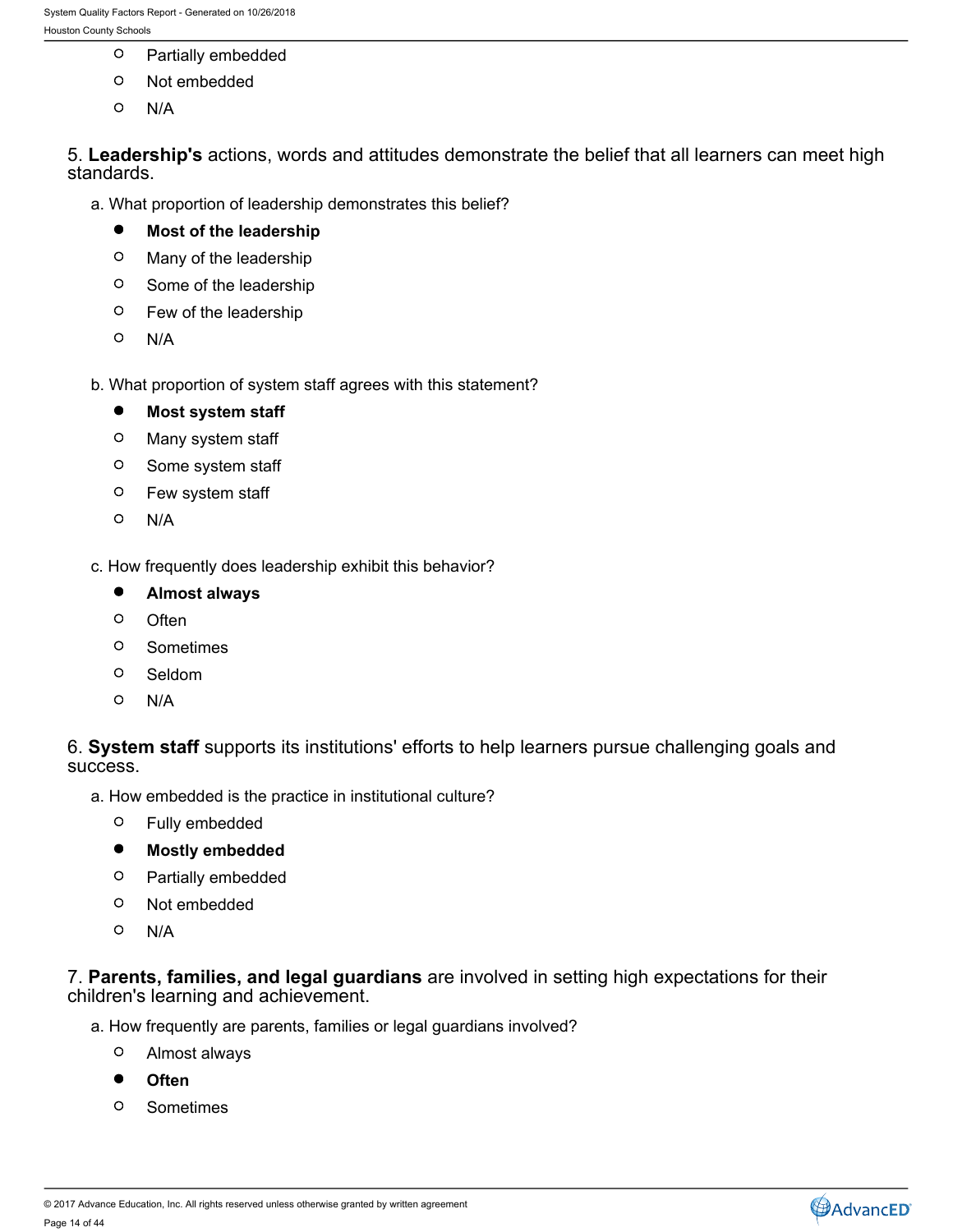- $\circ$ Seldom
- $\Omega$ N/A
- b. What proportion of parents, families or legal guardians is involved?
	- $\circ$ Most parents, families or legal guardians
	- $\bullet$ **Many parents, families or legal guardians**
	- $\circ$ Some parents, families or legal guardians
	- $\circ$ Few parents, families or legal guardians
	- $\circ$ N/A

8. The **community** holds the system accountable for high quality programs and initiatives that align with community needs and priorities.

- a. How embedded is the practice in institutional culture?
	- $\circ$ Fully embedded
	- $\bullet$ **Mostly embedded**
	- $\circ$ Partially embedded
	- $\circ$ Not embedded
	- $\circ$ N/A

## 9. **COMMENTS/INSIGHTS/SUMMARY**

a. As appropriate, please provide comments, insights and/or summary related to this factor.

The Houston County School System sets and commits to high expectations for student-learning outcomes, teacher quality, leadership effectiveness, community engagement, and parent involvement. The Board of Education holds itself accountable to high standards for ethics, governance, and leadership. Feedback provided through survey results indicated this as well as the evidence of monthly Board of Education meetings where the superintendent works closely with school board members. This is also evident in the fact that the Board has earned state level recognition of "Exemplary," "Distinguished," and "Quality" School Board by the Georgia School Boards Association. Board meetings occur once a month with a work session held before a public open session. During the open session, time is included on the agenda to allow individuals to address the board. Individuals may also request to address the board privately during executive session regarding student, personnel, and attorney/client or land matters. This Board is dedicated to the citizens of Houston County, welcoming and relying upon open dialogue to assist them in making decisions and to assist in setting the course of education for Houston County. These actions and relationships between the board and the Superintendent's Executive Cabinet ensure the mission and vision of Houston County is upheld to the highest standard. Our mission is to produce high-achieving students. Our vision is that our system will be world class. This is affirmed as one of the highest areas in the System Quality Factors. The governing authority is fully embedded in the process of being accountable for high standards of ethics, governance and leadership with one of the highest ratings from AdvancED staff survey results from all schools. Our schools' governing body or school board complies with all policies, procedures, laws, and regulations. Board retreats are held twice a year with the Executive Cabinet to set long-range plans and collaborate to maintain open communication. This Board is committed to high expectations that impact student learning outcomes, teacher quality, and leadership effectiveness. Board members attend many events that are hosted by various content areas, such as Fine Arts performances, athletic events, academic competitions, reading to classes, and many community gatherings. Members of the board and the superintendent visit schools regularly throughout the

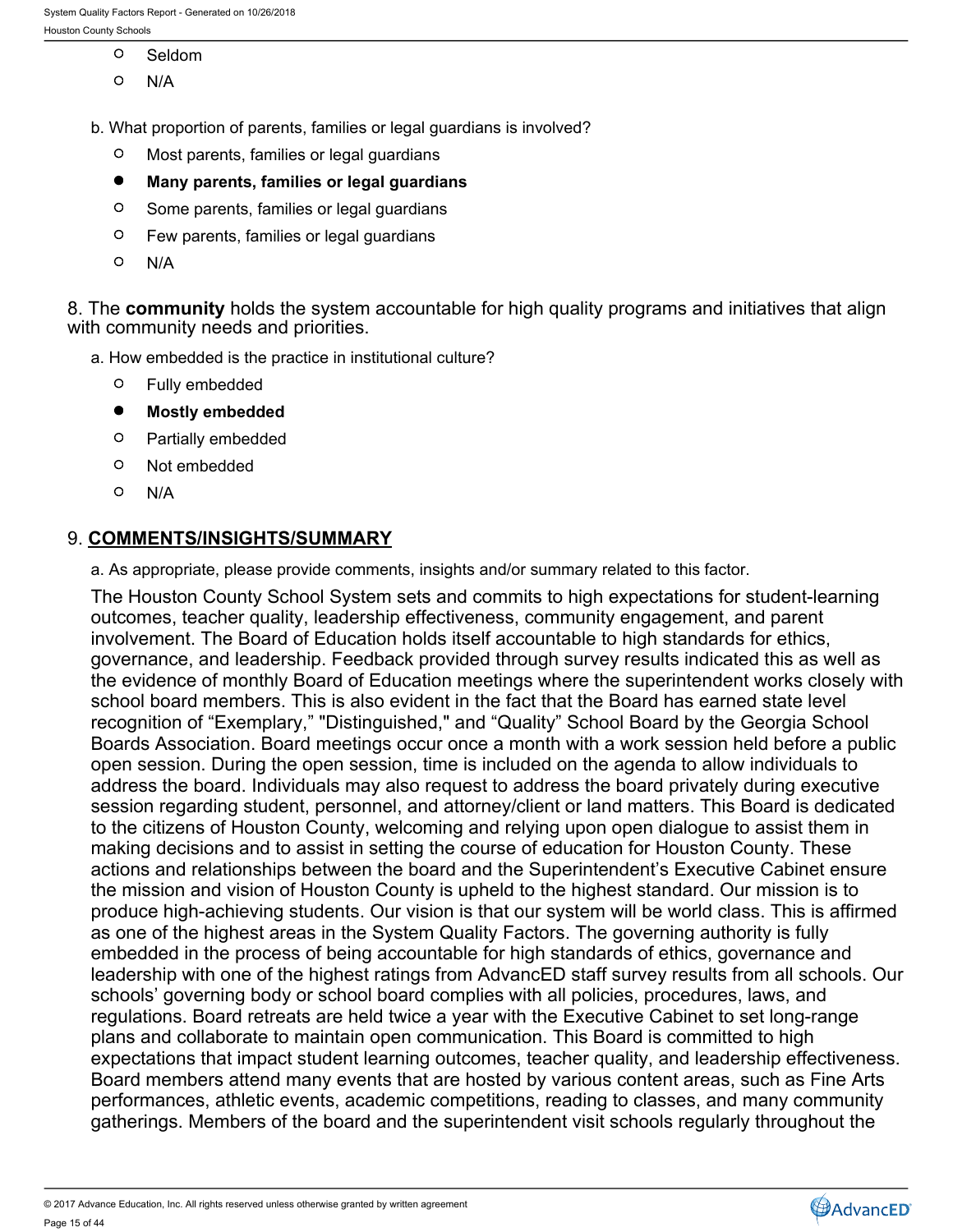year to assist and develop relationships. Board members and the superintendent, school personnel, students, and parents enjoy this interaction and observation of the learning environments established for students in this school system. The board is able to see firsthand the implementation of decisions that directly impact students in the system. Board members regularly attend conferences and meetings to remain up-to-date on policies, laws, and ethics. This reflects the dedication and responsibility held by these members to ensure the Houston County School System maintains accountability to ensure high standards in governing and in leadership within the district, the state, and the nation. System leadership is held to high standards for ethical and responsible actions. Evidence of this rating is supported with documentation where the beliefs of the System are communicated in the form of the "Houston County Way" as well as AdvancED survey data. These beliefs are communicated via informational cards, staff meetings, leadership meetings, and trainings, and are also demonstrated by the actions of system and school leadership teams, teachers, and other staff. AdvancED staff survey results show that high expectations of system employees for student success, high academic standards, and supporting student learning are priorities in Houston County Schools. Both parent and student survey data for elementary, middle, and high school students show that parents believe high expectations are set for students in classes and their children know the expectations for learning in all classes. High expectations for teacher quality is evidenced by professional learning opportunities (LEADing Edge meetings - Learning-Energizing-Accountable-Disciplined) that occur on a regular basis each year and specifically addresses system and school level data. Leadership interacts as Professional Learning Communities (PLC) and is responsive in devising ways to redeliver and implement instructional practices and analyze data at the school level with teachers, which in turn impacts student outcome. School administrators are then able to provide feedback to teachers through Teacher Keys Evaluation System (TKES) and system level administrators are able to provide feedback to administrators through Leader Keys Evaluation System (LKES). These procedures also afford growth opportunities for teachers and leaders that will impact academic learning and achievement for all students. Our leadership team demonstrates the belief that all learners can meet high standards. This is evident in our regular student recognition at Board meetings, our leadership team's presence at instructional and extracurricular events, school improvement plans which include high standards for all students, and a student code of conduct to ensure the orderly process of education. One specific area to improve in the Houston County School System for meeting high expectations involve engaging parents, families, and legal guardians, as well as the community involvement. AdvancED student survey results from elementary, middle, and high school indicate the system must be responsive to students' perception of how teachers meet their needs and for the system to be more invested in the accountability for student learning outcomes. Student led parent conferences through Active Student Participation Inspires Real Engagement (ASPIRE) process is a positive example of how students learn to manage personal learning goals, track progress, and share information with parents and teachers. Although the system has school councils, Federal Programs parent nights, and many school-level parent involvement coordinators, we recognize the need to improve parent and community involvement in setting high expectations for student learning. Social media (Facebook, Twitter, Instagram, System webpage, etc.) may be a way of communicating and successfully reaching out to notify, inform, and interact with these groups of stakeholders. School webpages that are managed and kept up-to-date is another source of contact that will benefit community and school relationships. Community business partnerships with individual schools have always benefited teachers and students and is another option in forming closer relationships to improve in this area. It is important to gather feedback from these specific groups in order to guide the improvement process, possibly through periodic parent and community surveys released during the school year. These results may then be used in creating action plans to better meet the needs of students, parents, and community member relationships. Houston County's mission to produce high-achieving students refers to every student in our system, regardless of race, class, or gender. Because we are data driven, all the system goals are

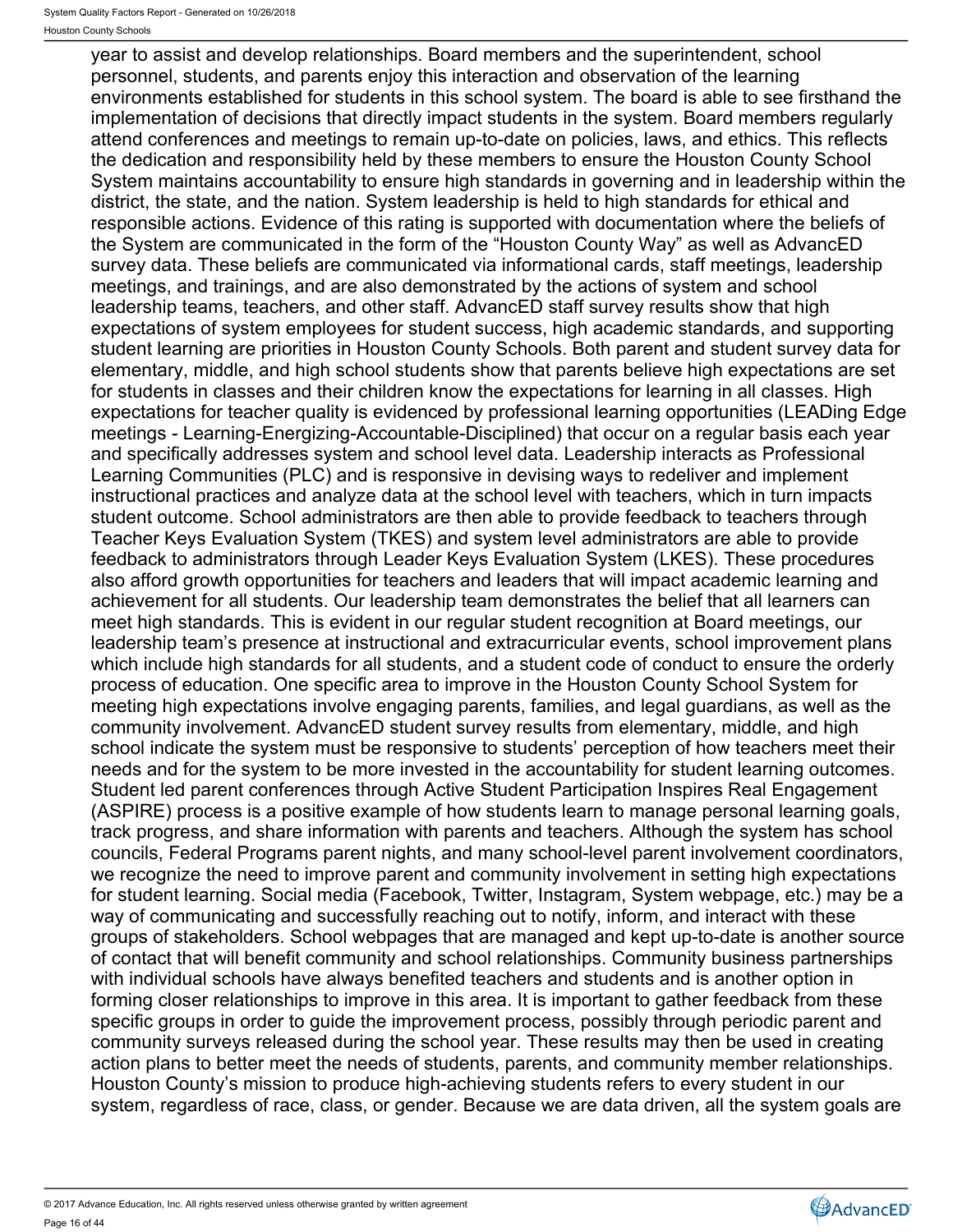developed to meet the needs of all students. Equity is assured through allocations based on student enrollment and program needs. The Houston County Board of Education also ensures equity of learning opportunities through the development of a viable and rigorous curriculum that includes appropriate instruction for all learners. An area of strength is the fact that Houston County has the 5th highest graduation rate for districts with 1,000 or more students in their graduation cohort. When comparing free and reduced lunch rates of the other four districts, Houston County has the highest graduation rate. In addition, our system has effectively closed the gap on graduation rates between black and white students. Three of our high schools have eliminated the gap entirely, and the other two have made great progress. All students in Houston County receive instruction according to the Georgia Standards of Excellence developed by the Georgia Department of Education. The Multi-Tiered System of Supports (MTSS) provides educators a more holistic view of students and ensures varied needs will be addressed. All teachers and administrators continue to receive training for instructional practices, formative assessment, and data disaggregation. System leaders work closely with school administrators and teachers in the implementation of standards-based instruction and effective professional learning communities. For example, teachers and administrators receive training at the Houston County Leadership Summit in June, school Better Seeking Teams, and monthly superintendent's meetings. These initiatives ensure all students will be provided challenging and engaging opportunities for learning. Critical thinking and creative thinking are encouraged for our system to continuously work toward removing obstacles to student achievement. Teachers promote critical and creative thinking for all students, but our gifted and accelerated students have additional opportunities in these areas. For example, we offer several AP courses in all content areas, we have a gifted program for grades one through twelve and accelerated Honors courses for non-gifted students. In addition, three schools have achieved STEM certification status and other schools are currently in progress. In working to enrich and expand learning opportunities for at-risk students to achieve while maintaining high expectations, Houston County has established several avenues to allow credit recovery throughout the school year. For example, the system utilizes online instruction such as Georgia Virtual School and Odysseyware for students who are off track for graduation. Students may receive initial credit or recover credit from a course they failed. The Houston County Board of Education has also created time within the school day for intensive, targeted remediation of instructional content with our most struggling students. Schools have implemented Academic Opportunity (AO) time to meet the needs of all students, based on data from common formative assessments, to align and differentiate instruction in order to remediate or extend learning opportunities. Houston County Schools is a participant in the Student Success Imagine the Possibilities initiative aimed at raising the graduation rate of students with disabilities. Through this grant, we identified barriers to graduation and implemented a plan to overcome barriers and provide optimal opportunities for student achievement. The Transition Academy is a program for students with disabilities who have completed graduation requirements but need additional support in transitioning from school to the work place. Students spend each day in the community at various job sites learning skills necessary for employment. Enrolled students can remain in the program until they age out of special education services. Recognizing that there is a need for the implementation of research-based instruction that supports teachers' in teaching social and emotional skills to Pre-K and 6th grade students as a part of their educational experience, Houston County applied for and was granted the Second Step Grant. During the 2018-19 academic year, each of the primary and (PK-5) elementary schools in the Houston County School District will implement the Second Step curriculum in Pre-K classrooms. Six of Houston County's middle schools will implement the curriculum with their 6th graders. Houston County School System commits to high expectations; actions described in System Quality Factors evidences the high regard given to all stakeholders in meeting diverse needs for student learning outcomes, teacher quality, leadership effectiveness, and parent and community engagement. Continued and ongoing efforts to be responsive to feedback and survey results allow us an opportunity to grow as a

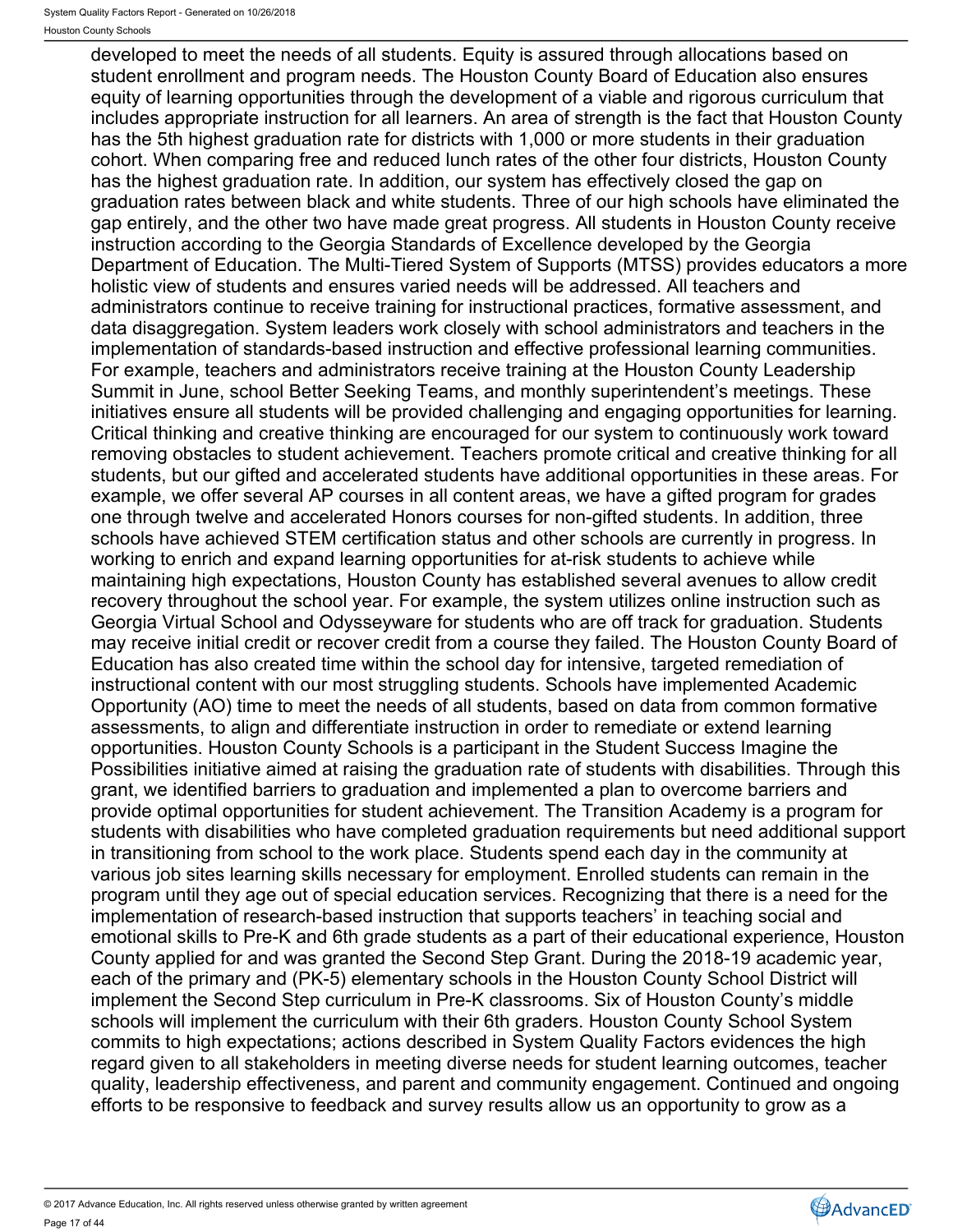system and will continue to drive our work in producing high-achieving students and to be a system that is world class.

# **COMMENTS**

Please enter your comments below.

# **ATTACHMENTS**

Please be sure to upload the files in the Attachments section at the end of the diagnostic.

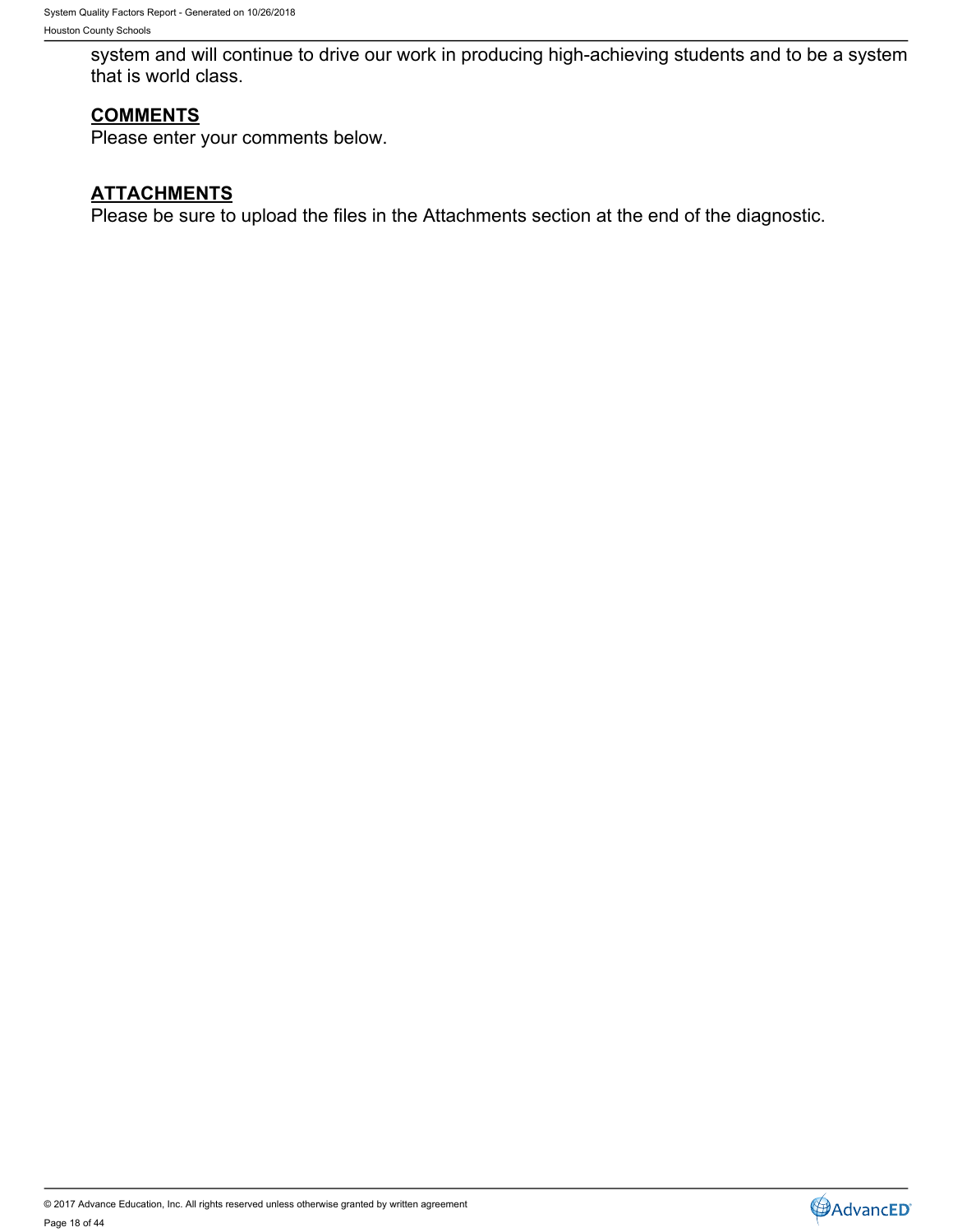# <span id="page-18-0"></span>**D. IMPACT OF INSTRUCTION**

The capacity of all staff in the system to purposefully and intentionally create an environment that empowers all learners to be successful and reach expected levels of achievement, including readiness to transition to the next level of learning or career pathway.

### **Effective Practices/Conditions**

1. The **governing authority** is informed of and understands the impact of instruction on learner engagement, outcomes and overall success.

- a. How embedded is the process in institution culture?
	- $\bullet$ **Fully embedded**
	- $\circ$ Mostly embedded
	- $\circ$ Partially embedded
	- $\circ$ Not embedded
	- $\circ$ N/A

2. **Leadership** monitors and evaluates the impact of instruction on learner engagement, outcomes and overall success.

- a. How frequently does leadership monitor and evaluate learner engagement, outcomes and success?
	- $\circ$ Almost always
	- $\bullet$ **Often**
	- $\circ$ Sometimes
	- $\circ$ Seldom
	- $\circ$ N/A
- b. Which descriptor best reflects the quality of this practice?
	- $\circ$ Excellent quality
	- $\bullet$ **Good quality**
	- $\circ$ Fair quality
	- $\circ$ Poor quality
	- $\circ$ N/A
- 3. **System staff** implements actions that support teaching, learning and overall learner success.
	- a. What proportion of system staff engages in these actions?
		- $\bullet$ **Most system staff**
		- $\circ$ Many system staff
		- $\circ$ Some system staff
		- $\circ$ Few system staff
		- $\circ$ N/A
	- b. How embedded is this practice in institutional culture?
		- $\circ$ Fully embedded
		- $\bullet$ **Mostly embedded**
		- $\circ$ Partially embedded

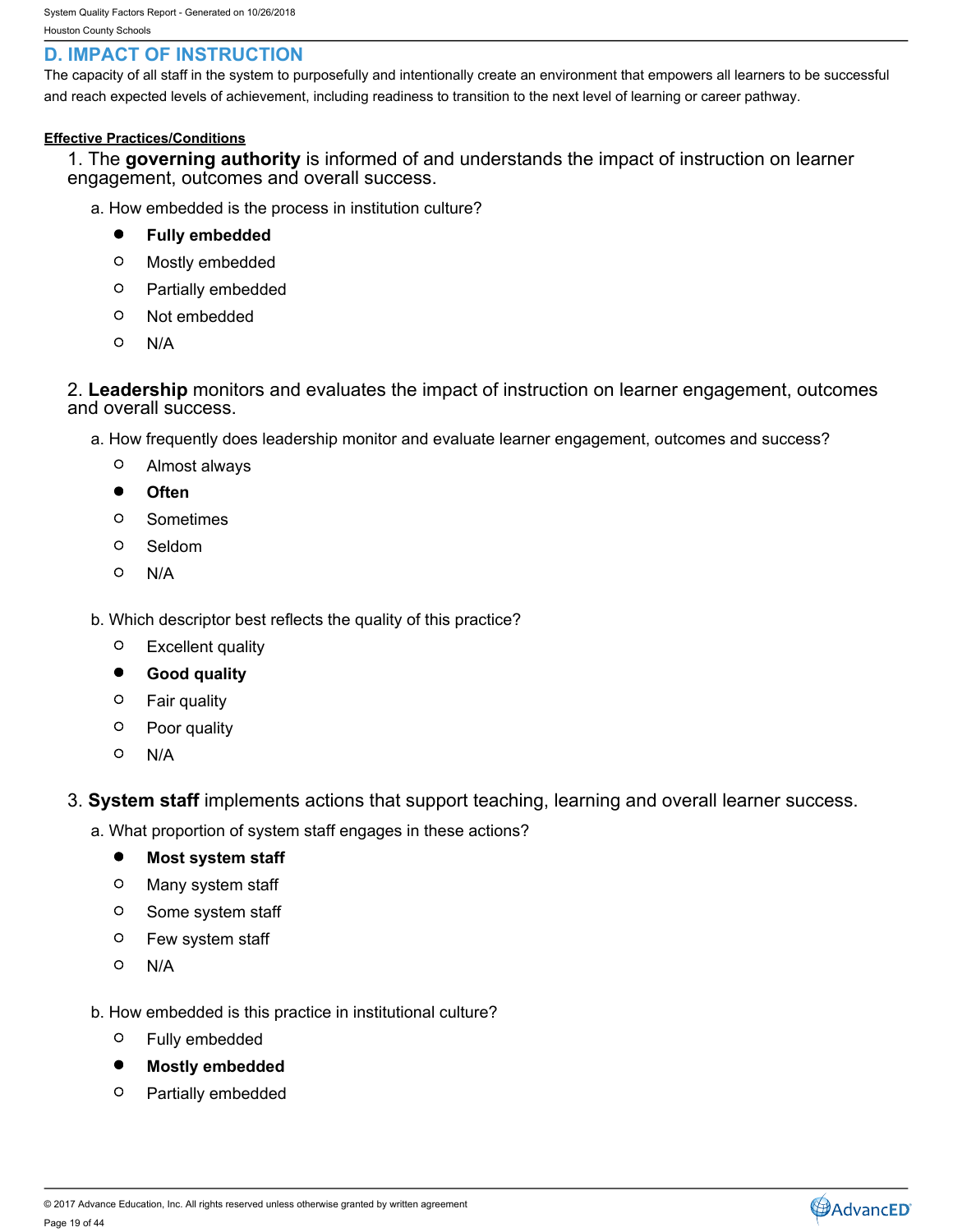- $\circ$ Not embedded
- $\Omega$ N/A

4. **Parents, families, and legal guardians** connect their children's learning experiences with engagement, outcomes, and overall learner success.

- a. How frequently do parents, families or legal guardians ensure this connection?
	- $\circ$ Almost always
	- $\bullet$ **Often**
	- $\Omega$ Sometimes
	- $\circ$ Seldom
	- $\circ$ N/A
- b. What proportion of parents, families or legal guardians makes this connection?
	- $\circ$ Most parents, families or legal guardians
	- $\bullet$ **Many parents, families or legal guardians**
	- $\circ$ Some parents, families or legal guardians
	- $\circ$ Few parents, families or legal guardians
	- $\circ$ N/A
- 5. The **community's** perception of the system's quality of teaching and learning is positive.
	- a. What proportion of the community holds this perception?
		- $\bullet$ **Most of the community**
		- $\circ$ Many of the community
		- $\circ$ Some of the community
		- $\circ$ Few of the community
		- $\circ$ N/A

### 6. **COMMENTS/INSIGHTS/SUMMARY**

a. As appropriate, please provide comments, insights and/or summary related to this factor.

Houston County Schools continuously strives to create an environment that empowers learners to be successful. There are several ways this environment has been created and continues to be fostered. During the 17-18 school year our system began to focus on initiatives including Multi-Tiered System of Supports (MTSS) to support learner success. MTSS is evidence-based, cohesive and proven to be successful in meeting the needs of ALL learners. MTSS integrates academic, behavior, and social-emotional instruction and interventions. Critical MTSS elements include: established essential standards; formative assessments; data-driven decisions; and multiple tiers of instruction and intervention, to include RTI and PBIS. Because of this integration, our system is committed to fully implementing Positive Behavioral Intervention and Supports (PBIS) district-wide over four years. The PBIS framework is a data-driven decision-making framework designed to establish an effective learning environment for all students and staff. Research shows many benefits of PBIS, to include fewer discipline issues and increased academic performance. PBIS helps to develop a learning culture where learners are self-directed and expected to set goals and monitor their progress. These goals help develop learners' positive attitudes, self-perceptions, and beliefs. To support fully implementing PBIS in all schools, the system has a PBIS coordinator who supports the schools with embedding these ideas into the culture of the system. Each PBIS school



<sup>© 2017</sup> Advance Education, Inc. All rights reserved unless otherwise granted by written agreement Page 20 of 44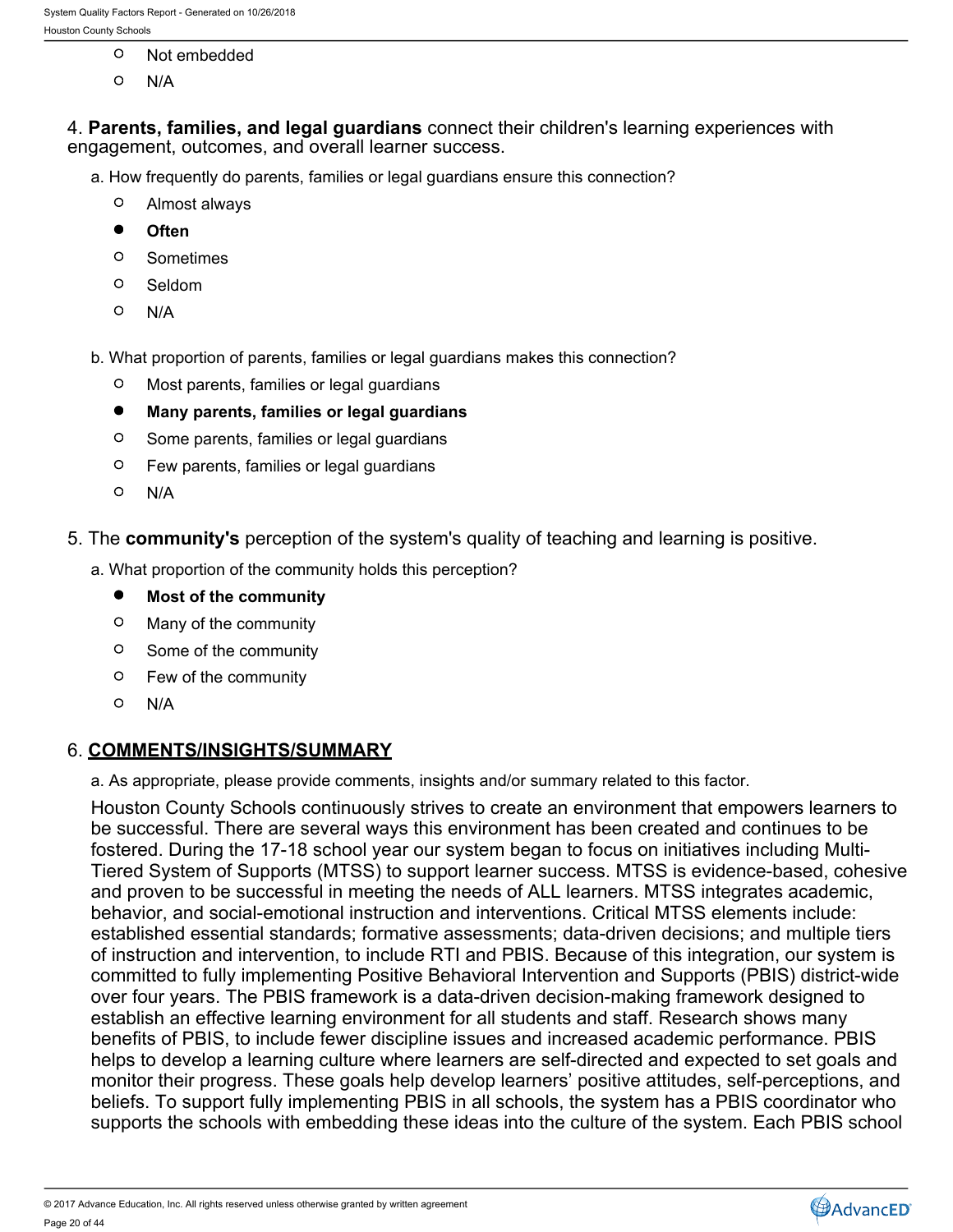also has a PBIS coach who supports the school PBIS team as they work to develop an individualized school-wide plan. We have a system-wide rollout plan that results in full implementation at all schools by 2020. MTSS provides a holistic view of each student, enabling educators to serve the whole child and to meet diversified needs. The MTSS approach delivers instruction and intervention in varying intensities based upon student need. As part of this journey, during the 2017-18 school year, select schools had the opportunity to implement MTSS in its totality, blending all the critical elements to help their students achieve. Five schools were chosen to become the models for our system as they lead the charge to implement MTSS best practices and develop the MTSS framework for our system. This effort is continuously guided by a systemlevel team and led by multi-disciplinary teams of school personnel. All system leadership were brought together during the 2017 Leadership Summit to help transcend these ideals and embed them in our culture. Systematic structures are in place to provide teachers and learners with a culture that supports continuous learning and improvement while celebrating success along the way. Professional learning communities (PLCs) have been adopted as a structure for substantive and sustained school improvement. Professional learning communities are the overarching umbrella under which the work we do to improve student and adult learning . Since our initial adoption in 2006, precipitating factors such as changes in personnel at the school and system level led to our discovery that PLCs were not pervasively nor consistently implemented within the school system. The formulation of the system Professional Learning Task Force (PL Task Force) was initiated to serve as the guiding coalition in the system implementation of the Renewal Requirements rule and in the "resetting" of PLC understanding and implementation within the system and schools. The Task Force consists of the Superintendent, members of Executive Cabinet, directors, coordinators, principals, and assistant principals of instruction. The PL Task Force meets on a regular basis to discuss our current reality based on feedback from system and school personnel, and then determine continued areas of support. Based on the identified areas of support determined during our system examination and current system and school feedback, Task Force members and school teams have received and continue to receive professional learning on various tenants of PLCs, school culture, common formative assessments, and Response to Intervention (RTI). To ensure our PLC work is kept at the forefront, professional learning centered around a PLC area of focus is guided by members of the Task Force during our LEADing Edge sessions, Assistant Principal of Instruction meetings, Assistant Principal of Discipline meetings, and Superintendent's meetings. Curriculum Integration Specialists (CIS) and system content coordinators also provide professional learning opportunities to teachers to continue the work with their PLCs. Examples include vertical team meetings, collaboration meetings, professional learning workshops and training opportunities. As a PLC, educators regularly work collaboratively to improve both their students' academic achievement and their own teaching skills. This year schools will continue work to identify essential standards and create common formative assessments. The essential standards and common assessments will be used to consistently measure student learning and achievement. After using the standards and assessments this year, we will revisit them to identify areas that need to be improved. As a response to the work of PLCs, deliberate conversations were had on how to ensure grading practices accurately reflect student learning and achievement. As a system, a grading policy was developed by a system grading committee. Through school-wide PLCs, teachers consistently use summative and formative data to monitor and adjust instruction to ensure learners' needs are met. They also use various modes of assessment to determine individual student needs and progress. The TKES evaluation process includes analyzing and using student data to inform planning, make instructional decisions, and to provide remediation, enrichment, and acceleration to further student understanding. Leadership systematically monitors and evaluates the impact of instruction on learning engagement throughout this evaluation process. PLCs will systematically analyze and use the data from assessments to measure student progress, design appropriate interventions, and inform long and short-term instructional decisions. To support the work in schools, system personnel will receive

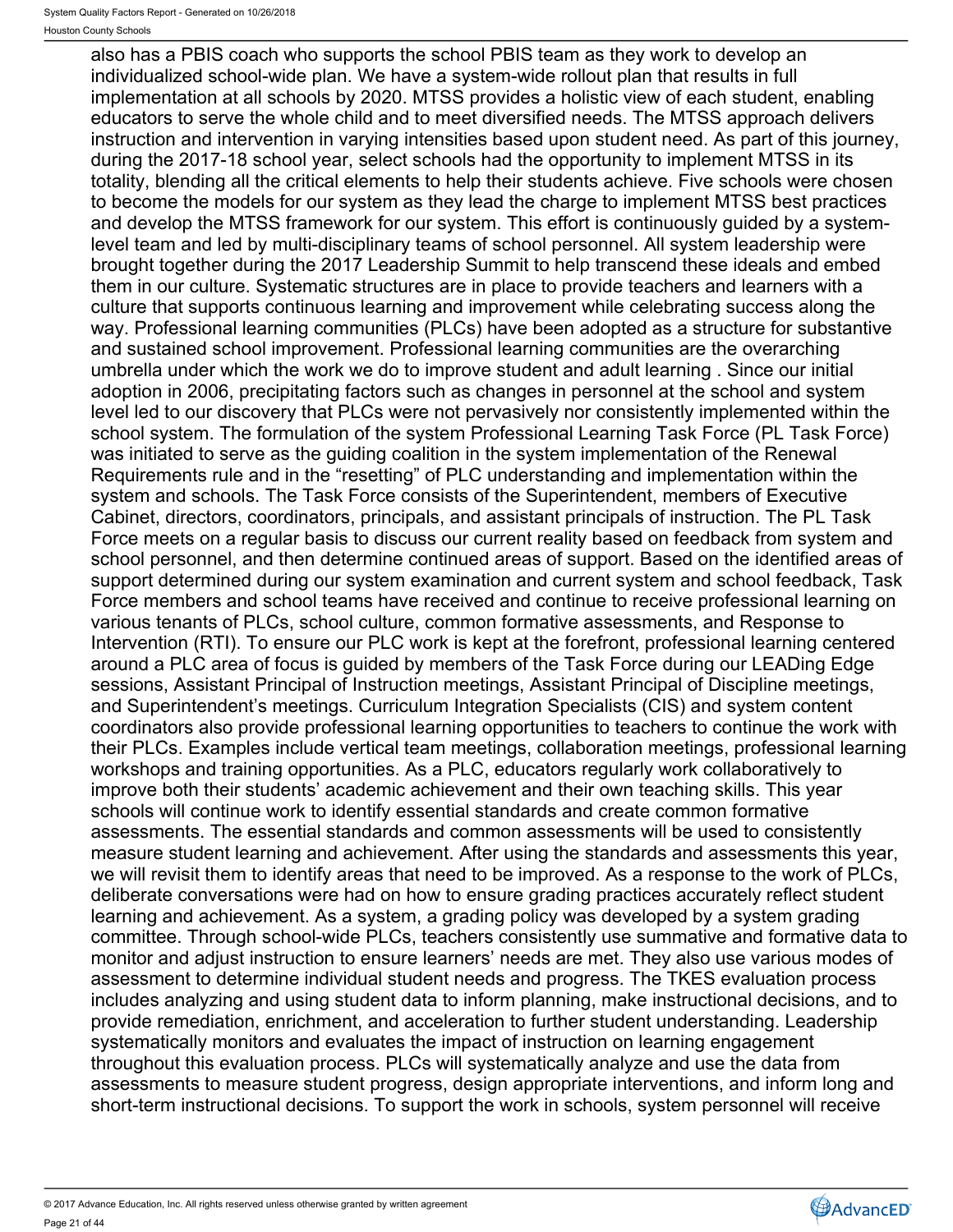training to specifically meet the needs of schools in the area of common assessments. This training will provide a foundation for implementing a uniform process to design collaborative common assessments. System personnel continuously support schools by examining data, analyzing student growth, and determining next steps. We have supported this with the rollout of Measures of Academic Progress (MAP). MAP is a computer adaptive interim assessment that provides essential information about individual student's strengths and weaknesses. MAP is aligned to our Georgia Standards of Excellence and provides proficiency projections on the Georgia Milestones. Other benefits include: provides real-time data to help teachers individualize and focus classroom instruction; shows teachers what students know so far and what they are ready to learn next; measures student growth over time; provides extensive classroom and building reports; identifies students that need additional support early in the year; and provides a national norm-referenced score useful for identifying gifted students. Another predictive measure we have in place is Houston At-Risk Profiles (HARP), Houston County's predictive risk model. HARP identifies student risk across 21 individual risk indicators, displayed across six distinct domains. These domains (reading, writing, English language, math, behavior, and attendance) determine a student's readiness for grade-level instruction. Students identified as high risk across one or more domains demonstrate a need for intervention in those domains to be successful. To support schools in choosing research-based interventions, the system has created a digital resource library of effective interventions. Intervention Express houses both academic and behavior interventions to meet individual student needs. Data supports the culture of high expectations which is evidenced in the student survey results. Survey results indicate that the numerous and various programs in place are there to help students succeed and prepare for the next level. Survey results indicate that students are assessed in a variety of ways to determine their understanding of content. However, the need is present to adjust instruction and assessment to better meet the individual learning needs of students. One way to meet this need is to strengthen PLCs in each school. PLCs are being asked to collaboratively determine strategies that will ensure learning by student, by standard. Houston County Schools recognizes the need to help parents and families connect their children's learning experiences to overall learner success. Currently, parents are informed of regular progress reports, so they are aware of when students are graded. Efforts are also being made to regularly inform parents about how their child is being graded. Those efforts include academic conferences embedded into the school calendar. These conferences are designed for students and teachers to share with parents individual learning goals and progress. Building a conference day into the school calendar provides us with an avenue to have student-led conferences to connect student progress to specific learning goals. This process can be modeled after the Active Student Participation Inspires Real Engagement (APSIRE) program. This program enables students to actively participate in goal setting and monitoring of their IEP. During this process, students learn how to speak for themselves, learn about goals and objectives that form the basis of their education and why these goals and objectives are important for them, and ultimately, become more involved in their own education. We will continue to work with schools to implement this process with all students.

# **COMMENTS**

Please enter your comments below.

# **ATTACHMENTS**

Please be sure to upload the files in the Attachments section at the end of the diagnostic.

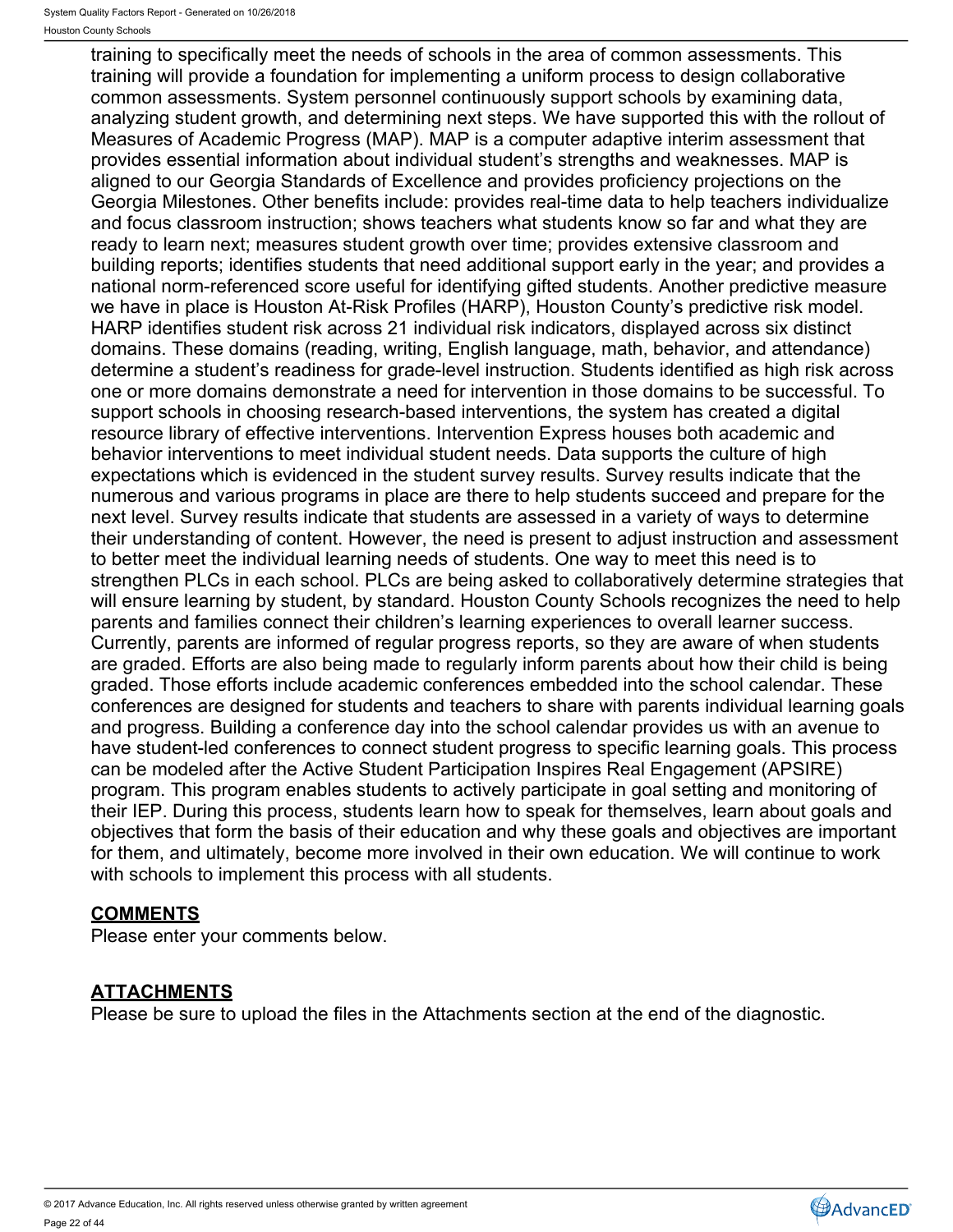# <span id="page-22-0"></span>**E. RESOURCE MANAGEMENT**

The ability of a system to plan, secure, and allocate its resources (human, material, and fiscal) to meet the needs of every learner.

### **Effective Practices/Conditions**

- 1. The **governing authority** ensures that resources are allocated to support learner success.
	- a. Which descriptor best reflects the practice of allocating resources?
		- $\bullet$ **Almost always fair and equitable**
		- $\circ$ Often fair and equitable
		- Sometimes fair and equitable
		- $\circ$ Seldom fair and equitable
		- $\circ$ N/A
- 2. The **governing authority** ensures that services and support align with the needs of learners.
	- a. What proportion of learners receives these resources?
		- $\bullet$ **Most learners**
		- $\circ$ Many learners
		- $\circ$ Some learners
		- $\circ$ Few learners
		- $\circ$ N/A
- 3. **Leadership** aligns the allocation of resources with the system's priorities for learning.
	- a. What proportion of system staff agrees with this statement?
		- $\bullet$ **Most system staff**
		- $\circ$ Many system staff
		- $\circ$ Some system staff
		- Few system staff  $\circ$
		- $\Omega$ N/A

4. **Leadership** actively seeks resources (human, material and fiscal) to meet the needs of every learner.

a. What proportion of system staff agrees with this statement?

#### $\bullet$ **Most system staff**

- Many system staff
- $\circ$ Some system staff
- $\circ$ Few system staff
- $\Omega$ N/A
- b. How frequently does leadership exhibit this behavior?
	- $\bullet$ **Almost always**
	- Often **Often Contract Contract Contract Contract Contract Contract Contract Contract Contract Contract Contract Contract Contract Contract Contract Contract Contract Contract Contract Contract Contract Contract Contract**
	- $\circ$ Sometimes
	- O. Seldom

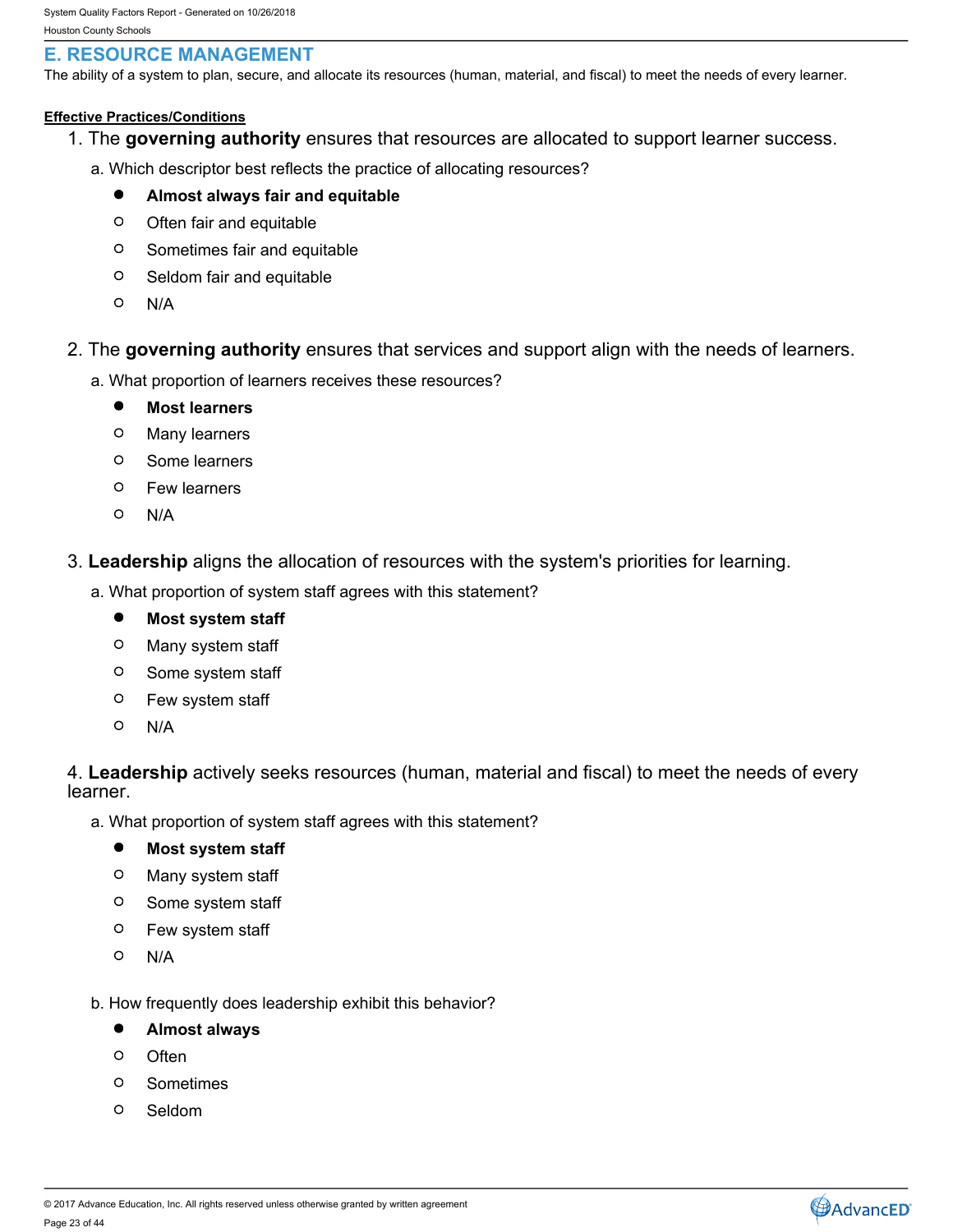#### $\circ$ N/A

5. **System staff** has the resources to implement with high quality, the areas for which it is responsible.

a. What proportion of system staff has sufficient resources?

#### $\bullet$ **Most system staff**

- $\circ$ Many system staff
- $\circ$ Some system staff
- $\circ$ Few system staff
- $\circ$ N/A
- b. With what frequency does system staff apply these resources?

#### $\bullet$ **Almost always**

- $\Omega$ Often **Often Contract Contract Contract Contract Contract Contract Contract Contract Contract Contract Contract Contract Contract Contract Contract Contract Contract Contract Contract Contract Contract Contract Contract**
- $\circ$ Sometimes
- $\circ$ Seldom
- $\Omega$ N/A

6. **Parents, families, and legal guardians** support the system by contributing time, resources, or other types of involvement.

- a. With what frequency do parents, families or legal guardians contribute?
	- $\circ$ Almost always
	- $\bullet$ **Often**
	- Sometimes  $\Omega$
	- $\Omega$ Seldom
	- $\Omega$ N/A

7. The **community's** assets are leveraged by the system to improve outcomes and drive learner success.

- a. How embedded is this practice in institutional culture?
	- $\circ$ Fully embedded
	- $\bullet$ **Mostly embedded**
	- $\circ$ Partially embedded
	- $\circ$ Not embedded
	- $\circ$ N/A

## 8. **COMMENTS/INSIGHTS/SUMMARY**

a. As appropriate, please provide comments, insights and/or summary related to this factor.

The Houston County School System demonstrates tremendous strength in planning, securing, and allocating resources to meet the needs of every learner. Stakeholder groups reflected a generally unified response to surveys assessing resource management within the school system. With few exceptions, each school year starts with positions filled by professionally qualified staff. Desirable working conditions and above average salary schedules and local supplements support effective

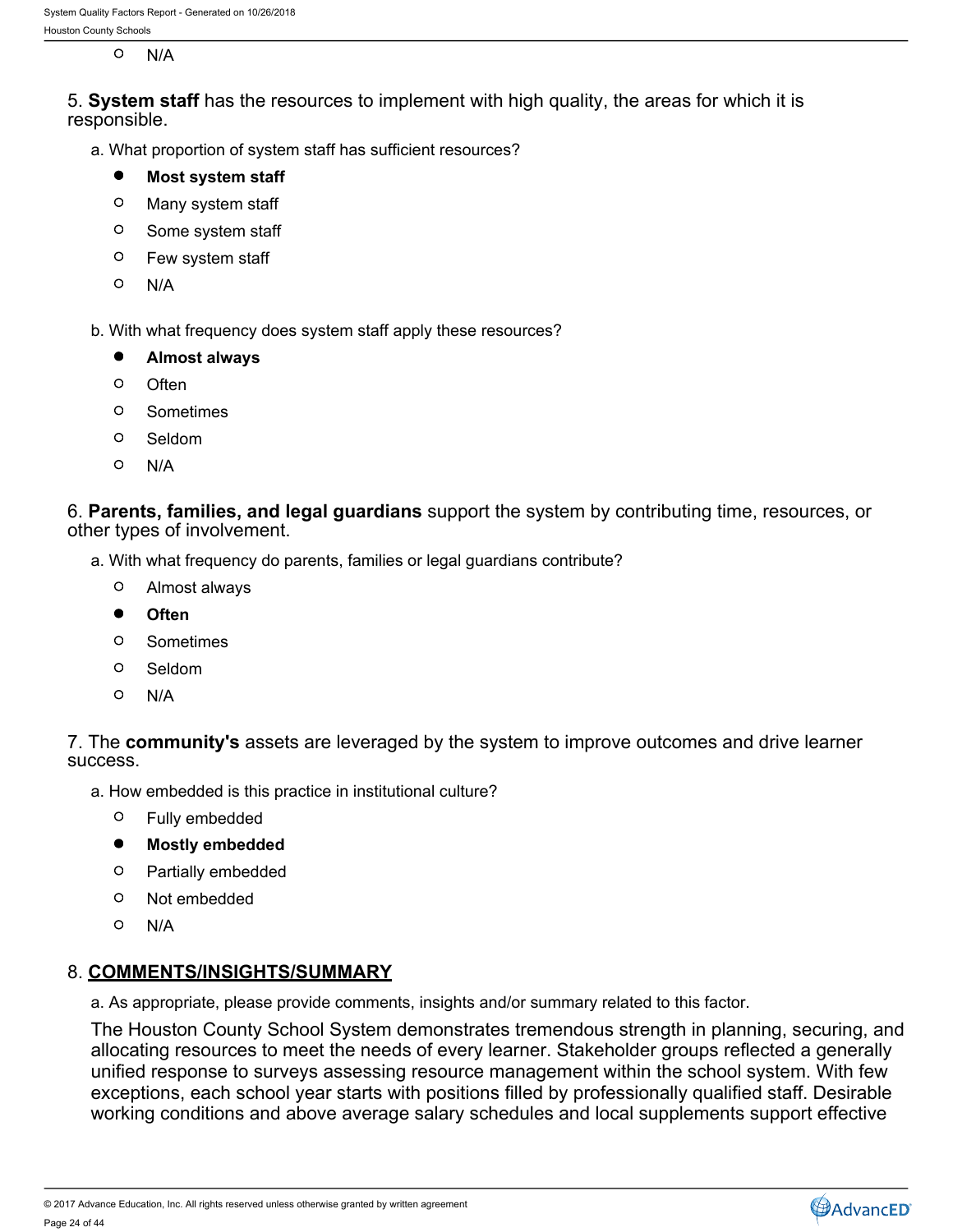recruitment and retention of professionally qualified staff. Classrooms are supported with supplies and materials through efficient budgeting and allocation, as well as through parent and community donations. School and system staff, as well as community partners, frequently seek and regularly obtain additional grant resources to support learner needs. Financial and organizational systems are in place to ensure fair and equitable allocation of resources to schools and operational departments. Executive-level leaders collaborate on decisions to provide additional support resources to those schools or departments as needs arise. Proper, multi-level checks and balances help prevent fraud and abuse of resources. The Board of Education (BOE) governing authority works very cohesively to ensure the resources are allocated to support learner success. They analyze information provided by the superintendent to make budgetary and policy decisions that will prioritize student learning. Examples include technology purchases and upgrades, vehicle purchases, textbook adoptions, and human resource allotments. The vast majority of BOE decisions are unanimous since they are based on data that describe instructional or organizational needs to support student achievement. The Board recently voted to reduce the local millage rate (two years in a row) which translated into taxpayer savings. The System millage rate is in the bottom 13 in the state. In 2018, the Houston County Board of Education was named an Exemplary School Board for the third year by the Georgia School Boards Association. The Board of Education approves plans for services and supports to ensure sustainability in meeting the needs of the learners. Directors present plans for delivery of services and supports to the BOE, through the superintendent, for approval annually. Some of these plans are the Local Career Technology, Agricultural Education Plans, Technology Plans, Human Resource Projections, Transportation Plans, Facilities Plans, School Nutrition Program Plans, Federal Program Improvement Plans, and System Strategic Plans. System leadership constructs allotment plans for human resources, equipment, materials, technology, and support services based on priorities for student learning. School level leaders manage the allocation of resources within their buildings. Decisions regarding instructional offerings are made based on formative and summative data which help determine areas of need. Increased use of a data analytics platform which aggregates a wealth of data in addition to summative assessment information would increase the efficiency of decision-making regarding resource allocation aligned with priorities. Strengthening communication to classroom staff about how to access and use such data would help facilitate a better understanding of why resources are allocated in specific ways. System leadership works together each year to host a job recruitment fair for hiring and retaining the best and brightest educators possible. Local salary schedules and supplements are above the state average which helps the system recruit and retain highly qualified educators to meet the needs of a diverse student population. System staff are committed to continuing to think of creative and innovative ways to recruit and retain a highly qualified workforce. Continued efforts to cultivate a future educational workforce include agreements with local colleges and universities, new teacher support programs, and ongoing professional development. The Business and Finance Operations department has maintained annual financial audits for over 15 with Unqualified Opinions without findings or material misstatements. The department has also earned the Award of Distinction for Excellent Financial Reporting from the Georgia Department of Audits and Accounts for each of the five years that the award has been in existence. The Houston County Schools Nutrition Services department won the USDA Best Practices State Award for Fiscal Management. A variety of grants are pursued continually to acquire additional resources to support the priorities for learning. Currently, major grants support needs in language arts, math, science, Pre-K, all CTAE programs, and social emotional learning. Other grants also support more specific needs. Although many grants are in place, staff realize the need to continue to pursue financial resources that can expand and enhance learning experiences for students. System staff are equipped with updated computer work stations and other technology resources to effectively support learning. Earned CTAE funds are isolated for use at the high school levels to acquire needed equipment and resources. Middle school CTAE programs are supported through Perkins funding. Our System Local Maintenance of

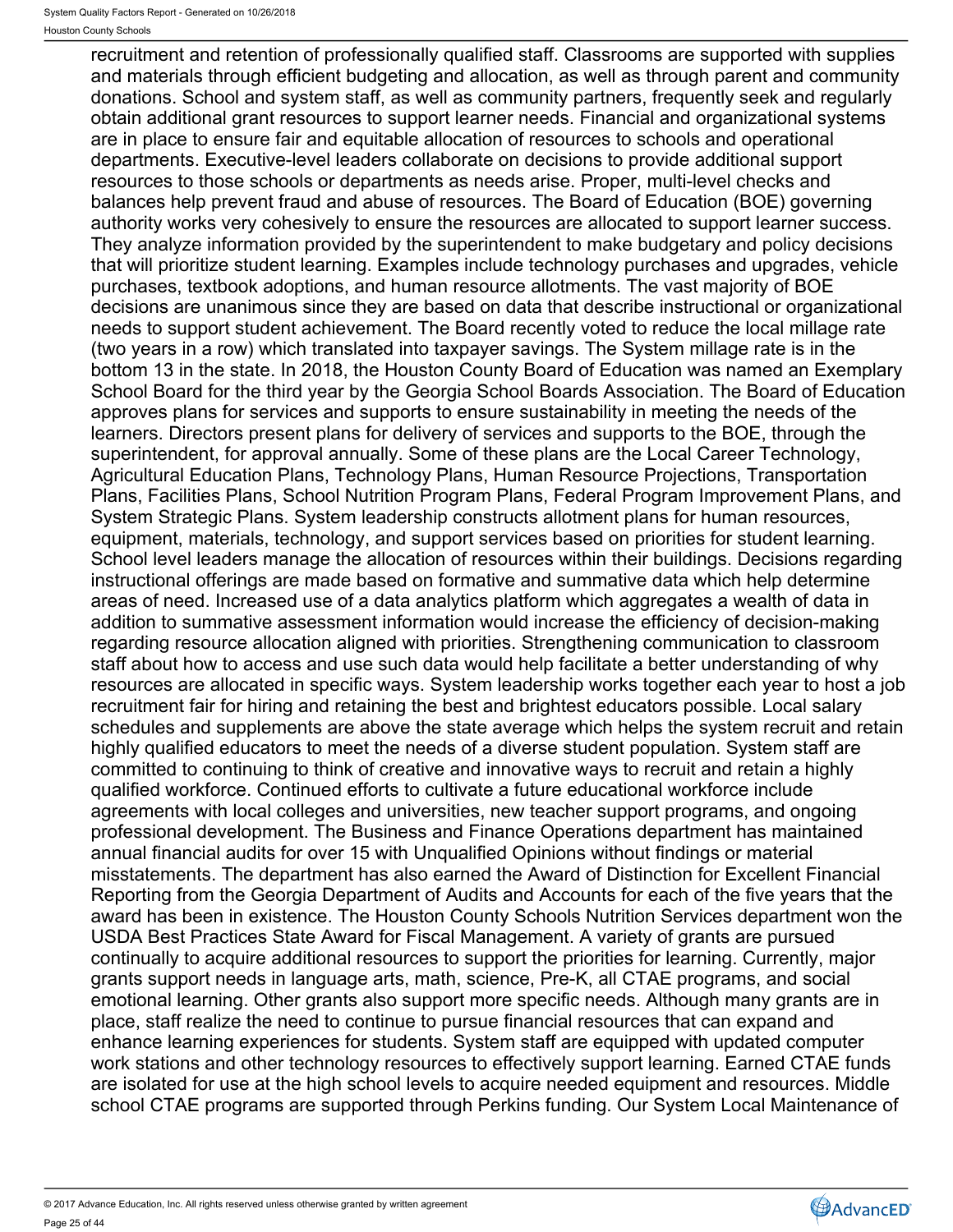Effort is leveraged to purchase equipment, technology, and programs to support learning. Software programs such as MUNIS, Infinite Campus, TieNet, Odysseyware, EduLog, Absence Management, PD Express, Tableau, Windows 365 and Office Suites, and others are in place to maintain a high level of organizational and instructional effectiveness. Schools also implement a variety of instructional programs to support the specific needs of their student populations. Some programs in place include Fountas and Pinnell LLI Kits, iStation, WriteScore, Achieve3000, BrainPop and Quaver Music Curriculum. Schools have strategically used funding to acquire sets of Chromebooks to support digital programs in addition to testing needs. The system technology department effectively navigated the consumer market to determine that schools could afford more Chromebooks than other devices to accomplish the same desired goals for learning. Local schools have the autonomy to use federal Title funds for instructional support personnel. Some examples would be instructional coaches or intervention specialists which can help reduce teacher to pupil ratio. The System also allocates federal funds to provide instructional content coaches in language arts, mathematics, science and social studies. In planning for resource implementation, InterventionExpress.com is a locally-designed digital warehouse of research-based interventions that can be used to support student achievement. Documentation of real-time effectiveness of specific interventions is in progress on this site. The Stop the Bleed (STB) initiative focuses on training citizens in the event they are witness to an emergency bleeding situation. The Georgia General Assembly approved funding to train and equip all Georgia Public Schools with bleeding control kits. A minimum of 10 staff members in each Houston County school have been trained to control life threatening bleeding and provide immediate care to the injured while awaiting the arrival of professional responders. Parents and families are very involved in supporting student athletics, fine arts, livestock shows, and other school sponsored events. Special events at schools are wellattended by parents and families. Parents provide an abundance of supplies based on teacher wish lists. Parent and teacher organizations are involved in supporting positive climates by organizing parent donations for special events and festivities throughout the school year. A significant amount of funding is Federal Impact Aid program. The Robins Air Force Base provides a school liaison to help recruit and organize military volunteers in the schools. Many local businesses and industries donate financial support and/or merchandise and services to Teacher of The Year candidates and for the Teacher Retirement Banquet. These efforts are reflective of the positive and supportive culture that exists across the community that permeates throughout the school system. Ultimately, learners are benefactors of such a culture. Recent collaborative efforts between the Houston County Sheriff's department and other local law enforcement entities and the school system have resulted in additional resource officers to support a safe environment for learners. The school system engages in partnership with CGTC for purposes of dual enrollment for high school students and for special education preschool services. These programs result in expanded opportunities for learners.

# **COMMENTS**

Please enter your comments below.

# **ATTACHMENTS**

Please be sure to upload the files in the Attachments section at the end of the diagnostic.

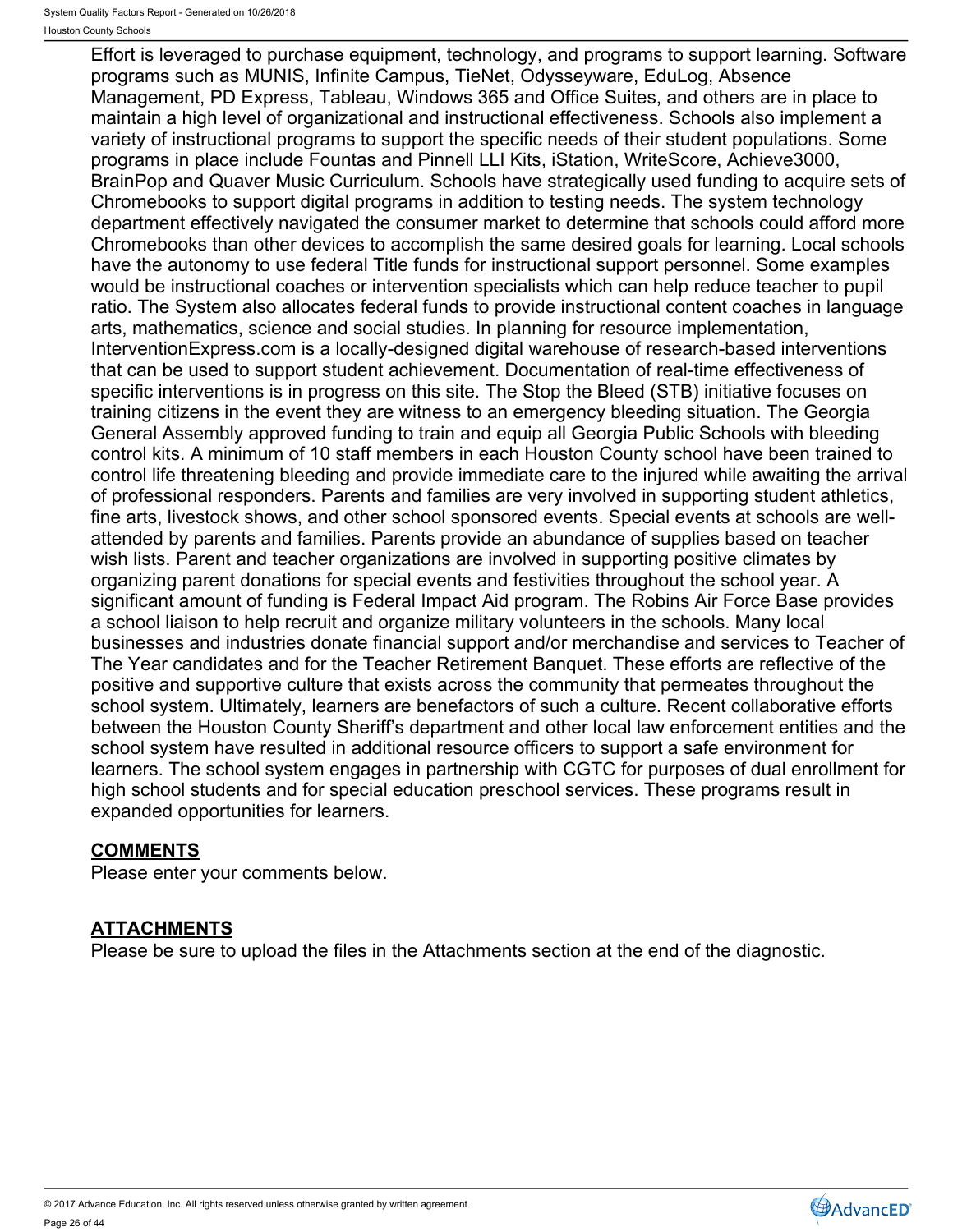# <span id="page-26-0"></span>**F. EFFICACY OF ENGAGEMENT**

The ability of the system to engage learners and other stakeholders in an effective and efficient manner to achieve its goals.

### **Effective Practices/Conditions**

1. The **governing authority** ensures system leadership engages stakeholders effectively and efficiently to achieve its goals.

- a. How embedded is this practice in the system's culture?
	- Fully embedded
	- $\bullet$ **Mostly embedded**
	- $\circ$ Partially embedded
	- $\circ$ Not embedded
	- $\circ$ N/A
- b. What proportion of stakeholders is engaged?
	- $\circ$ Most stakeholders
	- $\bullet$ **Many stakeholders**
	- $\circ$ Some stakeholders
	- $\circ$ Few stakeholders
	- $\circ$ N/A
- c. Which descriptor best reflects the quality of engagement?
	- $\bullet$ **Excellent quality**
	- $\circ$ Good quality
	- $\circ$ Fair quality
	- $\circ$ Poor quality
	- $\circ$ N/A
- 2. **Leadership** engages stakeholders to drive improvement.
	- a. How embedded is this practice in institutional culture?
		- $\circ$ Fully embedded
		- $\bullet$ **Mostly embedded**
		- $\circ$ Partially embedded
		- $\circ$ Not embedded
		- $\circ$ N/A
	- b. What proportion of stakeholders is engaged?
		- $\circ$ Most stakeholders
		- $\bullet$ **Many stakeholders**
		- $\circ$ Some stakeholders
		- $\circ$ Few stakeholders
		- $\circ$ N/A
	- c. Which descriptor best reflects the quality of engagement?

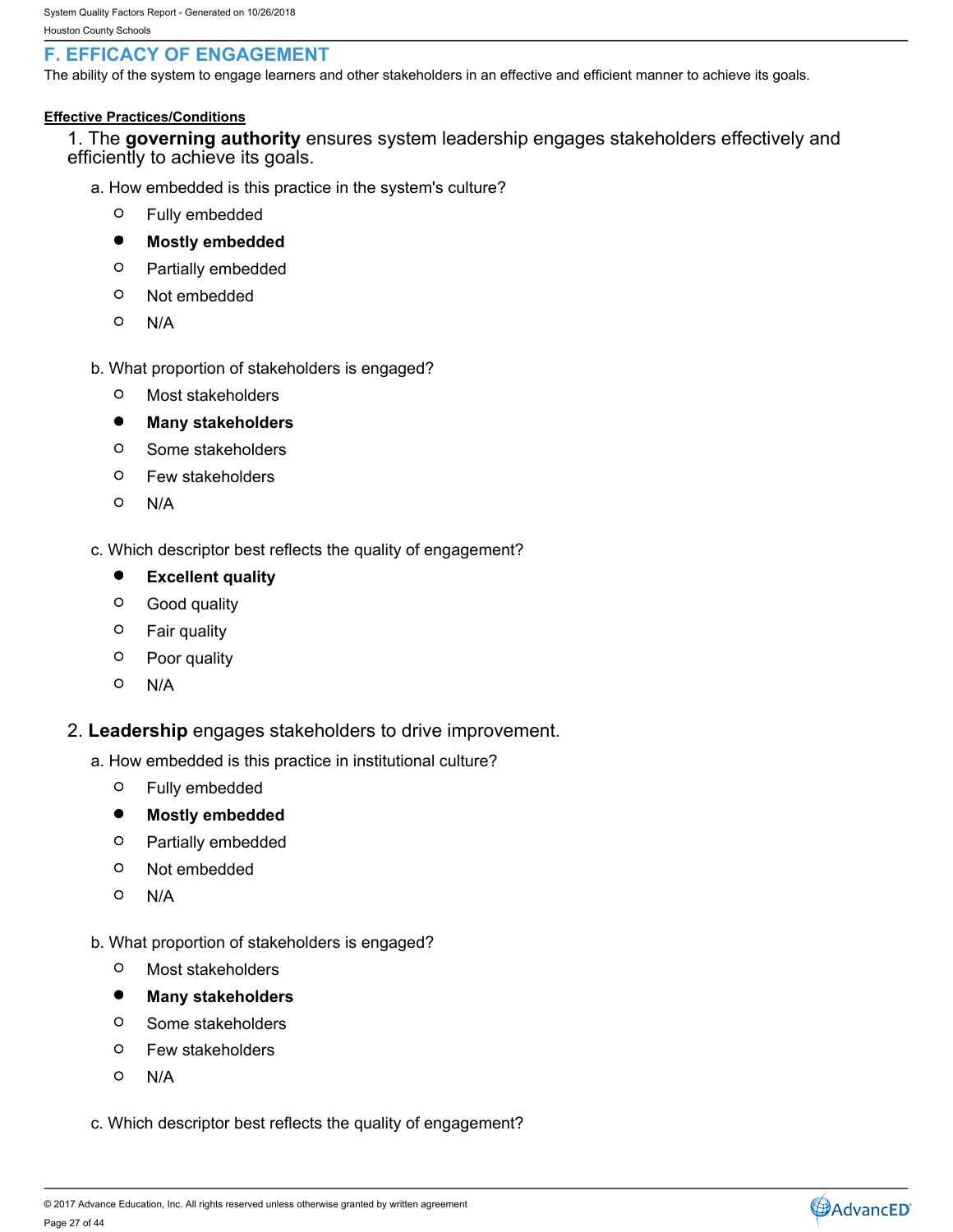- $\circ$ Excellent quality
- $\bullet$ **Good quality**
- $\circ$ Fair quality
- $\circ$ Poor quality
- $\circ$ N/A

3. **Leadership** demonstrates how communicating to and collecting feedback from stakeholders impacts change in the system.

- a. How embedded is this practice in institutional culture?
	- $\circ$ Fully embedded
	- $\bullet$ **Mostly embedded**
	- $\circ$ Partially embedded
	- $\circ$ Not embedded
	- $\circ$ N/A
- b. Which descriptor best reflects the quality of this practice?
	- $\circ$ Excellent quality
	- $\bullet$ **Good quality**
	- $\circ$ Fair quality
	- $\circ$ Poor quality
	- $\circ$ N/A

4. **Leadership** focuses on learner engagement as a driving force for improving outcomes and learner success.

- a. How embedded is this practice in the system's culture?
	- $\bullet$ **Fully embedded**
	- $\circ$ Mostly embedded
	- $\circ$ Partially embedded
	- $\circ$ Not embedded
	- $\circ$ N/A

5. **System staff** actively engages learners in positive and productive ways within their respective areas of responsibility.

- a. How frequently does staff exhibit this behavior?
	- $\bullet$ **Almost always**
	- $\circ$ Often **Often Contract Contract Contract Contract Contract Contract Contract Contract Contract Contract Contract Contract Contract Contract Contract Contract Contract Contract Contract Contract Contract Contract Contract**
	- $\circ$ Sometimes
	- $\circ$ Seldom
	- $\circ$ N/A

6. **Parents, families, and legal guardians** take part in activities that gather their perceptions, opinions, and feedback.

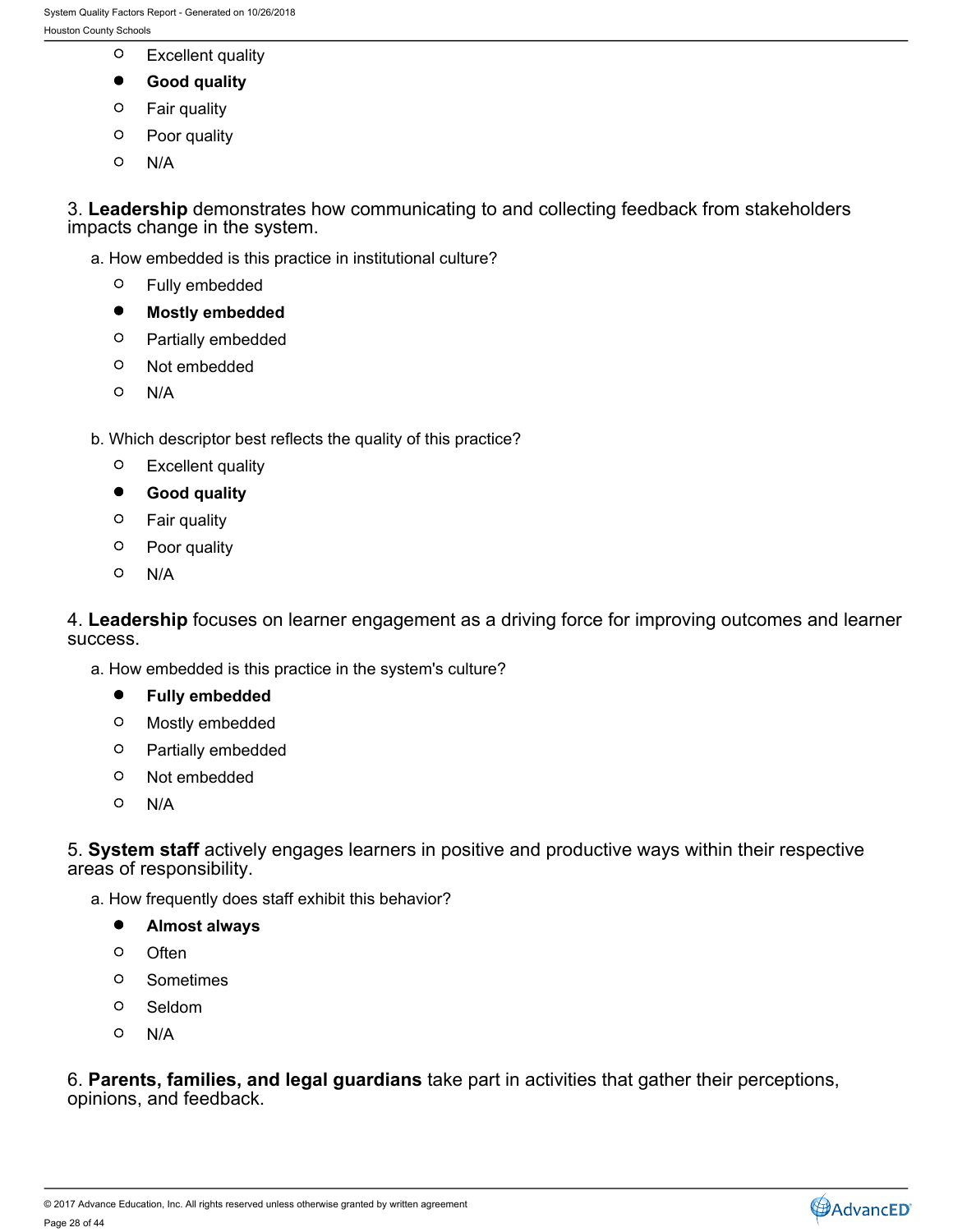- a. How frequently do parents, families or legal guardians participate?
	- $\circ$ Almost always
	- $\bullet$ **Often**
	- $\circ$ Sometimes
	- $\circ$ Seldom
	- $\circ$ N/A
- b. What proportion of parents, families or legal guardians participates?
	- $\circ$ Most parents, families or legal guardians
	- $\bullet$ **Many parents, families or legal guardians**
	- $\circ$ Some parents, families or legal guardians
	- $\circ$ Few parents, families or legal guardians
	- $\circ$ N/A

7. **Community representatives** (businesses, civic, etc.) are actively engaged by the system to support learner success.

- a. How embedded is this practice in institutional culture?
	- $\circ$ Fully embedded
	- $\bullet$ **Mostly embedded**
	- $\circ$ Partially embedded
	- $\circ$ Not embedded
	- $\circ$ N/A

## 8. **COMMENTS/INSIGHTS/SUMMARY**

a. As appropriate, please provide comments, insights and/or summary related to this factor.

The mission of Houston County School System is to produce high-achieving students. Our system understands that high achievement benefits not only the students and the schools that they attend, but also the entire community. Our Board was recognized by the Georgia School Board Association (GSBA) as "Quality" in 2013, "Distinguished" in 2014, and "Exemplary," in 2015, 2016, and 2018 (GSBA suspended the award during 2017). Direct stakeholder input guides board actions and policies in Houston County. Our certified and classified employee handbooks guide the mission, vision, goals, employee behaviors and expectations. Transparency is key to the Board's close interactions with stakeholders. HCBE's many engagement policies address issues like howto conduct Board meetings, advisory councils, better seeking teams, school councils, hearings, and project planning. Information is disseminated through a variety of means, including eBoard, where Board meeting agendas, documents, and votes are posted. The Board meetings are streamed live from the hcbe.net site, recorded, and archived for future viewing. The website communicates our Board's legislative priorities, PTO Family School Partnerships, Student Safety Plans, Study Help Links, Technology Tips for Students and Parents. The System Website Statistics show that this one mode of communication over the last year has handled nearly 1.6 million sessions and more than five million page views. Our website has a "bounce rate" of 21%, meaning that roughly 80% of the people who visit the site interact with more than just one page of the site; visitors click beyond the surface level. In addition to the more conventional press releases to news media outlets, the award-winning Community and School Affairs department keeps stakeholders informed and engaged on Facebook, Twitter, Instagram, and YouTube. Thus, military personnel stationed overseas, for example, can stream student graduation ceremonies in real



<sup>© 2017</sup> Advance Education, Inc. All rights reserved unless otherwise granted by written agreement Page 29 of 44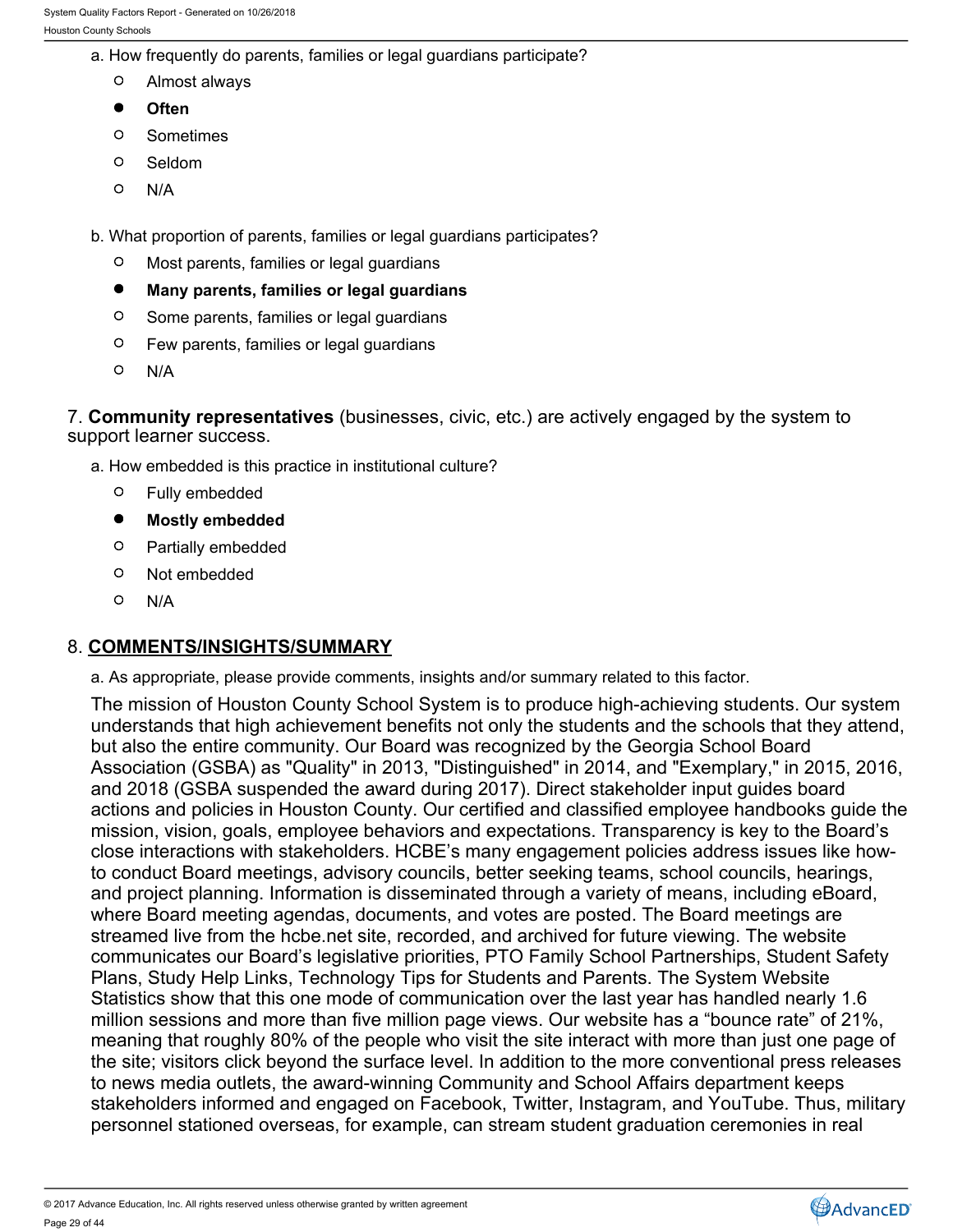time. Available social media analytics show nearly 18,000 "likes" on HCBE Facebook over the last year, and HCBE Twitter showed more than 600,000 interactions over the same period. Our "13 Reasons Why Not, A Campaign of Hope and Resiliency" video series (which was released to counter popular culture's glamorization of teen suicide) was viewed more than 100,000 times and liked or commented more than 8,000 times. The system currently uses a callout system to communicate with stakeholders by phone and email. Soon, HCBE will invest in an upgrade to the School Messaging System (SMS) that will enable increased communication. The Principal Survey measured stakeholders' perceptions of school principals. Title I and Title II surveys provide significantly high numbers of stakeholder respondents' perception data, used to catalyze change in the system. School Climate Surveys provide valuable information about stakeholder views. Special Education Parent Surveys similarly offer leadership input into the issues that impact these stakeholders. Students' can goal-set in their own classes. For instance, they can use "I Can" statements to directly measure and affect their own learning. Elementary-aged students can set their own literacy goals throughout the school years using the Houston County Literacy Inventory (HCLI) in which they are able to choose their own literacy learning strategies. High School students and parents are provided advisement nights, in which they make decisions about the college and career paths. Active Student Participation Inspires Real Engagement (ASPIRE), helps special education students determine the trajectory of their own IEP's by leading their own student conferences and goal setting. Similarly, PBIS, our Positive Behavior Management System, is just one aspect of our Multi-Tiered System of Supports, which empowers students as partners toward their own improvement, whether it be academic or behavioral. Our district also has a unique partnership with the Georgia Vocational Rehabilitation Agency to provide additional supports and services to students receiving special education services. We are currently implementing the Career Specialist Pilot Program which allows these students greater access to pre-employment transition services. Fine Arts classes offer participation opportunities in music, art, band, chorus, and theater. Science classes participate in the annual Science and Engineering Fair with winners progressing to state and international competitions. Language Arts provides reading and writing competitions. Social Studies provides the platform for World History Day and Social Studies Fair. Math encourages math competitions and math clubs. The Houston County Association for Gifted Children hosts several events during the year. PTO meetings and School Councils hold regular meetings at the schools. Much community and school engagement takes place in our sports programs with a variety of competitions and talent. The Sharks, Houston County's Adaptive Sports Team, are champions. HCBE ensures that we meet the needs of the Military Child through partnerships with Robins Air Force Base (RAFB). The base assigns military liaisons to schools with high military family enrollments. A school liaison officer welcomes incoming families and assists with the transition for students who move to our system. RAFB also supports HCBE in other areas, for example, Team Robins 4 Teachers recently donated school supply items, valued at \$40,080.34. The Museum of Aviation, an extension of RAFB, provides summer camps and STEMbased field trip opportunities for our students (many at no cost), and professional learning opportunities for our teachers. The RAFB and the Museum of Aviation both hold seats on the Houston County STEM Committee, and actively aided in the achievement of "Georgia Department of Education STEM-Certified School" status. September is School Attendance Awareness Month. During the month, the Social Services Department hosts an annual Attendance Extravaganza for students at risk of poor attendance. Students and their families are invited to attend for lunch and fun activities aimed at encouraging regular school attendance. The Houston County School District has provided many professional learning opportunities to increase awareness and knowledge of mental health issues young people face. Youth Mental Health First Aid is designed to teach parents, family members, caregivers, teachers, school staff, peers, neighbors, health and human services workers, and other caring citizens how to help an adolescent (age 12-18) who is experiencing a mental health or addictions challenge or is in crisis. Youth Mental Health First Aid is primarily designed for adults who regularly interact with young people. Trauma 101 provides

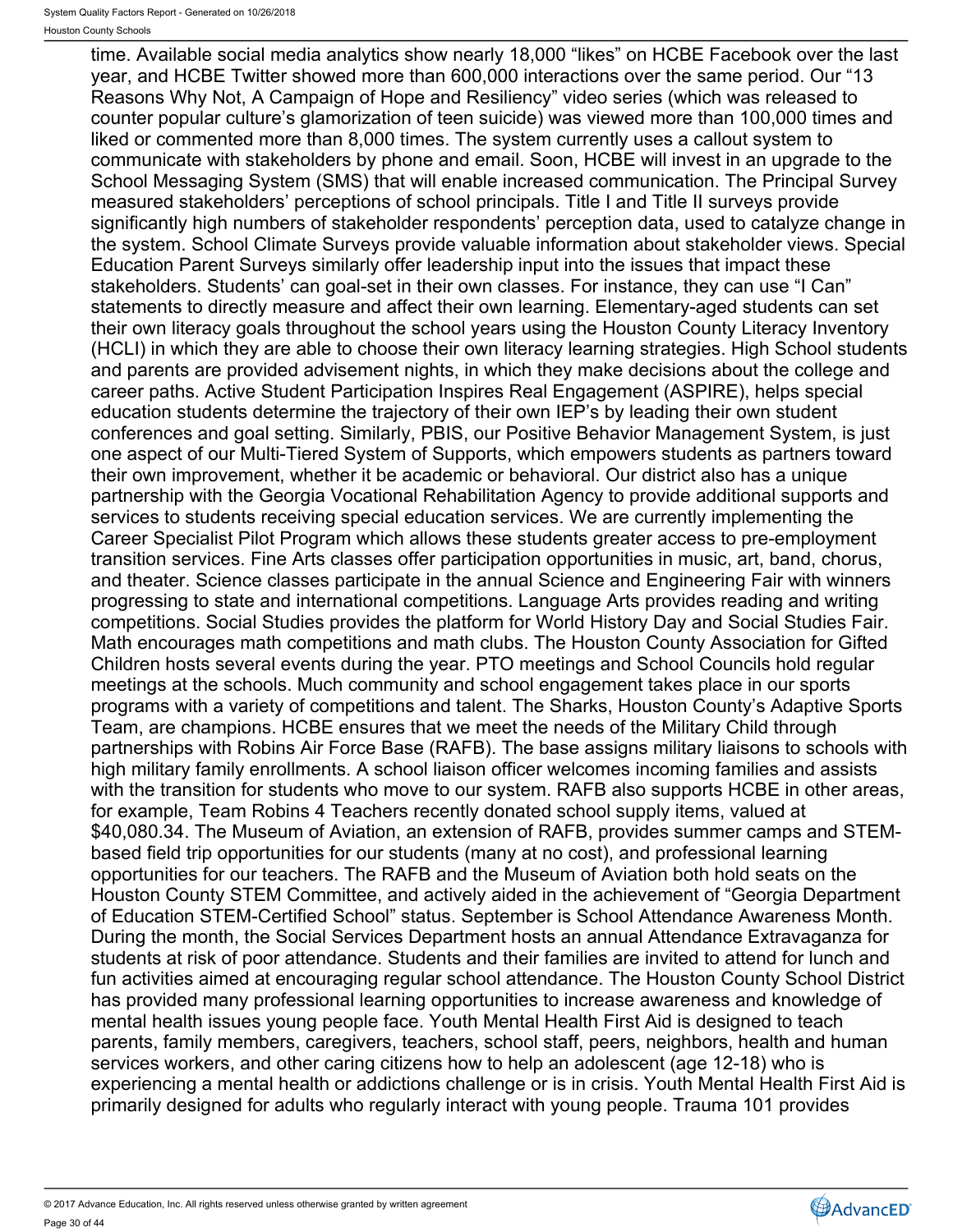participants with foundational knowledge about child trauma and child traumatic stress. Brain 101 provides participants with foundational knowledge about how adversity and trauma can impact brain development. Participants will also be introduced to brain architecture and early brain development in children. Houston County has entered into a partnership with the Georgia Apex Program to provide students with the opportunity to access mental health services in the school setting. Eleven of our schools will be part of the Apex program during 2018-19. Community members and business partners also contribute to our system's wellbeing. Community business sponsors provide generous funding for special events like the Opening Session, Teacher Retirement Banquet, and Teacher of the Year. A local church allows the use of its facility for our Opening Session. The Houston County Family Connection chapter assists with bringing together emergency management agencies and other business partners for Teen Maze, an effort to encourage healthy decision-making, specifically targeting our 8th grade students. We partner with Middle Georgia Regional Educational Service Agency (RESA) for teacher endorsement programs and professional learning classes. We also collaborate with local colleges and universities for Science Technology Engineering and Math (STEM) opportunities. Our work-based programs include Work-Based Learning, Youth Apprenticeship Program, Houston County Workforce Development, and Career Tech Student Organizations. Local businesses provide students with learning opportunities and our system then provides businesses with skilled workers. FireStarter FabLab is an outreach initiative designed to allow community access to a fully equipped makerspace. Through the FabLab, HCBE provides opportunities for the public to create/ manufacture products with woodworking, metalworking, embroidery, painting, and vinyl-cutting machines. The results of the AdvancED surveys indicate that stakeholders believe that the quality of engagement is high. The surveys also suggest that improvement in district engagement could be made by including more stakeholders more often.

# **COMMENTS**

Please enter your comments below.

# **ATTACHMENTS**

Please be sure to upload the files in the Attachments section at the end of the diagnostic.

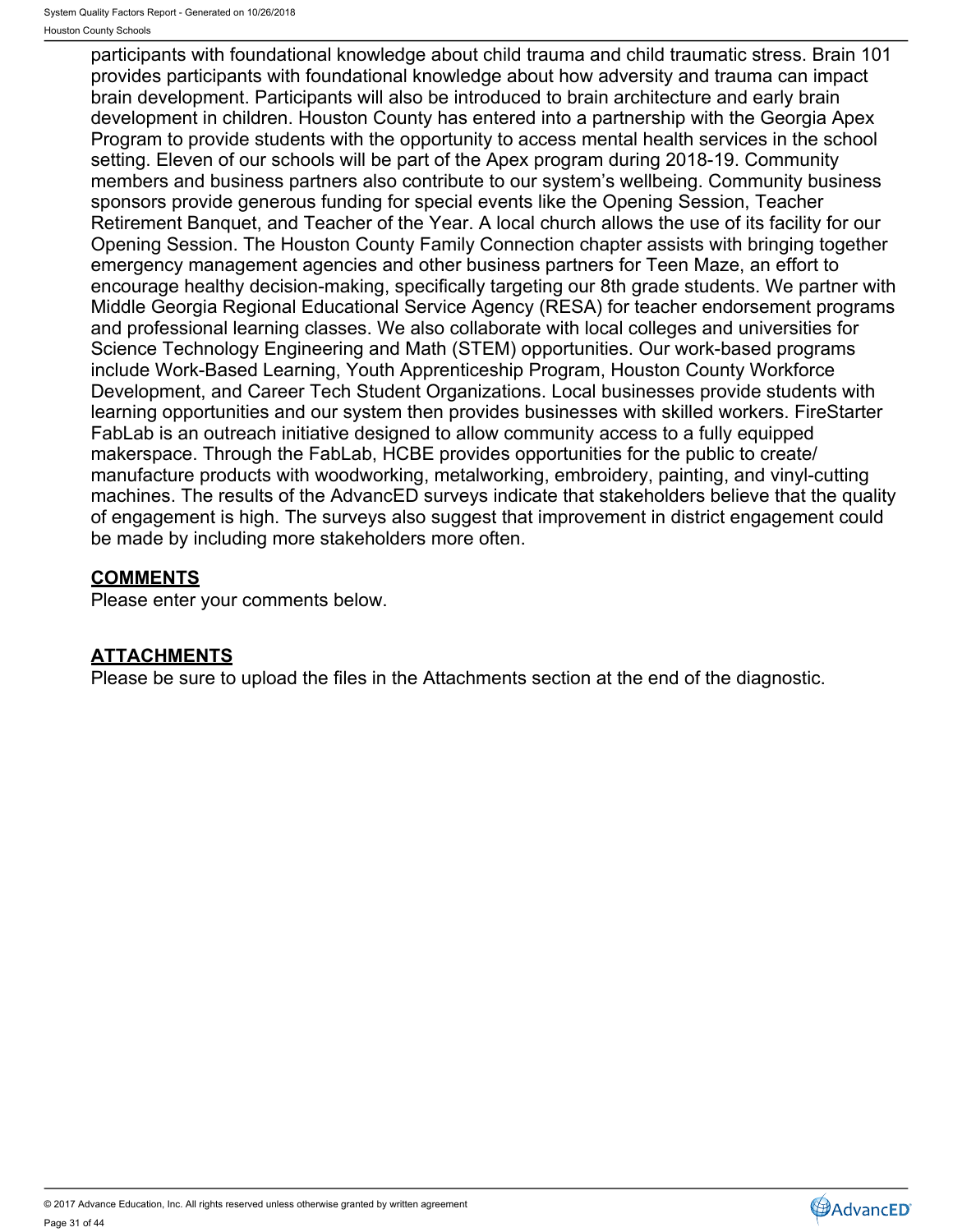# <span id="page-31-0"></span>**G. IMPLEMENTATION CAPACITY**

The ability of a system to consistently execute actions designed to improve organizational and instructional effectiveness.

### **Effective Practices/Conditions**

1. The **governing authority** ensures policies and processes support the effective operation of the system.

- a. How often does the governing authority exhibit this practice?
	- $\bullet$ **Almost always**
	- $\circ$ Often **Often Contract Contract Contract Contract Contract Contract Contract Contract Contract Contract Contract Contract Contract Contract Contract Contract Contract Contract Contract Contract Contract Contract Contract**
	- $\circ$ Sometimes
	- $\circ$ Seldom
	- $\circ$ N/A
- b. Which descriptor best reflects the quality of the practice?
	- $\bullet$ **Excellent quality**
	- $\circ$ Good quality
	- $\circ$ Fair quality
	- $\circ$ Poor quality
	- $\circ$ N/A

2. The **governing authority** allocates resources to strengthen the capacity of the system to improve teaching and learning.

- a. How often does the governing authority exhibit this practice?
	- $\bullet$ **Almost always**
	- $\circ$ Often **Often Contract Contract Contract Contract Contract Contract Contract Contract Contract Contract Contract Contract Contract Contract Contract Contract Contract Contract Contract Contract Contract Contract Contract**
	- $\circ$ Sometimes
	- $\circ$ Seldom
	- $\circ$ N/A
- b. Which descriptor best reflects the quality of the practice?
	- $\circ$ Excellent quality
	- $\bullet$ **Good quality**
	- $\circ$ Fair quality
	- $\circ$ Poor quality
	- $\Omega$ N/A

## 3. The **governing authority** engages in professional development/training in support of their roles and responsibilities.

- a. What proportion of the governing authority engages in this practice?
	- $\bullet$ **Most of the governing authority**
	- $\circ$ Many of the governing authority
	- $\circ$ Some of the governing authority
	- $\circ$ Few of the governing authority

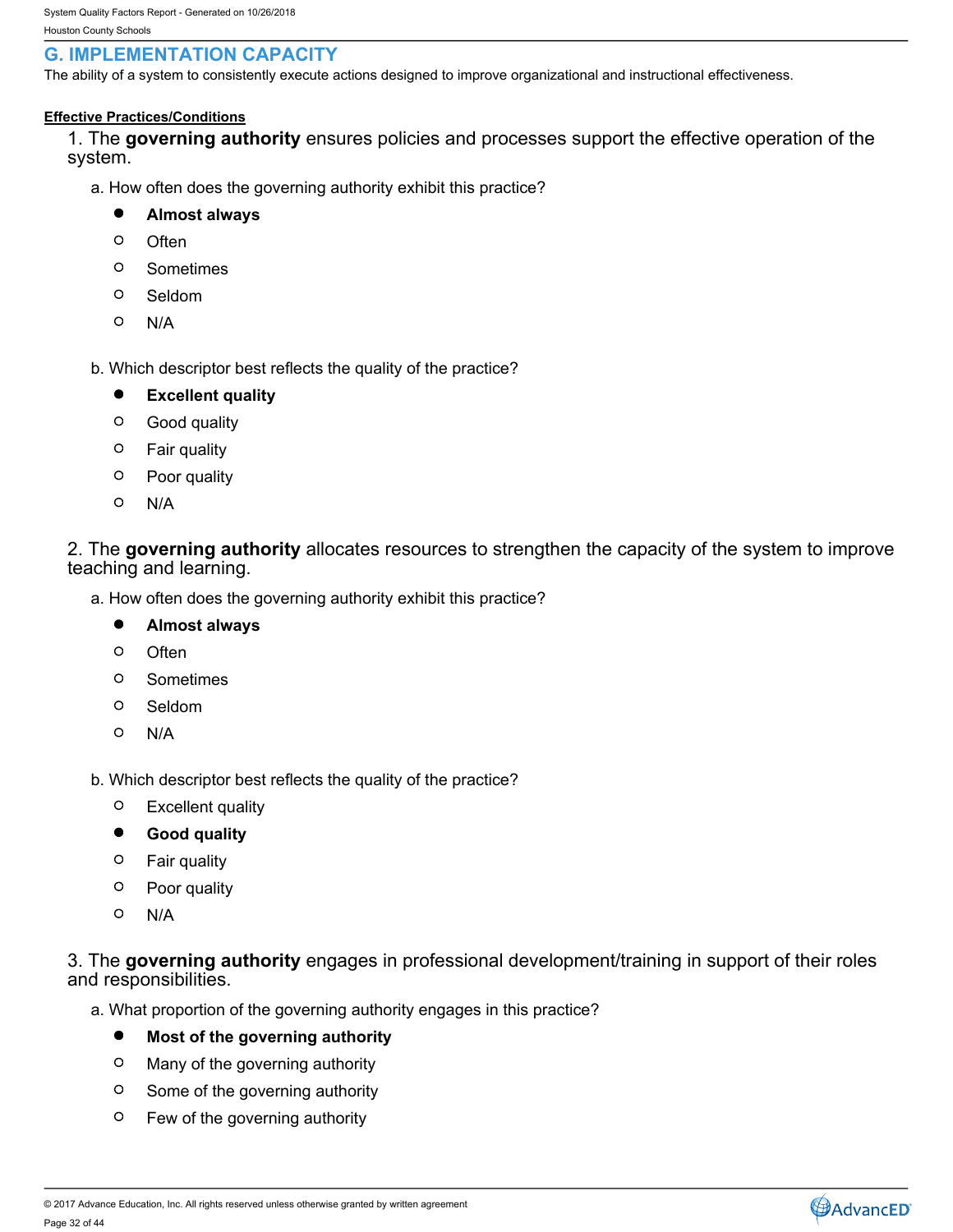$\circ$ N/A

b. How frequently does the practice occur?

#### $\bullet$ **Regularly and frequently**

- $\circ$ Regularly but not frequently
- $\circ$ Sometimes
- $\circ$ Rarely
- $\circ$ N/A

4. **Leadership** implements deliberate actions to strengthen the capacity of the system to improve organizational effectiveness.

a. How often does leadership exhibit these actions?

- $\bullet$ **Almost always**
- $\circ$ Often **Often Contract Contract Contract Contract Contract Contract Contract Contract Contract Contract Contract Contract Contract Contract Contract Contract Contract Contract Contract Contract Contract Contract Contract**
- $\circ$ Sometimes
- $\circ$ Seldom
- $\circ$ N/A

b. Which descriptor best reflects the quality of these actions?

- $\bullet$ **Excellent quality**
- $\circ$ Good quality
- Fair quality
- $\circ$ Poor quality
- $\circ$ N/A

5. **Leadership** implements deliberate actions to strengthen the capacity of the system to improve teaching and learning.

a. How often does leadership exhibit these actions?

- $\bullet$ **Almost always**
- $\circ$ Often **Often Contract Contract Contract Contract Contract Contract Contract Contract Contract Contract Contract Contract Contract Contract Contract Contract Contract Contract Contract Contract Contract Contract Contract**
- $\circ$ Sometimes
- $\circ$ Seldom
- $\circ$ N/A

b. Which descriptor best reflects the quality of these actions?

- $\bullet$ **Excellent quality**
- $\circ$ Good quality
- $\circ$ Fair quality
- $\circ$ Poor quality
- $\circ$ N/A

6. **Leadership** engages in professional development/training in support of its roles and responsibilities.

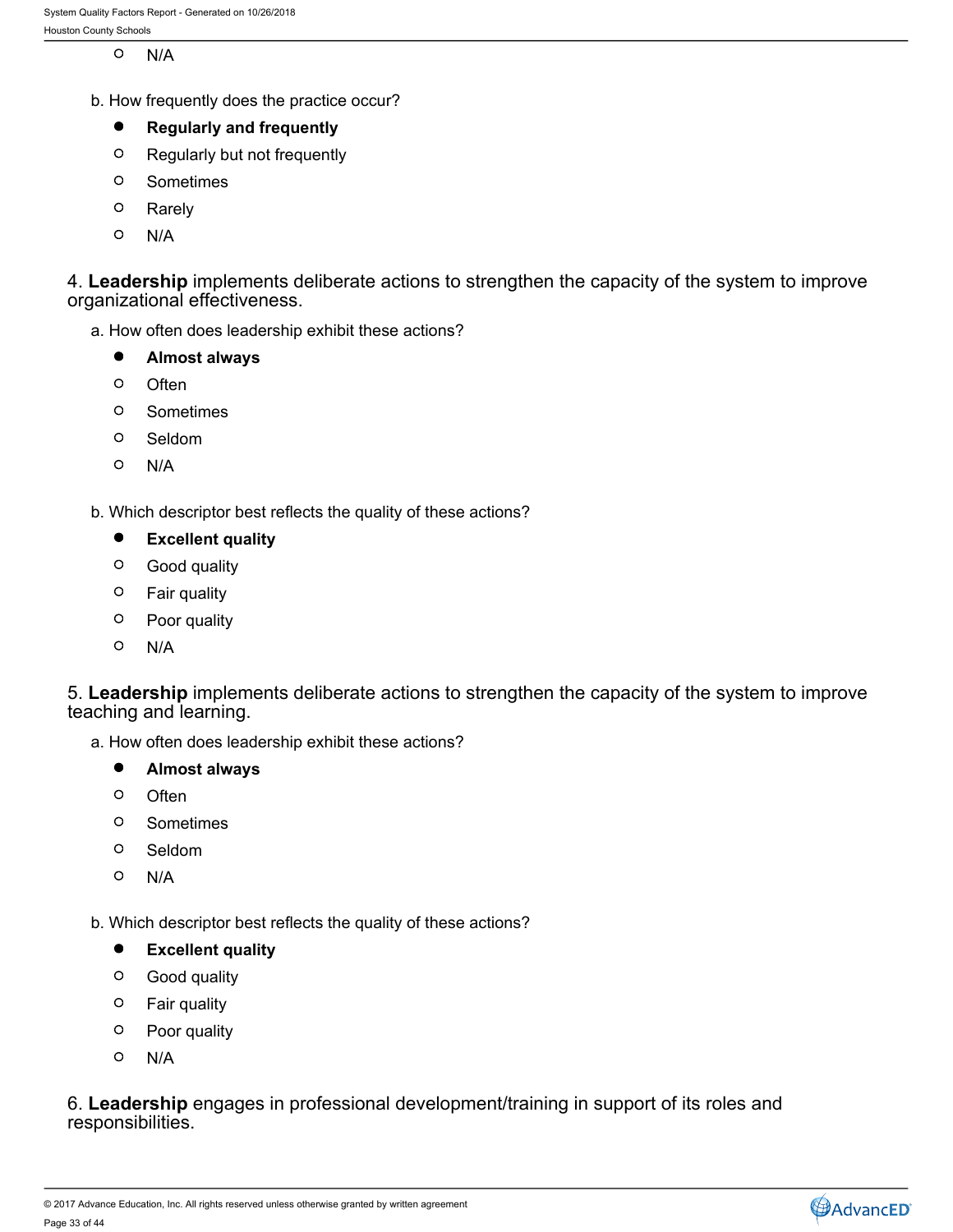- a. What proportion of leadership engages in this practice?
	- $\bullet$ **Most of the leadership**
	- $\circ$ Many of the leadership
	- $\circ$ Some of the leadership
	- $\circ$ Few of the leadership
	- $\circ$ N/A
- b. How frequently does the practice occur?
	- $\bullet$ **Regularly and frequently**
	- $\circ$ Regularly but not frequently
	- $\circ$ Sometimes
	- $\circ$ Rarely
	- $\circ$ N/A

7. **System staff** implements deliberate actions that improve its respective areas of responsibility in support of learners' success.

- a. How often does system staff exhibit these actions?
	- $\circ$ Almost always
	- $\bullet$ **Often**
	- $\circ$ Sometimes
	- $\circ$ Seldom
	- $\circ$ N/A
- b. Which descriptor best reflects the quality of these actions?
	- Excellent quality  $\circ$
	- $\bullet$ **Good quality**
	- Fair quality
	- $\circ$ Poor quality
	- $\circ$ N/A

8. **System staff** engages in professional development/training in support of its roles and responsibilities.

- a. What proportion of system staff engages in professional development/training?
	- $\bullet$ **Most system staff**
	- $\circ$ Many system staff
	- $\circ$ Some system staff
	- $\circ$ Few system staff
	- $\circ$ N/A
- b. How frequently does staff engage in professional development/training?
	- $\bullet$ **Regularly and frequently**
	- $\circ$ Regularly but not frequently



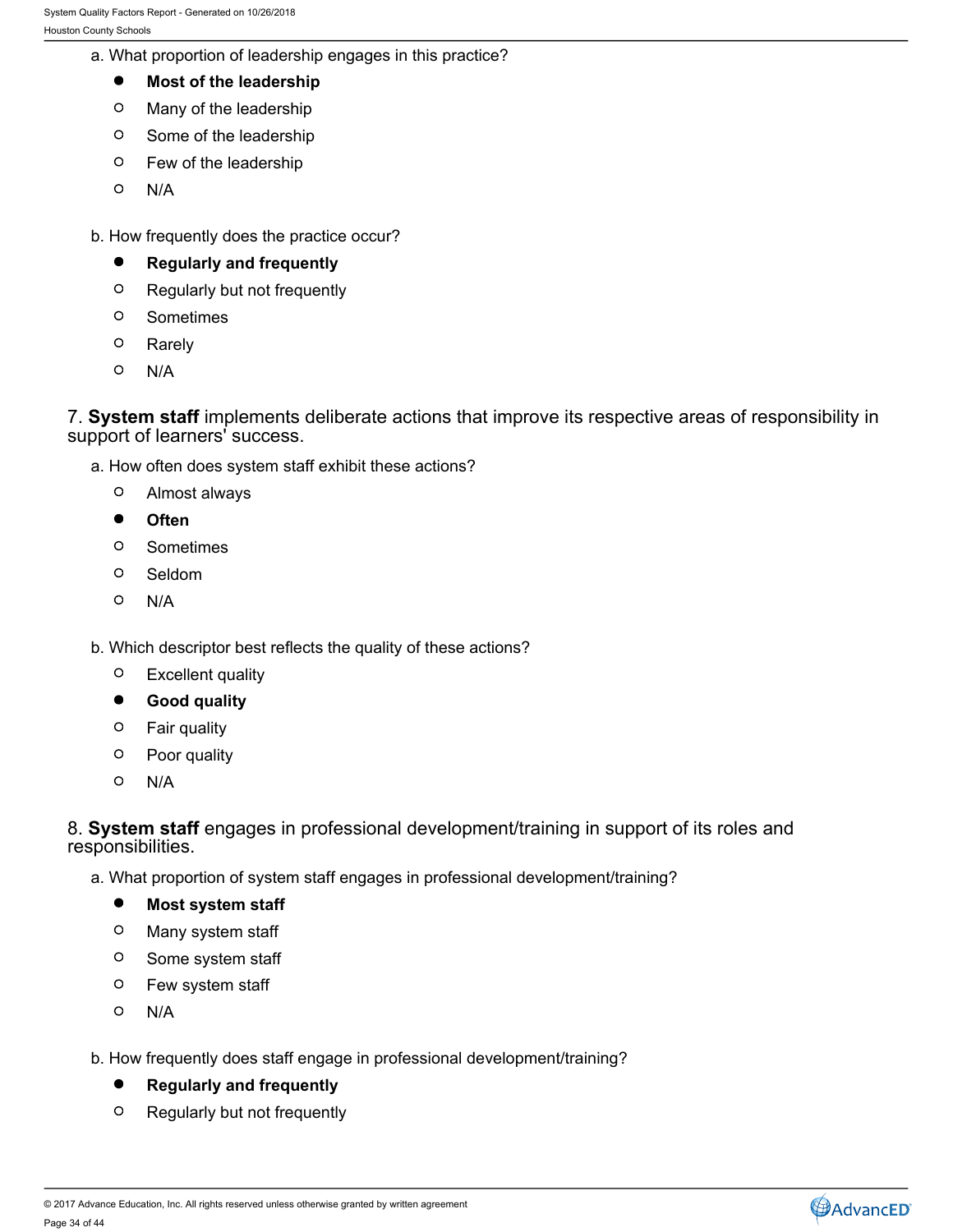- $\circ$ Sometimes
- $\circ$ Rarely
- $\circ$ N/A

9. **Parents, families or legal guardians** are confident of the system's capacity to implement actions that result in improved learning outcomes for their children.

- a. What proportion of parents, families or legal guardians has confidence in the system's capacity?
	- $\bullet$ **Most parents, families or legal guardians**
	- $\circ$ Many parents, families or legal guardians
	- $\circ$ Some parents, families or legal guardians
	- $\circ$ Few parents, families or legal guardians
	- $\circ$ N/A

10. **Community representatives** (businesses, civic, etc.) provide support to build the capacity of the system to improve learner success.

a. How embedded is this practice in institutional culture?

- Fully embedded  $\circ$
- $\bullet$ **Mostly embedded**
- $\circ$ Partially embedded
- $\circ$ Not embedded
- $\circ$ N/A

## 11. **COMMENTS/INSIGHTS/SUMMARY**

a. As appropriate, please provide comments, insights and/or summary related to this factor.

The Houston County School System recognizes that progress monitoring is a vital part of continuous improvement efforts. Implementation of actions to improve organizational and instructional effectiveness are strongly supported by the work of the governing body to ensure policies and processes are in place as well as to allocate resources to build the capacity of our system to improve teaching and learning. Our school board members and our system superintendent attend training and conferences provided by the Georgia School Boards Association to stay informed of best professional practices in system operation. Additionally, central office personnel host board retreats during the year. During these retreats, system data are analyzed, and board members are part of the strategic planning process focused on system progress and system needs. Implementation capacity is also supported throughout our system by deliberate actions of leadership to improve both organizational effectiveness and teaching and learning. Professional development is the core of our improvement measures and begins each year with our annual system-wide Leadership Summit. At this event, we have time to determine our expectations and goals for the coming school year. School leadership teams, comprised of administrators and teachers, from each of our schools attend. As an example of the focused work of this event, the 2017 Leadership Summit and 2018 Leadership Summit both focused on Professional Learning Communities, a system-wide strategic effort of all our schools to bolster our work as a community of practice. The work of the Leadership Summit is the system-wide kickoff for leadership teams as they begin to review progress toward continuous improvement and set goals for the upcoming school year. As part of this review, survey data, standardized assessment results, and other accountability measures are analyzed to ensure that a focus remains on the goals of the system improvement plan. Ongoing processes to monitor continuous improvement

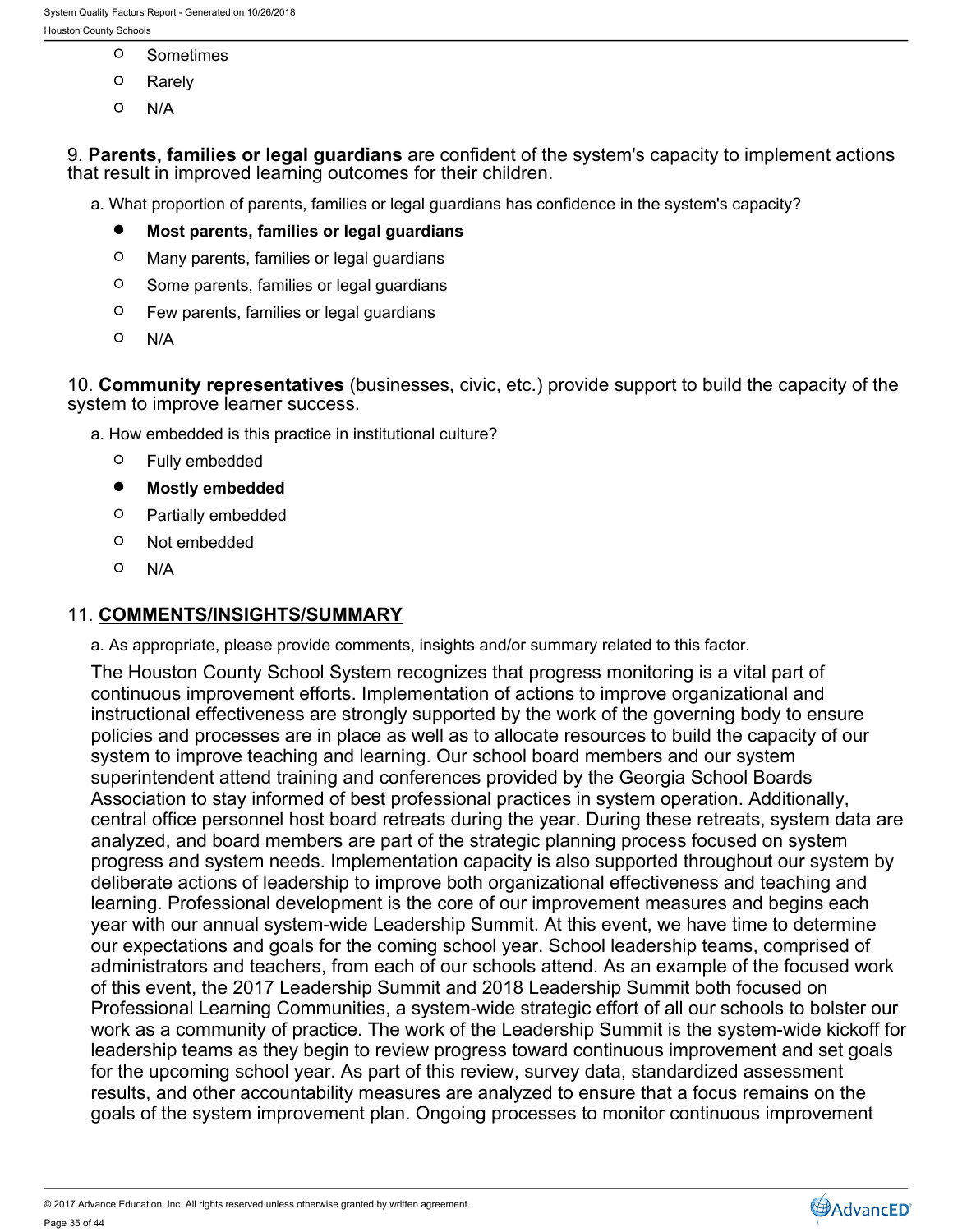take place at both the system and school levels. System and school leaders have been trained on data literacy with data from sources such as the College and Career Readiness Performance Index (CCRPI), state assessment results, internal assessment results, and trend data that is both historical and predictive. Through data sources such as Beating the Odds, the Houston County At-Risk Profile (HARP), Tableau data visualizations, and the system student performance data document, our system and school leadership have a myriad of ways to determine the needs of individual students and make decisions to personalize support for each student in our system. Additionally, the use of the State Longitudinal Data System, the Student Growth Model, and the CCRPI have helped our schools maintain a consistent focus on using data to analyze the implementation of deliberate actions taken to produce high-achieving students. At the classroom level, we are also focusing our efforts as a system to increase the use of data. We have processes and procedures for collecting and analyzing data from our state assessments and local assessments, and support has been provided to help students, teachers, school leaders, and system leaders utilize the data for improvement efforts. The Georgia Milestones Assessment System is mandated by the State of Georgia as a comprehensive, summative assessment to provide a clear signal of student growth in English Language Arts, math, science, and social studies. To ensure monitoring of instructional growth and progress throughout the school year to inform instruction, we have a variety of formative assessments used throughout the system. The Houston County Literacy Inventory (HCLI) is used in elementary levels to track reading growth and inform teachers of high level instructional implications. The Measures of Academic Progress (MAP) assessment was used for the first time in 2017-2018 in 2nd, 4th and 6th grades to provide additional growth data in math and reading for these grade levels. Beginning in 2018, MAP Reading Fluency will also be available to schools to chart fluency growth. Ongoing professional learning focused on Professional Learning Communities will continue system-wide this year, with a heightened focus on Response to Intervention (RTI) and common formative assessments. System leaders will receive specific training on developing quality common formative assessments to provide support to Professional Learning Communities at the school level as they develop these assessments. As a next step we will be monitoring the effectiveness of PLCs through focused conversations, submitted documentation, and an analysis of student outcome data. Additionally, content specific collaboration and vertical team opportunities take place throughout the year to strengthen and refine system curriculum resources and ensure alignment with standards-based instruction and assessment. Focused collaborative meetings with system leaders, principals, assistant principals, and teacher leaders in content area groups are scheduled and ongoing throughout the year. During these meetings, strategic planning is ongoing as we monitor, analyze, and make decisions to ensure we are making progress toward our system and school goals. Implementation of our evaluation system is supported through ongoing training throughout the year for credentialed evaluators. Both the TKES and LKES evaluation measures provide a systematic process for educators to be have both formative and summative evaluations throughout the year. Because of the clear indicators provided by TKES and LKES, our system and schools can plan and provide professional learning support directly connected to the individual, staff, and system goals identified. To meet our mission of producing high-achieving students and our vision of being world class, we must keep a laser like focus on continuous improvement. This focus is articulated through our system-wide efforts to build and strengthen professional learning communities and our system collective commitments. From the motto that "All Means All" to the commitment that we will help students "by student, by standard," we are working as a team to stay focused on our strategic plan for continuous improvement. Our efforts stretch across all departments, and stakeholders are engaged in our efforts through surveys, face-to-face informal and formal sessions, and community involvement opportunities. The results of our system, state, and AdvancED surveys all clearly document that our stakeholders understand and believe in our mission and vision and support our work to increase student achievement.

# **COMMENTS**

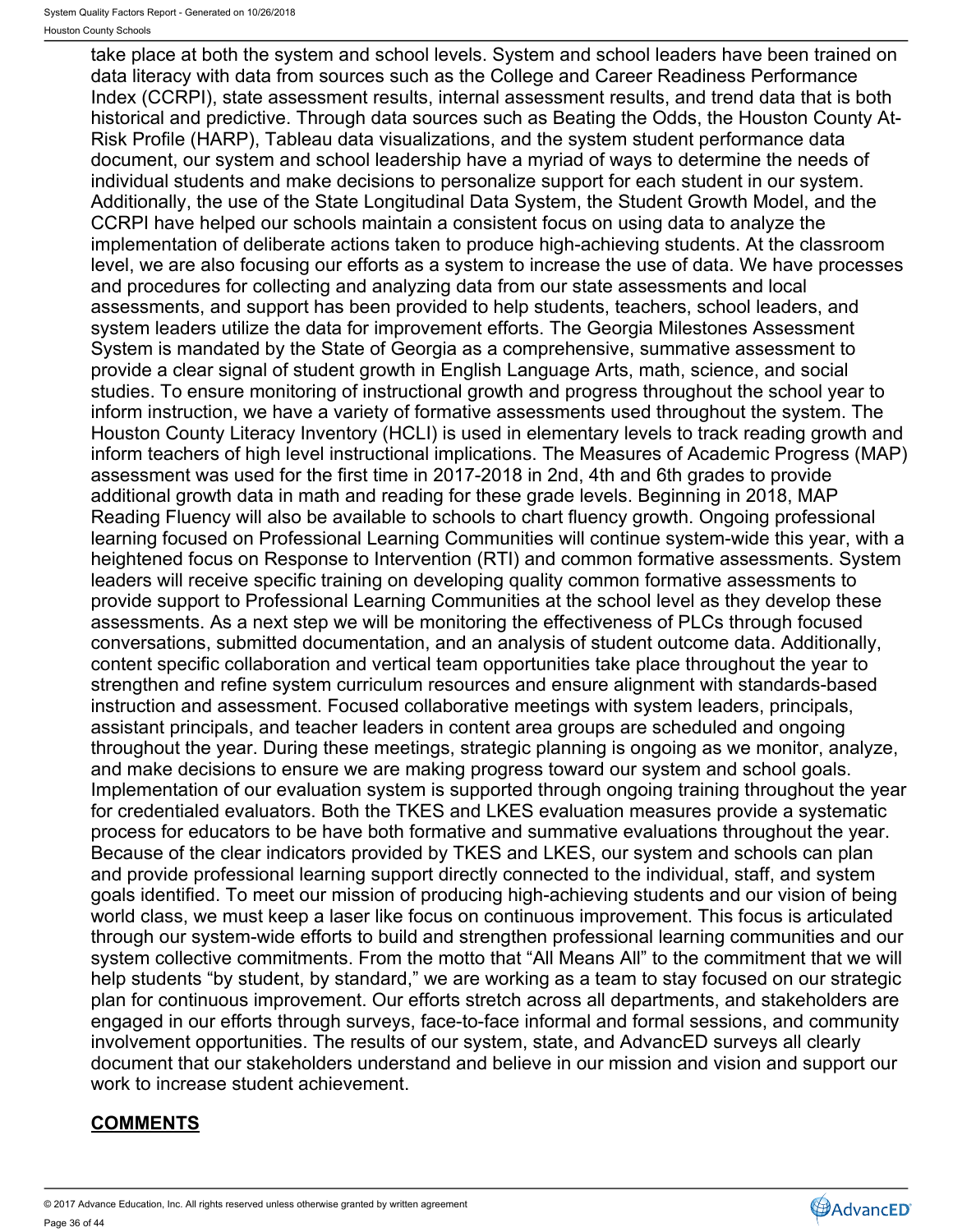Please enter your comments below.

# **ATTACHMENTS**

Please be sure to upload the files in the Attachments section at the end of the diagnostic.

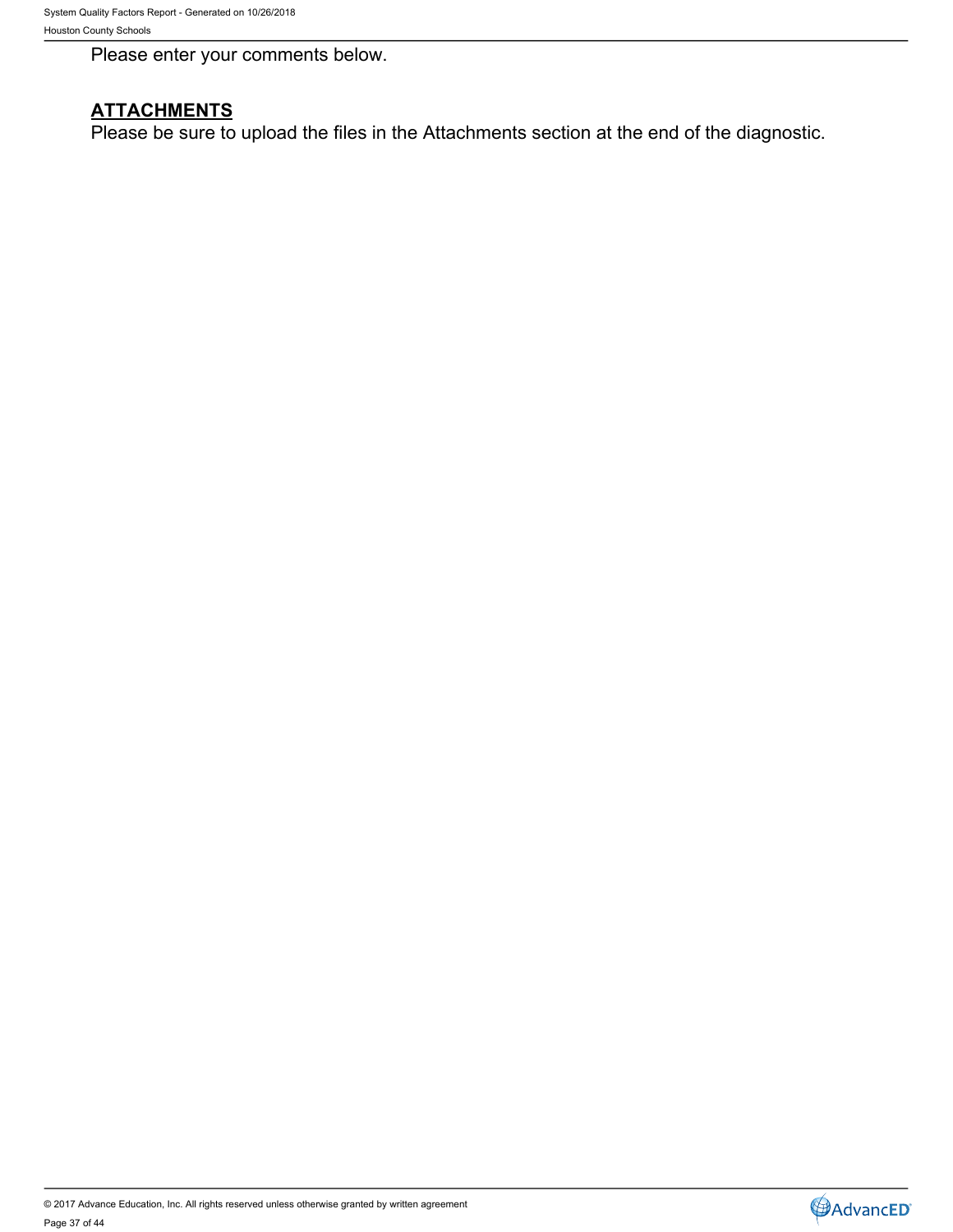# <span id="page-37-0"></span>**ATTACHMENT SUMMARY**

| <b>Attachment Name</b><br><b>Description</b><br>ltem(s)<br>B.9.a, F.8.a<br>The 13 Reasons Why Not campaign evidence including the news release and<br>13 Reasons Why Not Campaign Overview<br>PDF<br>online access statistics.<br>Parent Engagement evidence - presentation to build the capacity of parents to use [F.8.a<br><b>PDF</b> 60 Apps in 60 Minutes<br>technology with their students to enhance learning.<br>Student-Led IEP sessions give students the opportunity to weigh in on their own<br>C.9.a, D.6.a, F.8.a, G.11.a<br>ASPIRE Sample Training Report Card<br>progress as they manage their special needs. These documents are sample<br><b>PDF</b> Surveys Student Led IEP<br>training and report cards as well as prompts to help students learn to advocate for<br>their own success. These documents are for norming student/parent/teacher<br>interactions.<br>Survey administered to monitor implementation of ASPIRE<br>C.9.a, D.6.a, G.11.a<br><b>ASPIRE Student Post Survey</b><br>C.9.a, D.6.a, F.8.a, G.11.a<br>Student-Led IEP sessions give students the opportunity to weigh in on their own<br>ASPIRE Training HCBE Student Led IEP<br>progress as they manage their special needs. These documents are sample<br>training and report cards as well as prompts to help students learn to advocate for<br>their own success. This document was for training teachers.<br>This is an example of a high school schedule with Academic Opportunity Time<br>C.9.a<br>븞<br>Academic Opportunity Time Example<br>included as part of the instructional day.<br>C.9.a, F.8.a, G.11.a<br>These documents include sample AP course offerings, advisement information<br>Advanced Placement Parent Night,<br>communicated to parents at AP Night, as well as information about college cost<br><b>PDF</b> Information, and Interest Survey<br>savings to parents. Students take surveys to determine their interest in AP<br>courses.<br>C.9.a<br>Beating the Odds is a statistical analysis that compares a school's actual<br>Beating the Odds Analysis Summary and<br>performance on the College and Career Ready Performance Index (CCRPI) with<br><b>PDF</b> Update<br>the performance of schools with similar characteristics across the state. Schools<br>that perform higher than similar schools are considered "Beating the Odds." It is<br>important to note that schools that "Beat the Odds" may still have low CCRPI<br>scores and/or gaps in performance.<br>A.10.a, B.9.a, C.9.a, E.8.a, F.8.a<br>Board Meeting Minutes/Agenda - unanimous voting record, recognition of<br>Board Meeting Agendas and Minutes<br>elementary, middle, high students and teachers<br>PDF<br>Samples<br>This brochure is published by our Community Relations Department and highlights<br>B.9.a, F.8.a<br>닖<br>Board Member Informational Brochure<br>each Board member, including pertinent information for the public such as district,<br>vears served, contact information, etc.<br>Board members regularly visit schools in the district. Informal visits are always<br>B.9.a, C.9.a, D.6.a, F.8.a, G.<br><b>Board Member School Visits</b><br><b>PDF</b><br>welcomed. Scheduled visits are arranged by our Community Relations<br>11.a<br>Department.<br>A.10.a, D.6.a, G.11.a<br>Our Board Members set a high standard of expectations for professional learning<br>Board Member Training Credits 2017<br>for all staff members by regularly attending Board Member training and typically<br>exceed the number of hours required.<br>E.8.a, F.8.a<br>Samples of minutes from three Board of Education meetings regarding resource<br>Board Minutes Samples - Resource<br>procurement.<br><b>PDF</b><br><b>Procurement Evidence</b><br>Evidence of quality of Governing Authority of HCBE as recognized by the Georgia<br>A.10.a, B.9.a, E.8.a, F.8.a<br>Board Recognition - Quality School Board<br>School Board Association. The criteria used to judge quality school boards are<br>strategic planning, GA Vision Project, Assessment, BOE training, Superintendent<br>actions, ethics, and fiscal responsibility. Houston County Board of Education has<br>been recognized every year that this recognition has existed as "Distinguished"<br>"Exemplary," or "Quality."<br>A.10.a, B.9.a, C.9.a, F.8.a, G.<br>Evidence of long range planning and collaboration by the Board of Education<br><b>Board Retreat FY18 Documents</b><br>11.a<br>This course provides participants with foundational knowledge about how adversity B.9.a, G.11.a<br>Brain 101 Training Description and<br>and trauma can impact brain development.<br><b>PDF</b> Documentation<br>Bullying and sexual harassment training and school plan documentation<br>C.9.a, G.11.a<br><b>Bullying and Sexual Harassment Training</b><br><b>PDF</b> and School Plans<br>Curriculum Integration Specialists (CIS) support administrators and teachers<br>D.6.a, E.8.a<br>CIS Training Calendar FY18<br>PDF<br>system-wide with the integration of technology and instruction.<br>Our CLIP Amendment overlay lists the FY19 changes/updates to the attached<br>A.10.a, E.8.a, G.11.a<br><b>PDF</b> CLIP Amendment Overlay FY18<br>FY18 CNA and FY18 DIP.<br>E.8.a<br>The system CTAE allotments are derived from our FTE funds. In grades 9-12,<br><b>A CTAE Local Plan with Perkins and CTAE</b> |                                                                                    |  |
|--------------------------------------------------------------------------------------------------------------------------------------------------------------------------------------------------------------------------------------------------------------------------------------------------------------------------------------------------------------------------------------------------------------------------------------------------------------------------------------------------------------------------------------------------------------------------------------------------------------------------------------------------------------------------------------------------------------------------------------------------------------------------------------------------------------------------------------------------------------------------------------------------------------------------------------------------------------------------------------------------------------------------------------------------------------------------------------------------------------------------------------------------------------------------------------------------------------------------------------------------------------------------------------------------------------------------------------------------------------------------------------------------------------------------------------------------------------------------------------------------------------------------------------------------------------------------------------------------------------------------------------------------------------------------------------------------------------------------------------------------------------------------------------------------------------------------------------------------------------------------------------------------------------------------------------------------------------------------------------------------------------------------------------------------------------------------------------------------------------------------------------------------------------------------------------------------------------------------------------------------------------------------------------------------------------------------------------------------------------------------------------------------------------------------------------------------------------------------------------------------------------------------------------------------------------------------------------------------------------------------------------------------------------------------------------------------------------------------------------------------------------------------------------------------------------------------------------------------------------------------------------------------------------------------------------------------------------------------------------------------------------------------------------------------------------------------------------------------------------------------------------------------------------------------------------------------------------------------------------------------------------------------------------------------------------------------------------------------------------------------------------------------------------------------------------------------------------------------------------------------------------------------------------------------------------------------------------------------------------------------------------------------------------------------------------------------------------------------------------------------------------------------------------------------------------------------------------------------------------------------------------------------------------------------------------------------------------------------------------------------------------------------------------------------------------------------------------------------------------------------------------------------------------------------------------------------------------------------------------------------------------------------------------------------------------------------------------------------------------------------------------------------------------------------------------------------------------------------------------------------------------------------------------------------------------------------------------------------------------------------------------------------------------------------------------------------------------------------------------------------------------------------------------------------------------------------------------------------------------------------------------------------------------------------------------------------------------------------------------------------------------------------------------------------------------------------------------------------------------------------------------------------------------------------------------------------------------------------------------------------------------------------------------------------------------------------------------------------------------------------------------------------|------------------------------------------------------------------------------------|--|
|                                                                                                                                                                                                                                                                                                                                                                                                                                                                                                                                                                                                                                                                                                                                                                                                                                                                                                                                                                                                                                                                                                                                                                                                                                                                                                                                                                                                                                                                                                                                                                                                                                                                                                                                                                                                                                                                                                                                                                                                                                                                                                                                                                                                                                                                                                                                                                                                                                                                                                                                                                                                                                                                                                                                                                                                                                                                                                                                                                                                                                                                                                                                                                                                                                                                                                                                                                                                                                                                                                                                                                                                                                                                                                                                                                                                                                                                                                                                                                                                                                                                                                                                                                                                                                                                                                                                                                                                                                                                                                                                                                                                                                                                                                                                                                                                                                                                                                                                                                                                                                                                                                                                                                                                                                                                                                                                                                                                  |                                                                                    |  |
|                                                                                                                                                                                                                                                                                                                                                                                                                                                                                                                                                                                                                                                                                                                                                                                                                                                                                                                                                                                                                                                                                                                                                                                                                                                                                                                                                                                                                                                                                                                                                                                                                                                                                                                                                                                                                                                                                                                                                                                                                                                                                                                                                                                                                                                                                                                                                                                                                                                                                                                                                                                                                                                                                                                                                                                                                                                                                                                                                                                                                                                                                                                                                                                                                                                                                                                                                                                                                                                                                                                                                                                                                                                                                                                                                                                                                                                                                                                                                                                                                                                                                                                                                                                                                                                                                                                                                                                                                                                                                                                                                                                                                                                                                                                                                                                                                                                                                                                                                                                                                                                                                                                                                                                                                                                                                                                                                                                                  |                                                                                    |  |
|                                                                                                                                                                                                                                                                                                                                                                                                                                                                                                                                                                                                                                                                                                                                                                                                                                                                                                                                                                                                                                                                                                                                                                                                                                                                                                                                                                                                                                                                                                                                                                                                                                                                                                                                                                                                                                                                                                                                                                                                                                                                                                                                                                                                                                                                                                                                                                                                                                                                                                                                                                                                                                                                                                                                                                                                                                                                                                                                                                                                                                                                                                                                                                                                                                                                                                                                                                                                                                                                                                                                                                                                                                                                                                                                                                                                                                                                                                                                                                                                                                                                                                                                                                                                                                                                                                                                                                                                                                                                                                                                                                                                                                                                                                                                                                                                                                                                                                                                                                                                                                                                                                                                                                                                                                                                                                                                                                                                  |                                                                                    |  |
|                                                                                                                                                                                                                                                                                                                                                                                                                                                                                                                                                                                                                                                                                                                                                                                                                                                                                                                                                                                                                                                                                                                                                                                                                                                                                                                                                                                                                                                                                                                                                                                                                                                                                                                                                                                                                                                                                                                                                                                                                                                                                                                                                                                                                                                                                                                                                                                                                                                                                                                                                                                                                                                                                                                                                                                                                                                                                                                                                                                                                                                                                                                                                                                                                                                                                                                                                                                                                                                                                                                                                                                                                                                                                                                                                                                                                                                                                                                                                                                                                                                                                                                                                                                                                                                                                                                                                                                                                                                                                                                                                                                                                                                                                                                                                                                                                                                                                                                                                                                                                                                                                                                                                                                                                                                                                                                                                                                                  |                                                                                    |  |
|                                                                                                                                                                                                                                                                                                                                                                                                                                                                                                                                                                                                                                                                                                                                                                                                                                                                                                                                                                                                                                                                                                                                                                                                                                                                                                                                                                                                                                                                                                                                                                                                                                                                                                                                                                                                                                                                                                                                                                                                                                                                                                                                                                                                                                                                                                                                                                                                                                                                                                                                                                                                                                                                                                                                                                                                                                                                                                                                                                                                                                                                                                                                                                                                                                                                                                                                                                                                                                                                                                                                                                                                                                                                                                                                                                                                                                                                                                                                                                                                                                                                                                                                                                                                                                                                                                                                                                                                                                                                                                                                                                                                                                                                                                                                                                                                                                                                                                                                                                                                                                                                                                                                                                                                                                                                                                                                                                                                  |                                                                                    |  |
|                                                                                                                                                                                                                                                                                                                                                                                                                                                                                                                                                                                                                                                                                                                                                                                                                                                                                                                                                                                                                                                                                                                                                                                                                                                                                                                                                                                                                                                                                                                                                                                                                                                                                                                                                                                                                                                                                                                                                                                                                                                                                                                                                                                                                                                                                                                                                                                                                                                                                                                                                                                                                                                                                                                                                                                                                                                                                                                                                                                                                                                                                                                                                                                                                                                                                                                                                                                                                                                                                                                                                                                                                                                                                                                                                                                                                                                                                                                                                                                                                                                                                                                                                                                                                                                                                                                                                                                                                                                                                                                                                                                                                                                                                                                                                                                                                                                                                                                                                                                                                                                                                                                                                                                                                                                                                                                                                                                                  |                                                                                    |  |
|                                                                                                                                                                                                                                                                                                                                                                                                                                                                                                                                                                                                                                                                                                                                                                                                                                                                                                                                                                                                                                                                                                                                                                                                                                                                                                                                                                                                                                                                                                                                                                                                                                                                                                                                                                                                                                                                                                                                                                                                                                                                                                                                                                                                                                                                                                                                                                                                                                                                                                                                                                                                                                                                                                                                                                                                                                                                                                                                                                                                                                                                                                                                                                                                                                                                                                                                                                                                                                                                                                                                                                                                                                                                                                                                                                                                                                                                                                                                                                                                                                                                                                                                                                                                                                                                                                                                                                                                                                                                                                                                                                                                                                                                                                                                                                                                                                                                                                                                                                                                                                                                                                                                                                                                                                                                                                                                                                                                  |                                                                                    |  |
|                                                                                                                                                                                                                                                                                                                                                                                                                                                                                                                                                                                                                                                                                                                                                                                                                                                                                                                                                                                                                                                                                                                                                                                                                                                                                                                                                                                                                                                                                                                                                                                                                                                                                                                                                                                                                                                                                                                                                                                                                                                                                                                                                                                                                                                                                                                                                                                                                                                                                                                                                                                                                                                                                                                                                                                                                                                                                                                                                                                                                                                                                                                                                                                                                                                                                                                                                                                                                                                                                                                                                                                                                                                                                                                                                                                                                                                                                                                                                                                                                                                                                                                                                                                                                                                                                                                                                                                                                                                                                                                                                                                                                                                                                                                                                                                                                                                                                                                                                                                                                                                                                                                                                                                                                                                                                                                                                                                                  |                                                                                    |  |
|                                                                                                                                                                                                                                                                                                                                                                                                                                                                                                                                                                                                                                                                                                                                                                                                                                                                                                                                                                                                                                                                                                                                                                                                                                                                                                                                                                                                                                                                                                                                                                                                                                                                                                                                                                                                                                                                                                                                                                                                                                                                                                                                                                                                                                                                                                                                                                                                                                                                                                                                                                                                                                                                                                                                                                                                                                                                                                                                                                                                                                                                                                                                                                                                                                                                                                                                                                                                                                                                                                                                                                                                                                                                                                                                                                                                                                                                                                                                                                                                                                                                                                                                                                                                                                                                                                                                                                                                                                                                                                                                                                                                                                                                                                                                                                                                                                                                                                                                                                                                                                                                                                                                                                                                                                                                                                                                                                                                  |                                                                                    |  |
|                                                                                                                                                                                                                                                                                                                                                                                                                                                                                                                                                                                                                                                                                                                                                                                                                                                                                                                                                                                                                                                                                                                                                                                                                                                                                                                                                                                                                                                                                                                                                                                                                                                                                                                                                                                                                                                                                                                                                                                                                                                                                                                                                                                                                                                                                                                                                                                                                                                                                                                                                                                                                                                                                                                                                                                                                                                                                                                                                                                                                                                                                                                                                                                                                                                                                                                                                                                                                                                                                                                                                                                                                                                                                                                                                                                                                                                                                                                                                                                                                                                                                                                                                                                                                                                                                                                                                                                                                                                                                                                                                                                                                                                                                                                                                                                                                                                                                                                                                                                                                                                                                                                                                                                                                                                                                                                                                                                                  |                                                                                    |  |
|                                                                                                                                                                                                                                                                                                                                                                                                                                                                                                                                                                                                                                                                                                                                                                                                                                                                                                                                                                                                                                                                                                                                                                                                                                                                                                                                                                                                                                                                                                                                                                                                                                                                                                                                                                                                                                                                                                                                                                                                                                                                                                                                                                                                                                                                                                                                                                                                                                                                                                                                                                                                                                                                                                                                                                                                                                                                                                                                                                                                                                                                                                                                                                                                                                                                                                                                                                                                                                                                                                                                                                                                                                                                                                                                                                                                                                                                                                                                                                                                                                                                                                                                                                                                                                                                                                                                                                                                                                                                                                                                                                                                                                                                                                                                                                                                                                                                                                                                                                                                                                                                                                                                                                                                                                                                                                                                                                                                  |                                                                                    |  |
|                                                                                                                                                                                                                                                                                                                                                                                                                                                                                                                                                                                                                                                                                                                                                                                                                                                                                                                                                                                                                                                                                                                                                                                                                                                                                                                                                                                                                                                                                                                                                                                                                                                                                                                                                                                                                                                                                                                                                                                                                                                                                                                                                                                                                                                                                                                                                                                                                                                                                                                                                                                                                                                                                                                                                                                                                                                                                                                                                                                                                                                                                                                                                                                                                                                                                                                                                                                                                                                                                                                                                                                                                                                                                                                                                                                                                                                                                                                                                                                                                                                                                                                                                                                                                                                                                                                                                                                                                                                                                                                                                                                                                                                                                                                                                                                                                                                                                                                                                                                                                                                                                                                                                                                                                                                                                                                                                                                                  |                                                                                    |  |
|                                                                                                                                                                                                                                                                                                                                                                                                                                                                                                                                                                                                                                                                                                                                                                                                                                                                                                                                                                                                                                                                                                                                                                                                                                                                                                                                                                                                                                                                                                                                                                                                                                                                                                                                                                                                                                                                                                                                                                                                                                                                                                                                                                                                                                                                                                                                                                                                                                                                                                                                                                                                                                                                                                                                                                                                                                                                                                                                                                                                                                                                                                                                                                                                                                                                                                                                                                                                                                                                                                                                                                                                                                                                                                                                                                                                                                                                                                                                                                                                                                                                                                                                                                                                                                                                                                                                                                                                                                                                                                                                                                                                                                                                                                                                                                                                                                                                                                                                                                                                                                                                                                                                                                                                                                                                                                                                                                                                  |                                                                                    |  |
|                                                                                                                                                                                                                                                                                                                                                                                                                                                                                                                                                                                                                                                                                                                                                                                                                                                                                                                                                                                                                                                                                                                                                                                                                                                                                                                                                                                                                                                                                                                                                                                                                                                                                                                                                                                                                                                                                                                                                                                                                                                                                                                                                                                                                                                                                                                                                                                                                                                                                                                                                                                                                                                                                                                                                                                                                                                                                                                                                                                                                                                                                                                                                                                                                                                                                                                                                                                                                                                                                                                                                                                                                                                                                                                                                                                                                                                                                                                                                                                                                                                                                                                                                                                                                                                                                                                                                                                                                                                                                                                                                                                                                                                                                                                                                                                                                                                                                                                                                                                                                                                                                                                                                                                                                                                                                                                                                                                                  |                                                                                    |  |
|                                                                                                                                                                                                                                                                                                                                                                                                                                                                                                                                                                                                                                                                                                                                                                                                                                                                                                                                                                                                                                                                                                                                                                                                                                                                                                                                                                                                                                                                                                                                                                                                                                                                                                                                                                                                                                                                                                                                                                                                                                                                                                                                                                                                                                                                                                                                                                                                                                                                                                                                                                                                                                                                                                                                                                                                                                                                                                                                                                                                                                                                                                                                                                                                                                                                                                                                                                                                                                                                                                                                                                                                                                                                                                                                                                                                                                                                                                                                                                                                                                                                                                                                                                                                                                                                                                                                                                                                                                                                                                                                                                                                                                                                                                                                                                                                                                                                                                                                                                                                                                                                                                                                                                                                                                                                                                                                                                                                  |                                                                                    |  |
|                                                                                                                                                                                                                                                                                                                                                                                                                                                                                                                                                                                                                                                                                                                                                                                                                                                                                                                                                                                                                                                                                                                                                                                                                                                                                                                                                                                                                                                                                                                                                                                                                                                                                                                                                                                                                                                                                                                                                                                                                                                                                                                                                                                                                                                                                                                                                                                                                                                                                                                                                                                                                                                                                                                                                                                                                                                                                                                                                                                                                                                                                                                                                                                                                                                                                                                                                                                                                                                                                                                                                                                                                                                                                                                                                                                                                                                                                                                                                                                                                                                                                                                                                                                                                                                                                                                                                                                                                                                                                                                                                                                                                                                                                                                                                                                                                                                                                                                                                                                                                                                                                                                                                                                                                                                                                                                                                                                                  |                                                                                    |  |
|                                                                                                                                                                                                                                                                                                                                                                                                                                                                                                                                                                                                                                                                                                                                                                                                                                                                                                                                                                                                                                                                                                                                                                                                                                                                                                                                                                                                                                                                                                                                                                                                                                                                                                                                                                                                                                                                                                                                                                                                                                                                                                                                                                                                                                                                                                                                                                                                                                                                                                                                                                                                                                                                                                                                                                                                                                                                                                                                                                                                                                                                                                                                                                                                                                                                                                                                                                                                                                                                                                                                                                                                                                                                                                                                                                                                                                                                                                                                                                                                                                                                                                                                                                                                                                                                                                                                                                                                                                                                                                                                                                                                                                                                                                                                                                                                                                                                                                                                                                                                                                                                                                                                                                                                                                                                                                                                                                                                  |                                                                                    |  |
|                                                                                                                                                                                                                                                                                                                                                                                                                                                                                                                                                                                                                                                                                                                                                                                                                                                                                                                                                                                                                                                                                                                                                                                                                                                                                                                                                                                                                                                                                                                                                                                                                                                                                                                                                                                                                                                                                                                                                                                                                                                                                                                                                                                                                                                                                                                                                                                                                                                                                                                                                                                                                                                                                                                                                                                                                                                                                                                                                                                                                                                                                                                                                                                                                                                                                                                                                                                                                                                                                                                                                                                                                                                                                                                                                                                                                                                                                                                                                                                                                                                                                                                                                                                                                                                                                                                                                                                                                                                                                                                                                                                                                                                                                                                                                                                                                                                                                                                                                                                                                                                                                                                                                                                                                                                                                                                                                                                                  |                                                                                    |  |
|                                                                                                                                                                                                                                                                                                                                                                                                                                                                                                                                                                                                                                                                                                                                                                                                                                                                                                                                                                                                                                                                                                                                                                                                                                                                                                                                                                                                                                                                                                                                                                                                                                                                                                                                                                                                                                                                                                                                                                                                                                                                                                                                                                                                                                                                                                                                                                                                                                                                                                                                                                                                                                                                                                                                                                                                                                                                                                                                                                                                                                                                                                                                                                                                                                                                                                                                                                                                                                                                                                                                                                                                                                                                                                                                                                                                                                                                                                                                                                                                                                                                                                                                                                                                                                                                                                                                                                                                                                                                                                                                                                                                                                                                                                                                                                                                                                                                                                                                                                                                                                                                                                                                                                                                                                                                                                                                                                                                  |                                                                                    |  |
|                                                                                                                                                                                                                                                                                                                                                                                                                                                                                                                                                                                                                                                                                                                                                                                                                                                                                                                                                                                                                                                                                                                                                                                                                                                                                                                                                                                                                                                                                                                                                                                                                                                                                                                                                                                                                                                                                                                                                                                                                                                                                                                                                                                                                                                                                                                                                                                                                                                                                                                                                                                                                                                                                                                                                                                                                                                                                                                                                                                                                                                                                                                                                                                                                                                                                                                                                                                                                                                                                                                                                                                                                                                                                                                                                                                                                                                                                                                                                                                                                                                                                                                                                                                                                                                                                                                                                                                                                                                                                                                                                                                                                                                                                                                                                                                                                                                                                                                                                                                                                                                                                                                                                                                                                                                                                                                                                                                                  |                                                                                    |  |
| <b>PDF</b> Grant allotments<br>to use specifically for those programs.                                                                                                                                                                                                                                                                                                                                                                                                                                                                                                                                                                                                                                                                                                                                                                                                                                                                                                                                                                                                                                                                                                                                                                                                                                                                                                                                                                                                                                                                                                                                                                                                                                                                                                                                                                                                                                                                                                                                                                                                                                                                                                                                                                                                                                                                                                                                                                                                                                                                                                                                                                                                                                                                                                                                                                                                                                                                                                                                                                                                                                                                                                                                                                                                                                                                                                                                                                                                                                                                                                                                                                                                                                                                                                                                                                                                                                                                                                                                                                                                                                                                                                                                                                                                                                                                                                                                                                                                                                                                                                                                                                                                                                                                                                                                                                                                                                                                                                                                                                                                                                                                                                                                                                                                                                                                                                                           | students enrolled in CTAE programs earn dollars that are set aside for the schools |  |
| CTAE newsletter highlighting academic and extracurricular accomplishments<br>F.8.a<br><b>PDF</b> CTAE Newsletter                                                                                                                                                                                                                                                                                                                                                                                                                                                                                                                                                                                                                                                                                                                                                                                                                                                                                                                                                                                                                                                                                                                                                                                                                                                                                                                                                                                                                                                                                                                                                                                                                                                                                                                                                                                                                                                                                                                                                                                                                                                                                                                                                                                                                                                                                                                                                                                                                                                                                                                                                                                                                                                                                                                                                                                                                                                                                                                                                                                                                                                                                                                                                                                                                                                                                                                                                                                                                                                                                                                                                                                                                                                                                                                                                                                                                                                                                                                                                                                                                                                                                                                                                                                                                                                                                                                                                                                                                                                                                                                                                                                                                                                                                                                                                                                                                                                                                                                                                                                                                                                                                                                                                                                                                                                                                 |                                                                                    |  |
| Evidence of the strong work being done for CTAE soft skills.<br>F.8.a<br>$\frac{1}{\text{p}}$<br><b>CTAE Soft Skills Evidence</b>                                                                                                                                                                                                                                                                                                                                                                                                                                                                                                                                                                                                                                                                                                                                                                                                                                                                                                                                                                                                                                                                                                                                                                                                                                                                                                                                                                                                                                                                                                                                                                                                                                                                                                                                                                                                                                                                                                                                                                                                                                                                                                                                                                                                                                                                                                                                                                                                                                                                                                                                                                                                                                                                                                                                                                                                                                                                                                                                                                                                                                                                                                                                                                                                                                                                                                                                                                                                                                                                                                                                                                                                                                                                                                                                                                                                                                                                                                                                                                                                                                                                                                                                                                                                                                                                                                                                                                                                                                                                                                                                                                                                                                                                                                                                                                                                                                                                                                                                                                                                                                                                                                                                                                                                                                                                |                                                                                    |  |
| The system Certified Employee Handbook outlines policies, procedures, and<br>A.10.a, F.8.a, G.11.a<br><b>Certified Employee Handbook</b><br>guidelines for certified employees.<br>PDF                                                                                                                                                                                                                                                                                                                                                                                                                                                                                                                                                                                                                                                                                                                                                                                                                                                                                                                                                                                                                                                                                                                                                                                                                                                                                                                                                                                                                                                                                                                                                                                                                                                                                                                                                                                                                                                                                                                                                                                                                                                                                                                                                                                                                                                                                                                                                                                                                                                                                                                                                                                                                                                                                                                                                                                                                                                                                                                                                                                                                                                                                                                                                                                                                                                                                                                                                                                                                                                                                                                                                                                                                                                                                                                                                                                                                                                                                                                                                                                                                                                                                                                                                                                                                                                                                                                                                                                                                                                                                                                                                                                                                                                                                                                                                                                                                                                                                                                                                                                                                                                                                                                                                                                                           |                                                                                    |  |
| The system Classified Employee Handbook outlines policies, procedures, and<br>A.10.a, F.8.a, G.11.a<br><b>Classified Employee Handbook</b><br>guidelines for classified employees.<br>PDF                                                                                                                                                                                                                                                                                                                                                                                                                                                                                                                                                                                                                                                                                                                                                                                                                                                                                                                                                                                                                                                                                                                                                                                                                                                                                                                                                                                                                                                                                                                                                                                                                                                                                                                                                                                                                                                                                                                                                                                                                                                                                                                                                                                                                                                                                                                                                                                                                                                                                                                                                                                                                                                                                                                                                                                                                                                                                                                                                                                                                                                                                                                                                                                                                                                                                                                                                                                                                                                                                                                                                                                                                                                                                                                                                                                                                                                                                                                                                                                                                                                                                                                                                                                                                                                                                                                                                                                                                                                                                                                                                                                                                                                                                                                                                                                                                                                                                                                                                                                                                                                                                                                                                                                                        |                                                                                    |  |
| Examples of Memorandums of Understanding with a variety of community<br>F.8.a<br><b>PDF</b> Community Organization MOUs<br>organizations                                                                                                                                                                                                                                                                                                                                                                                                                                                                                                                                                                                                                                                                                                                                                                                                                                                                                                                                                                                                                                                                                                                                                                                                                                                                                                                                                                                                                                                                                                                                                                                                                                                                                                                                                                                                                                                                                                                                                                                                                                                                                                                                                                                                                                                                                                                                                                                                                                                                                                                                                                                                                                                                                                                                                                                                                                                                                                                                                                                                                                                                                                                                                                                                                                                                                                                                                                                                                                                                                                                                                                                                                                                                                                                                                                                                                                                                                                                                                                                                                                                                                                                                                                                                                                                                                                                                                                                                                                                                                                                                                                                                                                                                                                                                                                                                                                                                                                                                                                                                                                                                                                                                                                                                                                                         |                                                                                    |  |
| This is a list of community sponsors for our system.<br>E.8.a<br><b>Community Sponsors List</b><br><b>PDF</b>                                                                                                                                                                                                                                                                                                                                                                                                                                                                                                                                                                                                                                                                                                                                                                                                                                                                                                                                                                                                                                                                                                                                                                                                                                                                                                                                                                                                                                                                                                                                                                                                                                                                                                                                                                                                                                                                                                                                                                                                                                                                                                                                                                                                                                                                                                                                                                                                                                                                                                                                                                                                                                                                                                                                                                                                                                                                                                                                                                                                                                                                                                                                                                                                                                                                                                                                                                                                                                                                                                                                                                                                                                                                                                                                                                                                                                                                                                                                                                                                                                                                                                                                                                                                                                                                                                                                                                                                                                                                                                                                                                                                                                                                                                                                                                                                                                                                                                                                                                                                                                                                                                                                                                                                                                                                                    |                                                                                    |  |

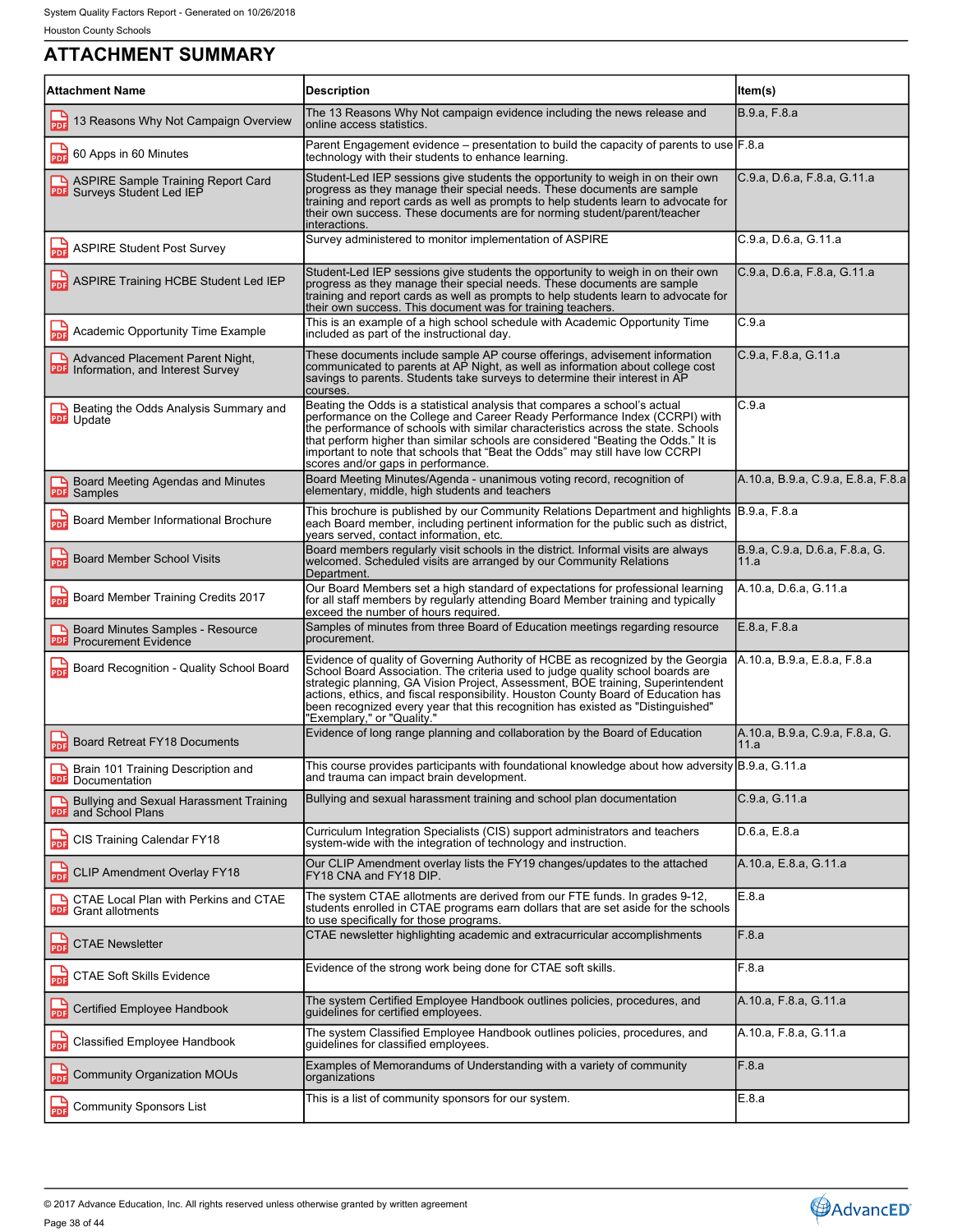| <b>Crisis Response Community resources</b><br>PDF                                       | This is a list of resources for the community.                                                                                                                                                                                                                                                                                                                                                                                                                                                                                  | F.8.a                        |
|-----------------------------------------------------------------------------------------|---------------------------------------------------------------------------------------------------------------------------------------------------------------------------------------------------------------------------------------------------------------------------------------------------------------------------------------------------------------------------------------------------------------------------------------------------------------------------------------------------------------------------------|------------------------------|
| Data Analysis School Meeting Sample<br>⊾<br>PDF<br>Documentation                        | Coordinator of Accountability supports schools by conducting data analysis<br>meetings to analyze data that is specific to each school.                                                                                                                                                                                                                                                                                                                                                                                         | A.10.a, D.6.a, G.11.a        |
| District FY18 Title I Survey Results<br>PDF                                             | District FY18 Title I Survey Results                                                                                                                                                                                                                                                                                                                                                                                                                                                                                            | B.9.a, C.9.a, F.8.a          |
| District Partnerships with Community<br>PDF<br>Organizations                            | This provides examples of our district partnership with community organizations.                                                                                                                                                                                                                                                                                                                                                                                                                                                | A.10.a, B.9.a, E.8.a, F.8.a  |
| Dual Enrollment Parent Information Night<br>PDF                                         | Dual Enrollment Parent Information Night                                                                                                                                                                                                                                                                                                                                                                                                                                                                                        | A.10.a, C.9.a, F.8.a         |
| $\frac{1}{PDF}$<br><b>ESOL Parent Night Documentation</b>                               | Sign in sheets from parent capacity building workshops held for parents of English B.9.a, F.8.a<br>Learners                                                                                                                                                                                                                                                                                                                                                                                                                     |                              |
| <b>ESOL Parent Night Sample Presentations</b><br>PDF                                    | Two ESOL Parent Night sample presentations                                                                                                                                                                                                                                                                                                                                                                                                                                                                                      | B.9.a, C.9.a, F.8.a          |
| <b>ESPLOST Evidence</b><br>PDF                                                          | Education Special Purpose Local Option Sales Tax (E-SPLOST) resolution,<br>community presentations, Q&A brochure, and Ethics Brochure.                                                                                                                                                                                                                                                                                                                                                                                          | A.10.a, E.8.a, F.8.a, G.11.a |
| <b>ESPLOST Referendum</b><br>PDF                                                        | Education Special Purpose Local Option Sales Tax (E-SPLOST) referendum<br>signed November 2015                                                                                                                                                                                                                                                                                                                                                                                                                                  | A.10.a, F.8.a, G.11.a        |
| <b>Employee Application Instructions</b><br>PDF                                         | Instructions for application for employment                                                                                                                                                                                                                                                                                                                                                                                                                                                                                     | E.8.a                        |
| <b>Employment Application</b><br>PDF                                                    | The district has a systematic process for hiring employees.                                                                                                                                                                                                                                                                                                                                                                                                                                                                     | E.8.a                        |
| 닖<br>FY18 System Budget Part 1                                                          | The budget for the system contains teacher allotments, facilities funds as well as<br>all other operation dollars. Due to file size, the budget is provided in four<br>attachments (Part 1, Part 2, Part 3, and Part 4).                                                                                                                                                                                                                                                                                                        | A.10.a, E.8.a, G.11.a        |
| FY18 System Budget Part 2                                                               | The budget for the system contains teacher allotments, facilities funds as well as<br>all other operation dollars. Due to file size, the budget is provided in four<br>attachments (Part 1, Part 2, Part 3, and Part 4).                                                                                                                                                                                                                                                                                                        | A.10.a, E.8.a, G.11.a        |
| FY18 System Budget Part 3                                                               | The budget for the system contains teacher allotments, facilities funds as well as<br>all other operation dollars. Due to file size, the budget is provided in four<br>attachments (Part 1, Part 2, Part 3, and Part 4).                                                                                                                                                                                                                                                                                                        | A.10.a, E.8.a, G.11.a        |
| FY18 System Budget Part 4                                                               | The budget for the system contains teacher allotments, facilities funds as well as<br>all other operation dollars. Due to file size, the budget is provided in four<br>attachments (Part 1, Part 2, Part 3, and Part 4).                                                                                                                                                                                                                                                                                                        | A.10.a, E.8.a, G.11.a        |
| 늛<br>Family Engagement Coordinators 18-19                                               | List of Title I funded Family Engagement Coordinators                                                                                                                                                                                                                                                                                                                                                                                                                                                                           | C.9.a, F.8.a                 |
| Family-School Partnership Program<br><b>PDF</b><br><b>Brochure</b>                      | Family School Partnership Program GADOE document – given at HCBE schools<br>and on hcbe.net                                                                                                                                                                                                                                                                                                                                                                                                                                     | F.8.a                        |
| Financial Workshop Training<br>PDF<br>Documentation                                     | Yearly mandated training for all bookkeepers and those with budget management<br>responsibilities                                                                                                                                                                                                                                                                                                                                                                                                                               | IG.11.a                      |
| Gifted Education - State Law                                                            | This listing includes GA law regarding Gifted Education, regulations, and<br>programming standards for gifted education.                                                                                                                                                                                                                                                                                                                                                                                                        | C.9.a                        |
| Governing Authority Messages on System<br><b>PDF</b><br>Website                         | Evidence of public nature of both the board officers and of the policies over which<br>the board provides. Links to eBoard, where all policies are listed for public review.                                                                                                                                                                                                                                                                                                                                                    | A.10.a, F.8.a                |
| г<br><b>PDF</b> Health Inspection Results                                               | School lunchroom inspections conducted by the health department                                                                                                                                                                                                                                                                                                                                                                                                                                                                 | E.8.a. G.11.a                |
| High School Evening Advisement<br><b>PDF</b> Document Samples                           | Evidence shows sample evening advisement (done at all of the HCBE high<br>schools) that includes collaborative conferences with advisors, administration,<br>students, and parents. Other stakeholders who attend are Georgia Student<br>Finance officers, local community and technical college representatives, and AP<br>teachers for advisement. This evidence shows training for, planning, and execution<br>documents for this advisement for 10th, 11th, and 12th grades.                                                | F.8.a                        |
| High School Evening Advisement Parent<br><b>PDF</b> Letter                              | High School Evening Advisement Parent Letter                                                                                                                                                                                                                                                                                                                                                                                                                                                                                    | F.8.a                        |
| Houston At-Risk Profiles Interpretation and<br>PDF Reports Guide (HARP)                 | Houston At-Risk Profiles (HARP) is Houston County's predictive risk model. HARP [A.10.a, D.6.a, G.11.a<br>identifies student risk across 21 individual risk indicators, displayed across 6<br>distinct domains.                                                                                                                                                                                                                                                                                                                 |                              |
| <b>Houston County School District</b><br><b>PDF</b> Comprehensive Needs Assessment FY18 | Our district's Systems of Continuous Improvement focuses on the systems and<br>structures that must be in place for sustained improvement of our students'<br>outcomes. It also utilizes a problem-solving model to provide a clear process for<br>identifying improvement needs, planning for improvement, and implementing,<br>monitoring, and evaluating the improvement efforts. Our Comprehensive Needs<br>Assessment's purpose is to identify those areas in need of improvement.                                         | A.10.a, E.8.a, G.11.a        |
| <b>Houston County School District</b><br><b>PDF</b><br>Improvement Plan FY18            | Our District Improvement Plan allows us to identify our goals and steps necessary<br>to make those improvements.                                                                                                                                                                                                                                                                                                                                                                                                                | A.10.a, E.8.a, G.11.a        |
| <b>Houston County Way</b><br><b>PDF</b>                                                 | This Credo Card outlines the beliefs, mission, and vision of our system --<br>commonly referred to as "The Houston County Way."                                                                                                                                                                                                                                                                                                                                                                                                 | A.10.a, B.9.a, C.9.a, F.8.a  |
| Houston County Workforce Development                                                    | Houston County, GA Development Authority is an organization whose principle<br>mission is to offer today's businesses critical assets to achieve success. The<br>success of Houston Development Authority has as a goal the collateral benefit of<br>lifestyle improvement for those who reside in the county, and recognizes that the<br>Houston County School system is key to this goal. HCBE and the Workforce<br>development work closely to prepare students for the future that Houston County<br>residents hope to see. | F.8.a                        |

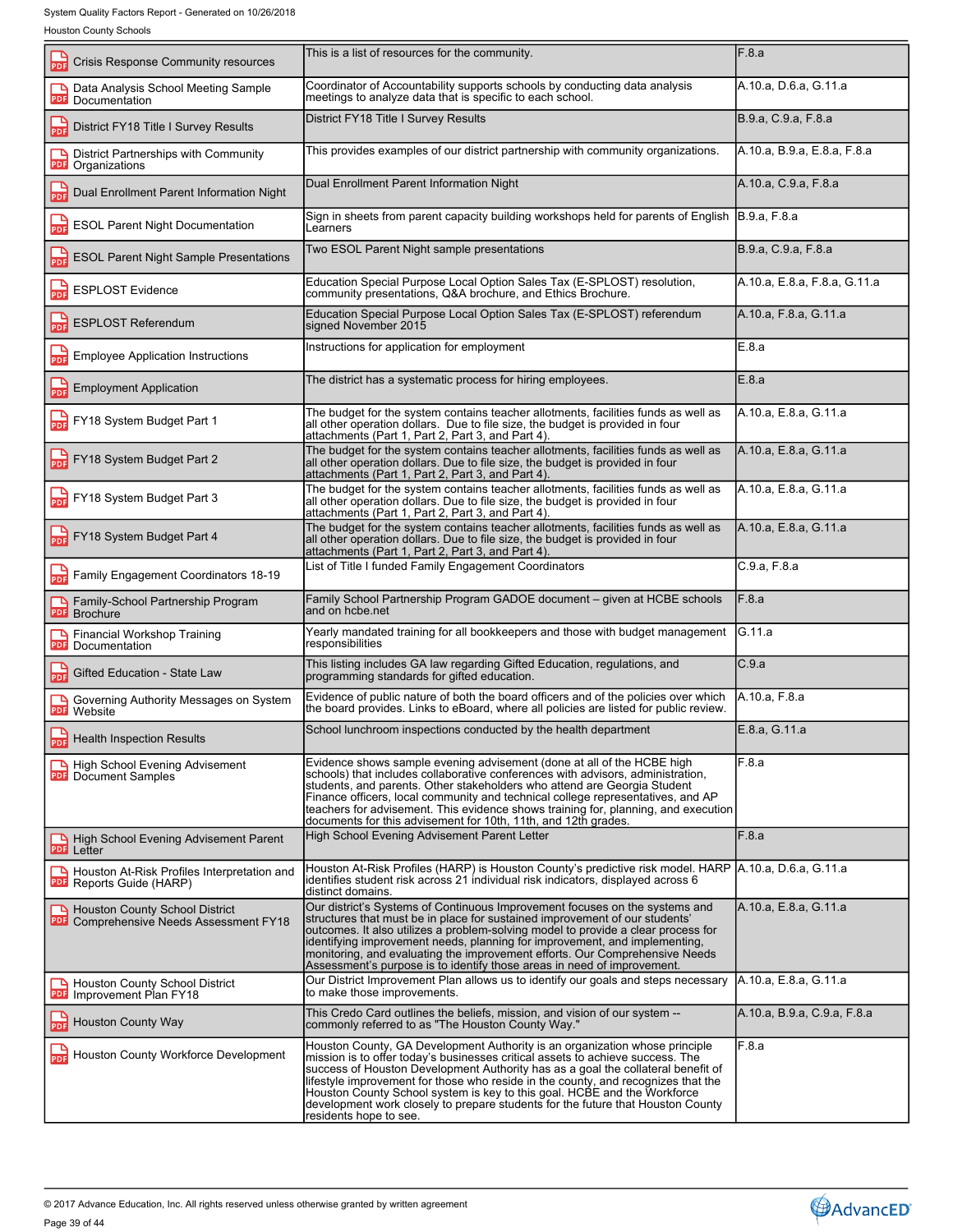System Quality Factors Report - Generated on 10/26/2018

Houston County Schools

| ◯ Intervention Express                                                        | Intervention Express provides educators a comprehensive digital inventory of<br>academic and behavior interventions. Our inventory features a collection of<br>evidence-based interventions sorted into four broad categories to help teachers<br>select appropriate interventions based on student need.                                                                                                                 | D.6.a, E.8.a, F.8.a                     |
|-------------------------------------------------------------------------------|---------------------------------------------------------------------------------------------------------------------------------------------------------------------------------------------------------------------------------------------------------------------------------------------------------------------------------------------------------------------------------------------------------------------------|-----------------------------------------|
| K-5 Professional Learning<br>PDF Opportunities_FY18-19                        | Sample of professional learning opportunities across content areas for K-5<br>teachers                                                                                                                                                                                                                                                                                                                                    | B.9.a, D.6.a                            |
| <b>A LEADing Edge Sample Handouts and Sign-</b><br><b>PDF</b> in Sheets       | Handouts and Sign-in Sheets from administrator professional learning.                                                                                                                                                                                                                                                                                                                                                     | C.9.a, F.8.a                            |
| LKES Handbook FY18                                                            | The Leader Keys Evaluation System (LKES) Handbook outlines evaluation<br>procedures and guidelines to provide leaders with meaningful feedback and<br>support so they can achieve the goal of increasing the effective teaching practices<br>of teachers and increasing academic learning and achievement for all students.                                                                                               | A.10.a, C.9.a, D.6.a, G.11.a            |
| <b>PDF</b> Leadership Development Program Example                             | This document provides an example of the work of the Houston County Leadership A.10.a, C.9.a, F.8.a, G.11.a<br>Development Program. Included are the overall program timeline, a sample<br>agenda, and a sample sign in sheet.                                                                                                                                                                                            |                                         |
| Leadership Summit FY18 Documentation                                          | The HCBOE Leadership Summit is an event held annually where system teams<br>and school leadership teams from each school come together to focus on the<br>system mission, vision, and goals                                                                                                                                                                                                                               | A.10.a, D.6.a, F.8.a, G.11.a            |
| MTSS Behavior Intervention Presentation                                       | HCBE employs a multi-tiered system of supports - this is a training document that<br>pulled many different (and before this, separate) interventions into a single system<br>for continuity and to ensure that students' varied needs are addressed by people<br>who are aware of ALL of their needs, not just those within the purview of the<br>teacher or admin at the time.                                           | D.6.a, F.8.a                            |
| <b>MTSS RTI Tienet Training</b><br>닖                                          | MTSS/RTI/Tienet Training                                                                                                                                                                                                                                                                                                                                                                                                  | C.9.a, D.6.a                            |
| <b>Math Content Weebly Example</b>                                            | Example of math sites to engage parents and students who need math help from<br>nome.                                                                                                                                                                                                                                                                                                                                     | F.8.a                                   |
| Math EOCT Weebly<br>PDF                                                       | This is GA Milestones review that is evidence that Leadership focuses on learner<br>engagement and driving positive outcomes.                                                                                                                                                                                                                                                                                             | F.8.a                                   |
| Math Science Partnership Grant Award<br><b>PDF</b> Notice                     | This email confirmation reflects evidence that Houston County BOE received<br>the Math Science Partnership Grant from the GA DOE.                                                                                                                                                                                                                                                                                         | E.8.a                                   |
| Measures of Academic Progress (MAP)<br><b>PDF</b> District Summary Report     | This is the Spring 2017 aggregate district summary report for the administration of<br>MAP.                                                                                                                                                                                                                                                                                                                               | D.6.a. G.11.a                           |
| New Teacher Induction Overview                                                | System induction plan overview for new teachers to Houston County                                                                                                                                                                                                                                                                                                                                                         | A.10.a, F.8.a, G.11.a                   |
| New Teacher Orientation<br>PDF                                                | Teachers new to Houston County attend two days of orientation before pre-<br>planning.                                                                                                                                                                                                                                                                                                                                    | A.10.a, F.8.a, G.11.a                   |
| New Teacher Recruitment Fair                                                  | Evidence supporting the clear direction and resource management efforts of our<br>district in recruiting new teachers.                                                                                                                                                                                                                                                                                                    | A.10.a, E.8.a                           |
| New Teacher Support Mentor Assignments<br>PDF FY18                            | New Teacher Support Mentor Assignments FY18                                                                                                                                                                                                                                                                                                                                                                               | F.8.a                                   |
| New Teacher Support Program                                                   | The New Teacher Support Program is an extension of the New Teacher<br>Orientation and is a requirement of all new hires. It consists of five sessions for<br>elementary, middle, and high school teachers. Each session is two hours in length<br>with opportunities to learn new information and share successes and experiences<br>with fellow peers.                                                                   | A.10.a, E.8.a, F.8.a, G.11.a            |
| News Release - Sharks Adaptive Sports<br>PDF Team                             | Sharks Houston County Adaptive Sports team - one example of a championship<br>game - Sharks Win State Wheelchair Basketball Championship                                                                                                                                                                                                                                                                                  | F.8.a                                   |
| Opening Session Brochure (2018) and the<br><b>PDF</b> Expanded Program (2017) | The 2018 Opening Session Brochure and the 2017 Expanded Program provides<br>evidence of extensive community support, celebration of achievement,<br>communication of clear direction, and efforts to ensure a healthy culture for all<br>facets of our district.                                                                                                                                                          | A.10.a, B.9.a, C.9.a, F.8.a, G.<br>11.a |
| Opening Session Slides Celebrating<br><b>PDF</b> Graduation Rate Achievement  | These slides are from the 2018 Opening Session and celebrate the achievement<br>of closing the graduation rate achievement gap between black and white students.<br>In comparison of our system with systems with similar demographics, we have the<br>highest graduation rate.                                                                                                                                           | C.9.a                                   |
| <b>PBIS Sample Training Documents</b>                                         | Positive Behavior Intervention System training documents, for improving outcomes D.6.a, F.8.a<br>of behavior interventions (a part of the MTSS).                                                                                                                                                                                                                                                                          |                                         |
| PBIS Training Documentation<br>PDF                                            | PBIS Training Documentation                                                                                                                                                                                                                                                                                                                                                                                               | B.9.a, D.6.a                            |
| <b>PDF</b> PD Express User Manual                                             | PD Express is a computer program that provides support for the system's<br>professional learning programs. PD Express allows for course approval and tracks<br>employee professional learning hours.                                                                                                                                                                                                                      | G.11.a                                  |
| Parent Brochure Example - Gifted Program<br><b>PDF</b>                        | Parent Engagement evidence - Outreach to parents of gifted students.                                                                                                                                                                                                                                                                                                                                                      | C.9.a, F.8.a                            |
| <b>A</b> Parent Engagement Activity Samples and<br><b>PDF</b> Surveys         | This sample evidence shows how Leadership elicits parent involvement and<br>shared decision-making processes and outcomes (as reported in parent surveys)<br>as a subset of Title I Parent Involvement outreach. Agendas, School-Parent<br>Compacts, Sample Activities, Parent and Stakeholder Input and engagement, and<br>stakeholder feedback (which includes means of disseminating the information) are<br>included. | C.9.a, F.8.a                            |
| Parent Leader brochure<br><b>PDF</b>                                          | Parent Leader brochure from the GADOE seeking parents to take on leadership<br>roles within the schools.                                                                                                                                                                                                                                                                                                                  | F.8.a                                   |
| Parent Letters in Native Languages -<br><b>PDF</b> Samples                    | Samples of letters provided in Spanish                                                                                                                                                                                                                                                                                                                                                                                    | B.9.a, D.6.a, F.8.a                     |
|                                                                               |                                                                                                                                                                                                                                                                                                                                                                                                                           |                                         |

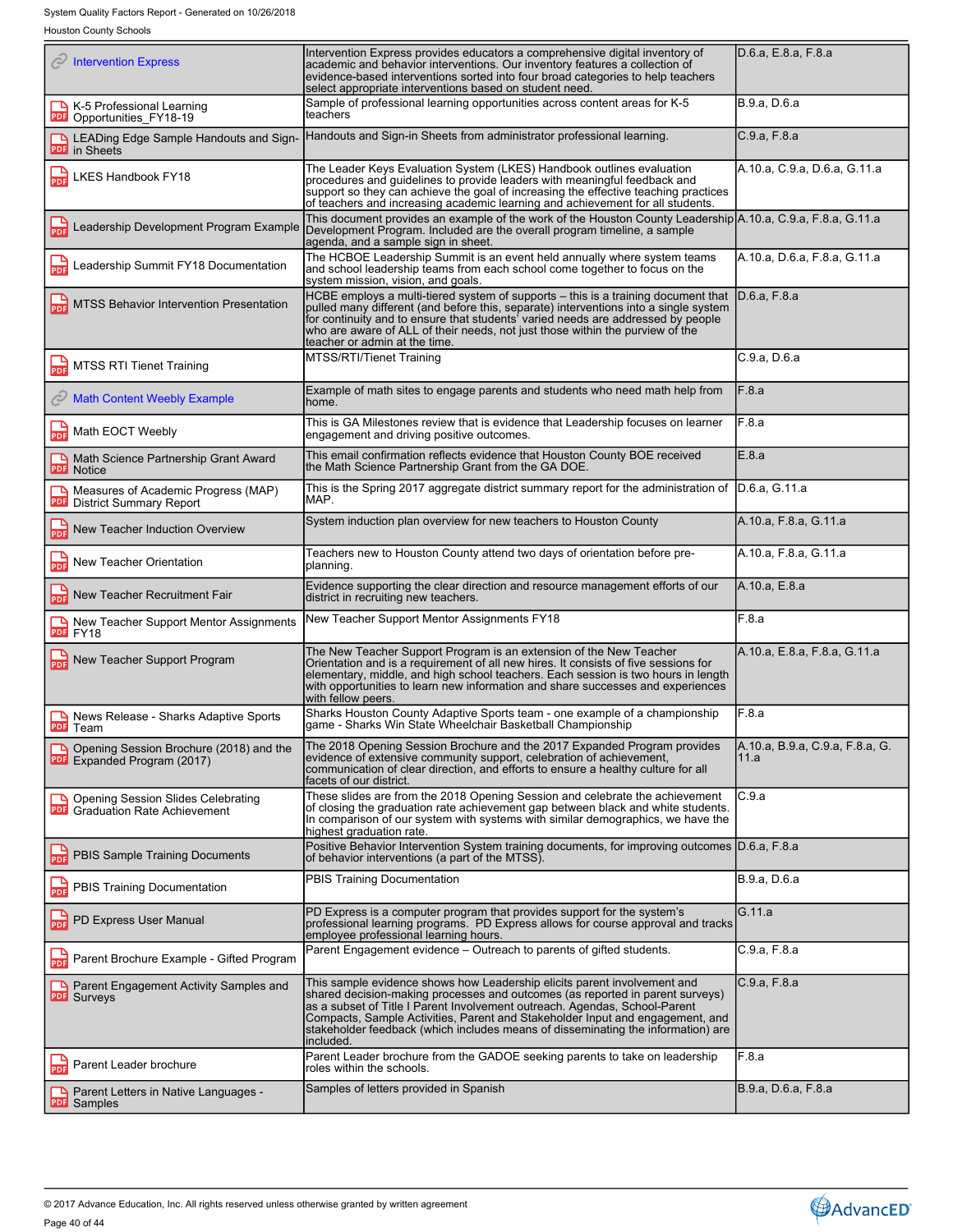| Parent and Community Partnership District<br>PDF<br>Initiatives                                     | Parent and Community Partnership District Initiatives                                                                                                                                                                                                                                                                                                                                                                                                                                                                                                                                                                                         | C.9.a, F.8.a                            |
|-----------------------------------------------------------------------------------------------------|-----------------------------------------------------------------------------------------------------------------------------------------------------------------------------------------------------------------------------------------------------------------------------------------------------------------------------------------------------------------------------------------------------------------------------------------------------------------------------------------------------------------------------------------------------------------------------------------------------------------------------------------------|-----------------------------------------|
| <b>Personnel Allotment Guidelines</b><br>PDF                                                        | <b>System Personnel Allotment Guidelines</b>                                                                                                                                                                                                                                                                                                                                                                                                                                                                                                                                                                                                  | A.10.a, E.8.a, G.11.a                   |
| Personnel Attendance Report by School<br>PDF                                                        | System personnel attendance report by school                                                                                                                                                                                                                                                                                                                                                                                                                                                                                                                                                                                                  | <b>B.9.a</b>                            |
| Personnel Certification Records                                                                     | Evidence of certified teachers that meet highly qualified status according to ESSA                                                                                                                                                                                                                                                                                                                                                                                                                                                                                                                                                            | <b>G.11.a</b>                           |
| <b>Personnel Retention Rates</b><br>PDF                                                             | Personnel retention rates                                                                                                                                                                                                                                                                                                                                                                                                                                                                                                                                                                                                                     | A.10.a, B.9.a, E.8.a                    |
| Policy - Personnel Staffing Examples<br>PDF                                                         | Board policies related to personnel staffing                                                                                                                                                                                                                                                                                                                                                                                                                                                                                                                                                                                                  | C.9.a, E.8.a, G.11.a                    |
| Pre-K Grant Agreement 17-18<br>PDF                                                                  | The system receives State funding from GA DECAL each year to operate 46 Pre-K E.8.a, F.8.a<br>classrooms in 20 schools. This is the 2017-2018 grant agreement.                                                                                                                                                                                                                                                                                                                                                                                                                                                                                |                                         |
| Pre-K Sample Parent and Family<br><b>PDF</b><br>Involvement                                         | These are sample Pre-K parent involvement documents which include grandparent C.9.a, F.8.a<br>involvement, parent conferences, meet and greets, and open houses.                                                                                                                                                                                                                                                                                                                                                                                                                                                                              |                                         |
| <b>Prioritized Standards Samples</b><br>PDF                                                         | Results of system-wide collaboration to prioritize standards by content area                                                                                                                                                                                                                                                                                                                                                                                                                                                                                                                                                                  | D.6.a, F.8.a                            |
| Professional Development Participation<br><b>PDF</b> Documentation Sample                           | This is a sample of documentation of professional learning participation from PD<br>Express.                                                                                                                                                                                                                                                                                                                                                                                                                                                                                                                                                  | D.6.a, F.8.a, G.11.a                    |
| <b>Professional Learning Communities</b><br>٣<br><b>PDF</b> Overview                                | System PLC Implementation Overview                                                                                                                                                                                                                                                                                                                                                                                                                                                                                                                                                                                                            | A.10.a, B.9.a, C.9.a, D.6.a, G.<br>11.a |
| Professional Learning Community Day<br>School and System Samples<br>PDF                             | Samples of training documentation from school-wide and system-wide professional B.9.a, C.9.a, D.6.a, F.8.a, G.<br>learning days.                                                                                                                                                                                                                                                                                                                                                                                                                                                                                                              | 11.a                                    |
| Professional Learning Community Norms<br>PDF<br>Sample                                              | This is a sample set of norms we apply at principal meetings. These norms were<br>formed through collective input from principals and are reviewed at every meeting.                                                                                                                                                                                                                                                                                                                                                                                                                                                                          | B.9.a, D.6.a, F.8.a, G.11.a             |
| Professional Learning Community Training<br>Documentation for System and School<br>PDF<br>Trainings | Sample documentation of Professional Learning Community Trainings at the<br>system and school levels.                                                                                                                                                                                                                                                                                                                                                                                                                                                                                                                                         | A.10.a, D.6.a, G.11.a                   |
| Purchasing Card Agreement and Statement<br><b>PDF</b> Samples                                       | This Purchasing Card Agreement is an example of the financial controls in place<br>that allow Pre-K teachers the flexibility to purchase classroom supplies and<br>materials needed.                                                                                                                                                                                                                                                                                                                                                                                                                                                          | E.8.a                                   |
| RESA and System Partnership                                                                         | Example of partnership with RESA, specifically with certification endorsement<br>courses.                                                                                                                                                                                                                                                                                                                                                                                                                                                                                                                                                     | F.8.a                                   |
| <b>Report Card Dates</b><br>PDF                                                                     | System report card and progress report dates that are communicated on the<br>system's website.                                                                                                                                                                                                                                                                                                                                                                                                                                                                                                                                                | A.10.a, D.6.a, F.8.a, G.11.a            |
| <b>STEM Goals</b><br>PDF                                                                            | STEM Committee-developed goals                                                                                                                                                                                                                                                                                                                                                                                                                                                                                                                                                                                                                | F.8.a                                   |
| 品<br>Sample Agenda for Eggs and Issues                                                              | The Eggs & Issues breakfast series provides an opportunity for members of the<br>Robins Regional Chamber of Commerce to network with local leaders and learn<br>about what is going on in their community.                                                                                                                                                                                                                                                                                                                                                                                                                                    | A.10.a, C.9.a, D.6.a, F.8.a, G.<br>11.a |
| School Climate Data Comparison Overview<br>PDF FY16-FY17                                            | School Climate Data Comparison Overview FY16-FY17 The School Climate Star<br>Rating is a diagnostic tool to determine if a school is on the right path to school<br>improvement.                                                                                                                                                                                                                                                                                                                                                                                                                                                              | A.10.a, B.9.a, C.9.a, F.8.a             |
| School Council Publication Samples (ES,<br>PDF MS, HS)                                              | Evidence includes sample school council rosters, agendas, and minutes from<br>School Council meetings.                                                                                                                                                                                                                                                                                                                                                                                                                                                                                                                                        | A.10.a, B.9.a, C.9.a, F.8.a, G.<br>11.a |
| School Council System Training and<br><b>PDF</b> Guidelines                                         | The purpose of school councils is to "bring communities and schools closer<br>together in a spirit of cooperation to solve difficult education problems, improve<br>academic achievement, provide support for teachers and administrators, and bring<br>parents into the school-based decision-making process." This file provides<br>documentation of system-wide guidelines and support for effective school councils.                                                                                                                                                                                                                      | A.10.a, B.9.a, C.9.a, F.8.a, G.<br>11.a |
| School Improvement Plan Samples (ES,<br>PDF MS, HS)                                                 | Samples of School Improvement Plans (one elementary, one middle, and one<br>high)                                                                                                                                                                                                                                                                                                                                                                                                                                                                                                                                                             | C.9.a, E.8.a                            |
| School Improvement Plan System/School<br><b>PDF</b><br><b>Collaboration Meetings</b>                | Evidence of partnership between central office leadership and school leadership<br>with strategic planning alignment between school and system plans                                                                                                                                                                                                                                                                                                                                                                                                                                                                                          | D.6.a                                   |
| <b>School Nutrition Manager Training</b><br><b>PDF</b><br>Evidence                                  | Agenda and sign in sheet sample from training provided for school nutrition<br>managers in each school                                                                                                                                                                                                                                                                                                                                                                                                                                                                                                                                        | IG.11.a                                 |
| <b>PDF</b> Sex Ed Grant MOU with CTB                                                                | The system entered into a grant agreement in the Spring of 2018 with Choosing<br>The Best, LLC who is the provider of an abstinence-based curriculum to school<br>districts through GA Title V funds and with the support of the Department of Health<br>and Human Services, Administration for Children and Families and the GA Division<br>of Family and Children Services. The grant is renewed each year and provides<br>curriculum materials for an abstinence-based sex education program implemented<br>in the middle and high schools along with professional development for the<br>teachers. This is the 2017-2018 grant agreement. | E.8.a                                   |
| Special Education Vertical Team Meetings<br>PDF                                                     | Documentation of vertical team meetings for teachers of intellectually disabled<br>students.                                                                                                                                                                                                                                                                                                                                                                                                                                                                                                                                                  | C.9.a, D.6.a                            |
| Sportsmic<br>PDF                                                                                    | At a glance for start of football season, Sportsmic                                                                                                                                                                                                                                                                                                                                                                                                                                                                                                                                                                                           | F.8.a                                   |
| State Assessment Training Documentation<br><b>PDF</b>                                               | Mandatory training delivered to school testing coordinators and other<br>administrators regarding testing security, policies, and procedures. Training is<br>redelivered to school faculty involved in assessment administration.                                                                                                                                                                                                                                                                                                                                                                                                             | G.11.a                                  |
|                                                                                                     |                                                                                                                                                                                                                                                                                                                                                                                                                                                                                                                                                                                                                                               |                                         |

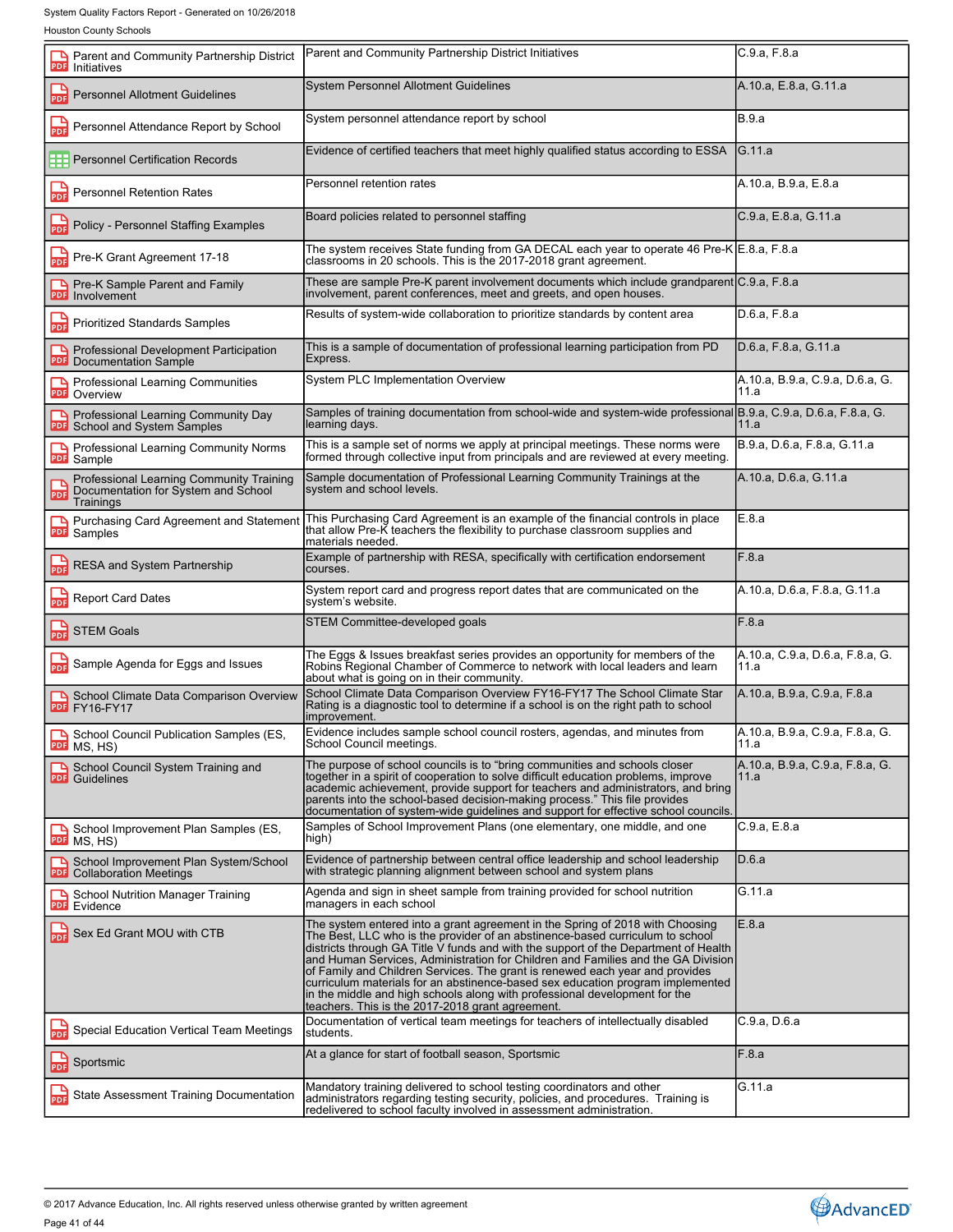| Stop the Bleed Training Documentation<br>PDF                    | This initiative focuses on training citizens in the event they witness an emergency<br>bleeding situation.                                                                                                                                                                                                                                                                                                                                                                                                                                                                                                                | B.9.a                        |
|-----------------------------------------------------------------|---------------------------------------------------------------------------------------------------------------------------------------------------------------------------------------------------------------------------------------------------------------------------------------------------------------------------------------------------------------------------------------------------------------------------------------------------------------------------------------------------------------------------------------------------------------------------------------------------------------------------|------------------------------|
| Strategic Waiver School System<br>╶<br><b>PDF</b> Documentation | Strategic Waiver School System (SWSS) documentation including the following:<br>timeline, application, resolution, public hearing script, and waivers.                                                                                                                                                                                                                                                                                                                                                                                                                                                                    | A.10.a, G.11.a               |
| <b>Student Achievement News Release</b><br><b>PDF</b> Examples  | Examples of news releases with student achievement highlighted                                                                                                                                                                                                                                                                                                                                                                                                                                                                                                                                                            | D.6.a, F.8.a                 |
| $\frac{1}{\text{p}}$<br>Student Code of Conduct Policy          | Code of Conduct policy to ensure the orderly process of education and provide for<br>the welfare and safety of all students who attend the schools within the district                                                                                                                                                                                                                                                                                                                                                                                                                                                    | A.10.a, C.9.a                |
| Student Performance Data Notebook<br>PDF                        | Student Performance Document, both at school and system level, that is updated<br>regularly as new assessment data is reported.                                                                                                                                                                                                                                                                                                                                                                                                                                                                                           | F.8.a, G.11.a                |
| 닖<br><b>Student Services Staff Meeting</b>                      | Sample meeting documents from the Student Services department                                                                                                                                                                                                                                                                                                                                                                                                                                                                                                                                                             | B.9.a, E.8.a, G.11.a         |
| Substitute Teacher Recruitment Fair<br>PDF                      | Evidence supporting the clear direction and resource management efforts of our<br>district in recruiting substitute teachers.                                                                                                                                                                                                                                                                                                                                                                                                                                                                                             | A.10.a, E.8.a                |
| System Character Education Overview<br>PDF                      | <b>Character Education overview</b>                                                                                                                                                                                                                                                                                                                                                                                                                                                                                                                                                                                       | <b>B.9.a</b>                 |
| System Code of Ethics                                           | The Houston County Board of Education Code of Ethics policy outlines the manner A.10.a, B.9.a<br>in which BOE members will conduct themselves in regards to the governance<br>structure, strategic planning, BOE and community relations, policy development,<br>BOE meetings, personnel, financial governance, personal conduct as a member of<br>the BOE, and conflicts of interest.                                                                                                                                                                                                                                    |                              |
| System Facilities Plan                                          | The system has a five year facilities plan that guides us through the process of<br>increased enrollment and where school expansions need to occur. It is updated<br>every year to meet the projected changes in enrollment.                                                                                                                                                                                                                                                                                                                                                                                              | E.8.a. G.11.a                |
| <b>PDF</b> System Grading Policy                                | Policy detailing how grades are determined at each level – elementary, middle,<br>and high.                                                                                                                                                                                                                                                                                                                                                                                                                                                                                                                               | D.6.a, G.11.a                |
| System Grievance Procedures                                     | Evidence of Leadership's communication and feedback collection procedures are<br>communicated to stakeholders, even in situations that are not positive ones. This<br>shows that HCBE actively seeks out grievances as well as appreciation.                                                                                                                                                                                                                                                                                                                                                                              | F.8.a                        |
| System HR PL Task Force                                         | The HR PL Task Force is a joint committee with system and school<br>representatives that helps guide the direction of professional learning and new<br>initiatives for the system.                                                                                                                                                                                                                                                                                                                                                                                                                                        | F.8.a, G.11.a                |
| 늛<br>System Instructional Framework                             | Standards-based classroom instructional framework                                                                                                                                                                                                                                                                                                                                                                                                                                                                                                                                                                         | A.10.a, C.9.a, D.6.a, G.11.a |
| System Interpretation Calendar<br>PDF                           | Calendar of scheduled interpretation services to support Spanish speaking<br>families.                                                                                                                                                                                                                                                                                                                                                                                                                                                                                                                                    | <b>B.9.a</b>                 |
| System Job Description Samples                                  | Samples of system job descriptions including Superintendent, Assistant<br>Superintendent, Coordinator, Principal, Assistant Principal, Teacher,<br>Paraprofessional, and Administrative Assistant                                                                                                                                                                                                                                                                                                                                                                                                                         | A.10.a, D.6.a, G.11.a        |
| System Literacy Student Goal Setting<br><b>PDF</b> Samples      | The Houston County Literacy Inventory is a measure which allows students to<br>track their progress as their literacy improves from one "Letter" to the next. The<br>HCLI strongly correlates to a student's Lexile but has proven to be a much more<br>robust and challenging measure of a student's reading skills. Part of the HCLI is<br>student-led goal setting, in which students learn to recognize their current literacy<br>inventory level, set goals for the future, and enact strategies for reaching their<br>literacy goals. These documents show different grade levels' student self-tracking<br>sheets. | C.9.a, F.8.a                 |
| System MTSS Overview and Task Force<br><b>PDF</b> Documentation | System MTSS Overview and Task Force Documentation                                                                                                                                                                                                                                                                                                                                                                                                                                                                                                                                                                         | A.10.a. C.9.a. D.6.a. G.11.a |
| System Math Goal Setting Samples                                | All math courses, from K-Algebra 2, have "I CAN" statements for students so that<br>they know if they have learned the content found within a given unit. For 6th Grade<br>– Algebra 2, students also have "I CAN Goal Setting" sheets, which give students<br>an idea of the units' expectations before they even start the unit. Students are able<br>to work through the sheet as they progress through the unit, marking off problems<br>that they can do as a signal to them of readiness to conclude the unit                                                                                                       | F.8.a                        |
| <b>PDF</b> System Mentoring Program Documentation               | Program where more experienced and effective teachers and administrators are<br>paired with new or less effective teachers or administrators for the purpose of<br>providing support and guidance.                                                                                                                                                                                                                                                                                                                                                                                                                        | E.8.a. G.11.a                |
| System Organizational Chart                                     | This chart provides a visual organization of roles and responsibilities of specific<br>system positions.                                                                                                                                                                                                                                                                                                                                                                                                                                                                                                                  | A.10.a, C.9.a, E.8.a, G.11.a |
| System Pacing Guide Samples Grades                              | Samples of system-wide pacing quides                                                                                                                                                                                                                                                                                                                                                                                                                                                                                                                                                                                      | A.10.a, C.9.a, D.6.a, G.11.a |
| System Pacing Guide Samples Grades K-5                          | Samples of system-wide pacing guides                                                                                                                                                                                                                                                                                                                                                                                                                                                                                                                                                                                      | A.10.a, C.9.a, D.6.a, G.11.a |
| System Policy Revision Process and<br>PDF Examples              | Regular review of policies and the initiation of changes based on changes in law or $F.8.a, G.11.a$<br>needs of the system.                                                                                                                                                                                                                                                                                                                                                                                                                                                                                               |                              |
| System Principal Survey Statistics 2017                         | Evidence that Governing Authority Surveyed of schools in HCBE to determine<br>stakeholders' impressions of the leadership within that school.                                                                                                                                                                                                                                                                                                                                                                                                                                                                             | A.10.a, F.8.a                |
| 닖<br>System Professional Learning Calendar                      | This calendar provides a quick reference for employees to access when planning<br>and scheduling system-wide or large group professional learning.                                                                                                                                                                                                                                                                                                                                                                                                                                                                        | D.6.a, G.11.a                |
| System Professional Learning Guidelines<br>PDF FY18             | The System Professional Learning Handbook outlines system guidelines and<br>expectations for professional learning.                                                                                                                                                                                                                                                                                                                                                                                                                                                                                                       | A.10.a, G.11.a               |
| System Professional Learning Manual                             | The System Professional Learning Manual outlines procedures for origination of<br>and participation in professional learning across the district.                                                                                                                                                                                                                                                                                                                                                                                                                                                                         | A.10.a, G.11.a               |
|                                                                 |                                                                                                                                                                                                                                                                                                                                                                                                                                                                                                                                                                                                                           |                              |

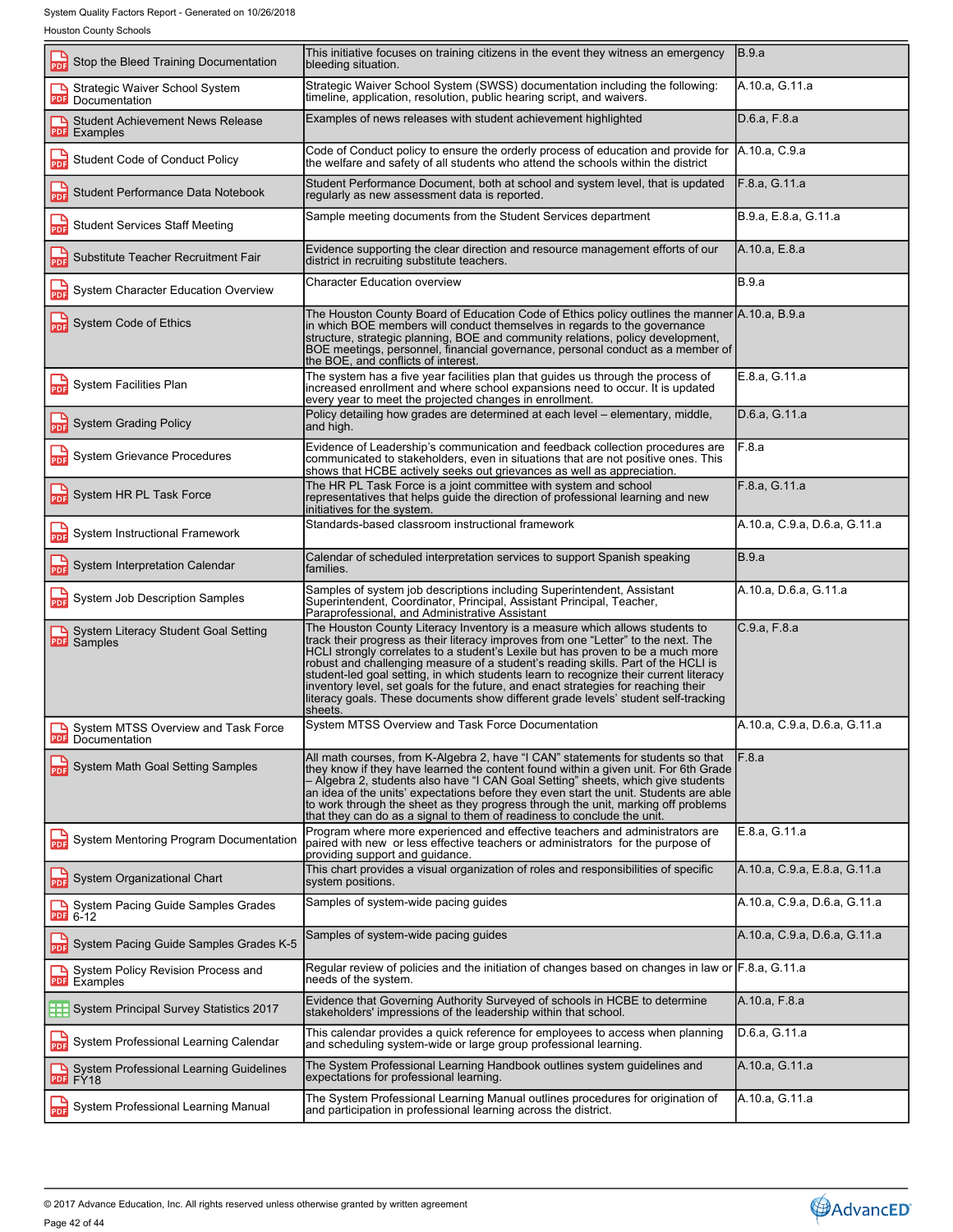| <b>IDUSION COUNTY OUTDUIS</b>                                                |                                                                                                                                                                                                                                                                                                                                                                                                                                                                                                                                                                                                                     |                              |
|------------------------------------------------------------------------------|---------------------------------------------------------------------------------------------------------------------------------------------------------------------------------------------------------------------------------------------------------------------------------------------------------------------------------------------------------------------------------------------------------------------------------------------------------------------------------------------------------------------------------------------------------------------------------------------------------------------|------------------------------|
| <b>System Public Relations Brochure</b><br>PDF                               | The system public relations brochure is an overview for our community of the<br>quality school system on which they rely to educate our students.                                                                                                                                                                                                                                                                                                                                                                                                                                                                   | C.9.a, F.8.a                 |
| <b>PDF</b> System Safety Plan                                                | This Houston County School System Safety Plan is a modification of the planning<br>guide prepared by the Georgia Department of Education to assist local school<br>systems and individual schools. The Houston County Board of Education has a<br>Safety Committee that meets quarterly to proactively prepare for any emergency<br>that might occur and impact our students. The committee is composed of<br>representatives from all the law enforcement and safety agencies that serve<br>Houston County, representatives from elementary, middle, and high schools and<br>various central office staff members. | A.10.a, E.8.a, F.8.a, G.11.a |
| System School Council Bylaws                                                 | This is the entire listing of School Council Bylaws as well as duties, accountability,<br>community involvement, agreements, responsibilities, and authority of school<br>councils for HCBE school councils.                                                                                                                                                                                                                                                                                                                                                                                                        | A.10.a, C.9.a, F.8.a, G.11.a |
| System Social Media Analytics                                                | The school board communicates with the public through a variety of means,<br>including several social networking, photo sharing, blogs, bookmarking, and Wikis.<br>These guidelines were set forth by the Governing Authority and Leadership to<br>quide stakeholder use of these communication devices to all stakeholders of<br>HCBE. Analytics of social media activity are included                                                                                                                                                                                                                             | C.9.a, F.8.a                 |
| System Stakeholder Engagement Policies                                       | Evidence that Governing Authority's policies are consistent with efficacy of<br>engagement practices, including goals/objectives clearly stated, creation of<br>committees of stakeholders, citizen advisory committees, school councils,<br>dissemination of data/information to the public and gathering opinions and<br>feedback from the public.                                                                                                                                                                                                                                                                | F.8.a                        |
| System Student Accomplishments - Gifted<br><b>PDF</b> and Fine Arts examples | These are public announcements via social media and HCBE press releases<br>documenting accomplishments of Gifted and Fine Arts students, and asking the<br>public to participate.                                                                                                                                                                                                                                                                                                                                                                                                                                   | C.9.a, F.8.a                 |
| System Support of Military Families                                          | HCBE supports (and is supported) by Robins Air Force Base and is committed to<br>quality education for our military and military-affiliated parents. HCBE works<br>closely with RAFB through the Military School Liaison Officer to ensure that the<br>needs that are unique to military children are served. HCBE links to RAFB (and<br>vice-versa) to provide parents with information and advocacy for their students.                                                                                                                                                                                           | C.9.a, F.8.a                 |
| <b>System Testing Calendar</b><br>늛                                          | System calendar outlining windows for district-wide testing.                                                                                                                                                                                                                                                                                                                                                                                                                                                                                                                                                        | G.11.a                       |
| System Three Year Technology Plan                                            | The system technology plan is a guide to how the district will use technology to<br>meet the system mission and vision. It includes an analysis of current use,<br>communication, marketing, professional learning, and applicable policies.                                                                                                                                                                                                                                                                                                                                                                        | E.8.a, G.11.a                |
| System Website                                                               | This is the link to our system website.                                                                                                                                                                                                                                                                                                                                                                                                                                                                                                                                                                             | D.6.a, G.11.a                |
| <b>PDF</b> System Website - Legislative Issues                               | HCBE is active in collaborations with and between our community and state. This<br>evidence, from the system website, shows that HCBE prominently displays the<br>legislative issues of which parents and community should be aware in the interest<br>of high quality education in our community.                                                                                                                                                                                                                                                                                                                  | F.8.a                        |
| System Website - PTA Family School<br><b>PDF</b> Partnerships                | Parent Engagement evidence – PTA website for HCBE showing PTA involvement,<br>links to PTA at individual schools, and ways that PTA can influence.                                                                                                                                                                                                                                                                                                                                                                                                                                                                  | C.9.a, F.8.a                 |
| System Website - Student Safety Plans<br>PDF                                 | Parent Engagement evidence – Safety protocol and emergency plans.                                                                                                                                                                                                                                                                                                                                                                                                                                                                                                                                                   | E.8.a, F.8.a                 |
| PDF System Website - Study Help Links                                        | Online links to study helps for HCBE parents who are seeking help for their<br>students.                                                                                                                                                                                                                                                                                                                                                                                                                                                                                                                            | C.9.a, F.8.a                 |
| System Website -- Tech Tips for Parents                                      | Technology-provided tech tips for parents (including free downloads of Microsoft<br>Office for students at home). Gives parents ways to handle technology away from<br>school for their students.                                                                                                                                                                                                                                                                                                                                                                                                                   | C.9.a, F.8.a                 |
| <b>System Website Statistics</b><br>PDF                                      | <b>System Website Statistics</b>                                                                                                                                                                                                                                                                                                                                                                                                                                                                                                                                                                                    | C.9.a, F.8.a, G.11.a         |
| System-wide Instructional Collaboration<br><b>PDF</b> Opportunities          | Specific time set aside for teachers of like content areas within the school and<br>across the system to meet for the purpose of idea exchange, professional learning,<br>and planning. Sample of system-wide instructional collaboration opportunities in<br>social studies.                                                                                                                                                                                                                                                                                                                                       | C.9.a, F.8.a, G.11.a         |
| System-wide School Counselors Meeting<br><b>PDF</b> Documents                | System-wide School Counselors Meeting Documents                                                                                                                                                                                                                                                                                                                                                                                                                                                                                                                                                                     | A.10.a, B.9.a, F.8.a, G.11.a |
| <b>TKES Contributing Professionals List</b><br><b>PDF</b>                    | This document lists the contributing professionals in our district.                                                                                                                                                                                                                                                                                                                                                                                                                                                                                                                                                 | A.10.a. C.9.a. D.6.a. G.11.a |
| TKES Evaluation Instrument Assignment<br><b>PDF</b> List                     | This document provides support for the PLP and PLG tools.                                                                                                                                                                                                                                                                                                                                                                                                                                                                                                                                                           | A.10.a, C.9.a, D.6.a, G.11.a |
| <b>PDE</b> TKES Handbook                                                     | The Teacher Keys Evaluation System (TKES) Handbook outlines evaluation<br>procedures and guidelines to provide teachers with meaningful feedback and<br>support so they can achieve the goal of increasing academic learning and<br>achievement for all students.                                                                                                                                                                                                                                                                                                                                                   | A.10.a, C.9.a, D.6.a, G.11.a |
| TKES Implementation Year End Summary<br>PDF FY18                             | This document summarizes the monitoring of TKES implementation by school.                                                                                                                                                                                                                                                                                                                                                                                                                                                                                                                                           | A.10.a, C.9.a, D.6.a, G.11.a |
| TKES System Timeline FY18<br><b>PDF</b>                                      | This is the clearly articulated system timeline provided as a tool for administrators.                                                                                                                                                                                                                                                                                                                                                                                                                                                                                                                              | A.10.a, C.9.a, D.6.a, G.11.a |
| TKES Training Support - PLP vs PLG                                           | This document provides support for the PLP and PLG tools.                                                                                                                                                                                                                                                                                                                                                                                                                                                                                                                                                           | A.10.a, C.9.a, D.6.a, G.11.a |
| <b>F</b> Teaching and Learning Newsletter<br>PDF Examples                    | The Teaching and Learning Newsletter is a weekly publication that provides<br>information and updates to all school administrators, central office administrators,<br>and Board Members.                                                                                                                                                                                                                                                                                                                                                                                                                            | F.8.a, G.11.a                |
| <b>PDF</b> Teen Maze Partner Agencies                                        | The Houston County Teen Maze event is sponsored by Houston County Family<br>Connection and is implemented as a significant collaborative effort among many<br>community partners such as the city police departments, the sheriff's department,                                                                                                                                                                                                                                                                                                                                                                     | B.9.a, E.8.a, F.8.a          |
|                                                                              |                                                                                                                                                                                                                                                                                                                                                                                                                                                                                                                                                                                                                     |                              |